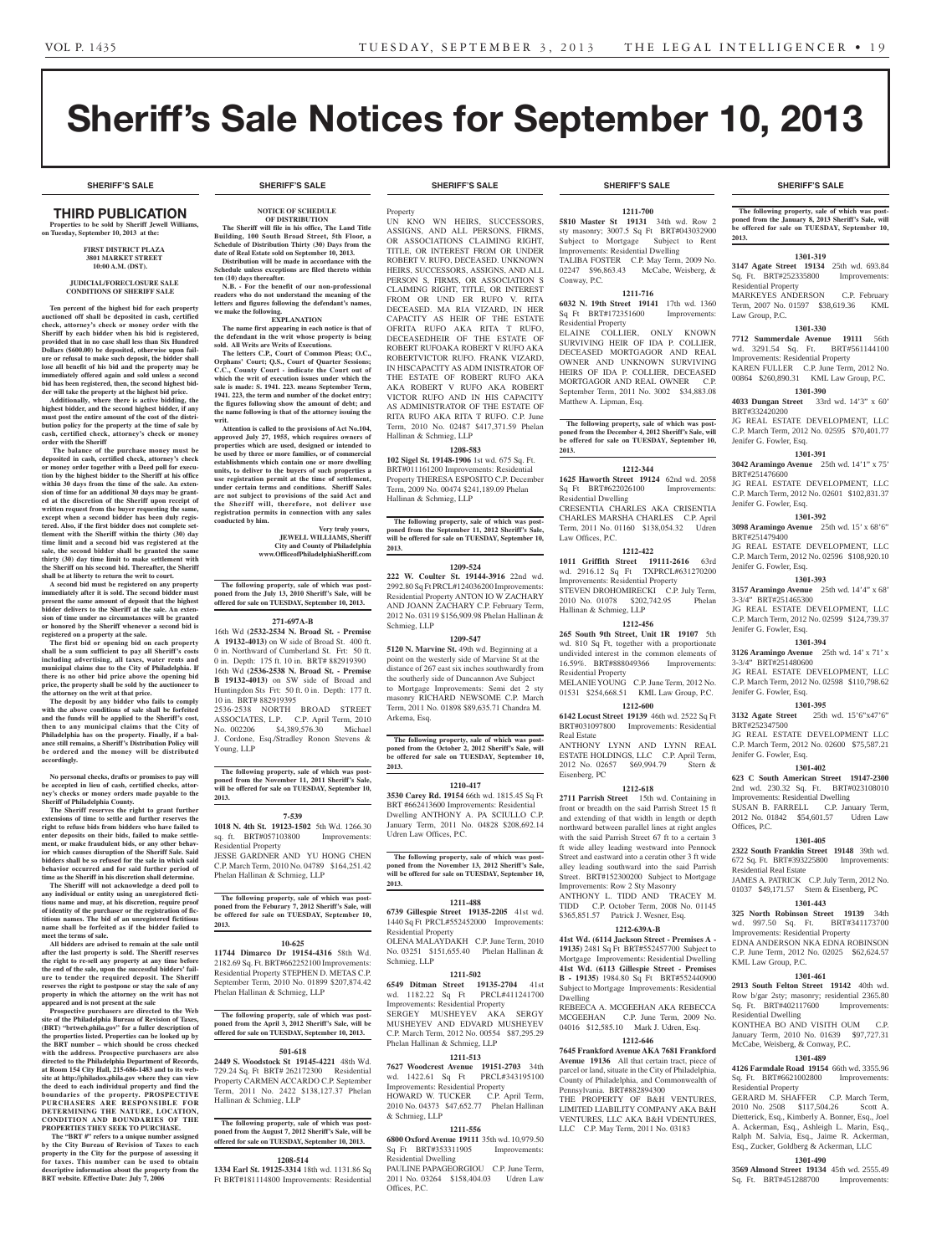## Residential Property

PATRICK O'CONNOR C.P. January Term, 2012 No. 0137 \$200,762.54 Scott A. Dietterick, Esq., Kimberly A. Bonner, Esq., Joel A. Ackerman, Esq., Ashleigh L. Marin, Esq., Ralph M. Salvia, Esq., Jaime R. Ackerman, Esq., Zucker, Goldberg & Ackerman, LLC

## **1301-566**

**12 South 50th Street 19139-3538** 60th wd. 1760 Sq. Ft. PRCL#602150700 Improvements: Residential Property KEITH D. BROCKENBOROUGH AKA KEITH G. BROCKENBROU AKA KEITH D. BROCKENBROUGH AKA KEITH BROCKENBROWGH AND BRENDA SMITH C.P. May Term, 2006 No. 04356 \$77,415.12 Phelan Hallinan & Schmieg, LLP

#### **1301-591**

**4109 Gypsy Lane 19129** 21st wd. 21725 Sq. Ft. TXPRCL#213220945 Improvements: Residential Property

ROSIE BROWN C.P. May Term, 2008 No. 00571 \$599,814.71 Phelan Hallinan & Schmieg, LLP

## **The following property, sale of which was post-poned from the February 5, 2013 Sheriff's Sale, will be offered for sale on TUESDAY, September 10, 2013.**

#### **1302-384**

**401 66th Avenue 19126** 61st wd. 2419.80 Sq Ft BRT#611410100 Improvements: Residential Property

ANTHONY BIAS AKA ANTHONY W. BIAS C.P. February Term, 2010 No. 01233 \$135,629.71 KML Law Group, P.C.

## **1302-453**

**5453 Lebanon Street 19131** 52nd wd. 1600 Sq Ft PRCL#522080500 Improvements:

Residential Property MAXINE GORDON C.P. January Term, 2008 No. 02121 \$110,819.01 Phelan Hallinan & Schmieg, LLP

#### **1302-478**

**4841 North Leithgow Street 19120** 42nd wd. 1886 Sq Ft; row 2sty, masonry BRT#422469300 Improvements: Residential Dwelling PROPERTY OF FITZHUGH HARRIS, KNOWN SURVIVING HEIR OF VERNAL G. HARRIS, DECEASED MORTGAGOR AND REAL OWNER; SANDRA HARRIS, KNOWN SURVIVING HEIR OF VERNAL G. HARRIS, DECEASED MORTGAGOR AND REAL OWNER; VERNAL HARRIS, KNOWN SURVIVING HEIR OF VERNAL G. HARRIS, DECEASED MORTGAGOR AND REAL OWNER; AND ALL UNKNOWN SURVIVING HEIRS OF VERNAL G. HARRIS, DECEASED MORTGAGOR AND REAL OWNER. C.P. February Term, 2012 No. 02538 \$71,681.30 McCabe, Weisberg & Conway, P.C.

#### **1302-607**

**2927 Cottman Avenue 19149-1404** 64th wd. 3079.07 Sq Ft TXPRCL#641145100 Improvements: Residential Property WILLIAM C. STOUT C.P. November Term, 2009 No. 05251 \$275,646.63 Phelan Hallinan & Schmieg, LLP

## **1302-670**

**2038 North Hope Street 19122** 18th wd. 1620 Sq Ft BRT#183231701 Improvements: Residential Property ILUMINADO MALDONADO C.P. July Term,

2003 No. 003483 \$38,346.32 Christopher A. DeNardo, Esq.

## **1302-688**

**6216 Torresdale Avenue 19135** 41st wd. 2491.6 Sq Ft BRT#41-1291100 Improvements: Residential Dwelling CHARLES B. HOWARD AND APRIL K.

HOWARD C.P. January Term, 2012 No. 003280 \$174,948.53 Gregory Javardian, Esq.; Powers, Kirn & Javardian, LLC

## **1302-698**

**4325 North 7th Street 19140** 43rd wd. 833.00 Sq Ft BRT#123N 7-167 Subject to Mortgage Subject To Rent Improvements: Residential Dwelling

HECTOR GUZMAN AND JOSEFA N. ROSADO C.P. August Term, 2012 No. 01513 \$52,143.04 Udren Law Offices, P.C.

## **The following property, sale of which was post-poned from the March 5, 2013 Sheriff's Sale, will be offered for sale on TUESDAY, September 10, 2013.**

#### **1303-307**

**1316 Englewood Street 19111-4223** 53rd wd. 2310 Sq Ft PRCL #532352300 Improvements: Residential Property

COREY KENNER, PAULA WASHINGTON AND BRIAN KENNER C.P. June Term, 2010 No. 01984 \$220,539.26 Phelan Hallinan & Schmieg, LLP

#### **1303-320**

**5109 Locust Street 19139-4123** 60th wd. 1708.52 Sq Ft PRCL #602074900

## **SHERIFF'S SALE SHERIFF'S SALE SHERIFF'S SALE SHERIFF'S SALE SHERIFF'S SALE**

Improvements: Residential Property KAREN R. SNEAD IN HER CAPACITY AS HEIR OF MARY GOODEN, DECEASED. C.P. February Term, 2012 No. 03097 \$65,769.81 Phelan Hallinan, LLP **1303-337 1810 East Thayer Street 19134-2510**  45th wd. 990.49 Sq Ft PRCL #452062300 Improvements: Residential Property VERNON COYLE C.P. August Term, 2011 No. 02809 \$42,122.67 Phelan Hallinan, LLP **1303-360 1804 N 77th Street 19151** 34th wd. 2822.36 Sq Ft; row b/gar 2sty masonry BRT#343358000 Improvements: Residential Dwelling SIGET STOCKTON C.P. August Term, 2009 No. 04324 \$138,944.63 McCabe, Weisberg,

& Conway, P.C.

Dwelling

Offices, P.C.

Ft BRT#631149200 Improvements: Residential Dwelling CHRISTINE J. PETERS AND MICHAEL PETERS C.P. April Term, 2008 No. 01685 \$199,832.51 Udren Law Offices, P.C. **1303-409 2325 Bryn Mawr Avenue 19131** 52nd wd. (formerly part of the 34th wd.) 28000 Sq Ft BRT#521667300 Subject To Rent Improvements: Residential Dwelling ALDENISE SHULER AKA ALDENISE S. BALL C.P. January Term, 2007 No. 00121 \$684,969.46 Udren Law Offices, P.C. **1303-412 6157 Catharine Street AKA 6157 Catherine Street 19143** 46th wd. 1758.89 Sq Ft BRT#032194200 Subject To Rent Improvements: Residential Dwelling SAUNDRA E. JONES, ESTATE OF JOHNNIE HOWARD C/O JOHN D. DOUGLAS, AS ADMINISTRATOR OF THE ESTATE OF JOHNNIE HOWAD C.P. February Term, 2010 No. 02989 \$72,115.49 Mark J. Udren, Esq. **1303-414 7455 Ruskin Road 19151-2925** 34th wd. 1494 Sq Ft PRCL #343166900 Improvements:

Residential Property

Phelan Hallinan, LLP

Residential Property

Residential Property

Schmieg, LLP

Schmieg, LLP

Residential Property

LLP

LLP

LLP

CARETHA TARVER C.P. May Term, 2010 No. 04265 \$128,225.21 Phelan Hallinan,

**1303-417 4400 Convent Lane 19114-3708** 65th wd. 11375 Sq Ft PRCL #652166300 Improvements: Residential Property MICHAEL J. BREEN AND MARY T. BREEN C.P. June Term, 2012 No. 00922 \$310,783.71

**1303-430 2600 West Cheltenham Avenue 19150-1311**  50th wd. 3879.11 Sq Ft PRCL #501271600 Improvements: Residential Property BARRY BROWN C.P. January Term, 2012 No. 00555 \$145,050.62 Phelan Hallinan,

**1303-431 2859 Sebring Road 19152-1612** 57th wd. 3269.50 Sq Ft PRCL #571061100 Improvements: Residential Property STEPHEN NEJMAN AND SHANNA NEJMAN C.P. August Term, 2012 No. 02652 \$203,051.50 Phelan Hallinan, LLP **1303-434 8228 Elberon Avenue 19111-1815** 63rd wd. 4464 Sq Ft PRCL #631039300 Improvements:

EDWARD L. SMITH C.P. July Term, 2012 No. 04562 \$174,358.22 Phelan Hallinan,

**1303-457 902 Pratt Street 19124-1738** 35th wd. 801 Sq Ft PRCL #351113500 Improvements:

BERNARD LOVE C.P. August Term, 2012 \$95,987.53 Phelan Hall

**1303-458 1625 North Redfield Street 19151-3920**  34th wd. 1200 Sq Ft PRCL #342168100 Improvements: Residential Property DENISE ALLEN C.P. August Term, 2012 No. 02666 \$87,664.29 Phelan Hallinan &

**1303-460 3403 Disston Street 19149-2011** 55th wd. 1625 Sq Ft PRCL #551318800 Improvements:

WILLIAM HOLT, JR. C.P. February Term, 2012 No. 02692 \$155,931.30 Phelan

**1303-379 5634 BaltimoreAvenue 19143** 51st wd. (formerly 40th wd.) 1600 Sq Ft BRT#513057600 Subject To Rent Improvements: Residential

JOSEPH EDWARDS, SR. C.P. May Term, 2010 No. 04590 \$71,396.28 Udren Law

**1303-402 7815 Verree Road 19111** 63rd wd. (formerly part of the 56th wd.) 2837.67 Sq<br>Ft BRT#631149200 Subject To Rent Hallinan & Schmieg, LLP

## **1303-484**

**133 South Street 19147-2416** 5th wd. 1009 Sq Ft PRCL #051227231 Improvements: Residential Property

SUSAN LUCKOW C.P. October Term, 2010 No. 01121 \$707,156.85 Phelan Hallinan & Schmieg, LLP

## **1303-485**

**6037 Lansdowne Avenue 19151** 34th wd. 1520 Sq Ft BRT#342051900 Improvements: Residential Property DOROTHY DAVID AND MICHAEL DAVID C.P. March Term, 2012 No. 00742 \$86,309.26 KML Law Group, P.C.

### **1303-509**

**13004 Blakeslee Drive 19116-1048** 58th wd. 2800 Sq Ft PRCL #583111653 Improvements: Residential Property MARAT BAGRAMYAN C.P. January Term,

2012 No. 03570 \$205,030.98 Phelan Hallinan, LLP

## **1303-514**

**4905 Morris Street 19144-4713** 13th wd. 1505.59 Sq Ft PRCL #133142200 Improvements: Residential Property ANGELA GRAHAM C.P. July Term, 2012 No. 04567 \$130,132.79 Phelan Hallinan, LLP

## **1303-516**

**6334 Sherwood Road 19151-2516** 34th wd. 12000 Sq Ft PRCL #344161400 Improvements: Residential Property JOSEPH DEBREAUX AND FRANCIS DEBREAUX AKA FRANCIS A. DEBREAUX C.P. March Term, 2012 No. 01032 \$338,358.15 Phelan Hallinan, LLP

#### **1303-525**

**4611 Naples Street** 23rd wd. 1224 Sq Ft BRT#234215300 Improvements: Row B/gar 2 Story, Masonry NILDA GARCIA C.P. December Term, 2001 No. 01822 \$93,739.83 Milstead & Associates, LLC

**1303-527**<br>**2941 Gaul Street** 25th **2941 Gaul Street** 25th wd. 1660 Sq Ft Improvements: Row 2 Story, Masonry BARBARA WINNING AKA BARBARA A. DRISCOLL, ORIGINAL MORTGAGOR AND REAL OWNER AND PATRICK J. DRISCOLL, II REAL OWNER C.P. November Term, 2008 No. 03967 \$200,006.30 Milstead & Associates, LLC

#### **1303-531**

**6324 Limekiln Pike AKA 6324 Limekiln Turnpike** 17th wd. (formerly part of the 50th wd.) 1500 Sq Ft BRT#172316300 Improvements: Row 2 Story Masonry LAWRENCE FISHER C.P. December Term, 2006 No. 02754 \$93,347.60 Milstead & Associates, LLC

## **1303-533**

**4334 Pearce Street** 23rd wd. 1600 Sq Ft BRT#231059600 Subject to Mortgage Improvements: Row B/gar 2 Story, Masonry JOSEPH R. YOUNG C.P. September Term, 2011 No. 02805 \$145,599.44 Milstead & Associates, LLC

#### **1303-535**

**7235 Tabor Avenue AKA 7235-7237 Tabor Avenue** 53rd wd. (formerly 35th wd.) 1313 Sq Ft BRT#532399700 Improvements: Det W/d. Gar 1.5 Sotry Mas-0

LAWRENCE PFEIFFER AND BETH PFEIFFER C.P. November Term, 2010 No. 00854 \$327,570.78 Milstead & Associates, LLC

#### **1303-536**

**4336 Bermuda Street** 23rd wd. 1272 Sq Ft BRT#231049700 Improvements: Semi/det 2story Mas + Other DAVID M. DITRO, ORIGINAL MORTGAGOR AND REAL OWNER AND MICHELLE SYMCZAK, ORIGINAL MORTGAGOR C.P. November Term, 2011 No. 02784 \$168,094.44 Milstead  $\&$  Associates, LLC

#### **1303-548**

**4344 North Franklin Street 19140-2225**  43rd wd. 916.89 Sq Ft PRCL #433343300 Improvements: Residential Property<br>MICHELE A. STUBBS C.P. Au MICHELE A. STUBBS C.P. August Term,

2012 No. 01889 \$38,433.84 Phelan Hallinan, LLP

### **1303-552**

**149 North 56th Street 19139-2510** 4th wd. 954.90 Sq Ft PRCL #041208100 Improvements: Residential Property ANTHONY JOSEPH AND MELROSE O. HERRINGTON C.P. August Term, 2012 No. 02618 \$20,497.52 Phelan Hallinan, LLP

#### **1303-554**

**4634 Magee Avenue 19135-2729** 41st wd. 1500 Sq Ft PRCL #411180800 Improvements: Residential Property

HARRY SCARPIELLO AND JOHN MORRIS

### C.P. September Term, 2012 No. 00856 \$113,047.86 Phelan Hallinan, LLP

WILLIAM MCLAUGHLIN AND WILLIARD M. COOPER C.P. October Term, 2008 No. 03688 \$51,633.75 McCabe, Weisberg, &

**1304-364 913 Longshore Avenue 91111-4424** 53rd wd. 2419.80 Sq Ft PRCL#532180200 Improvements: Residential Property ANTHONY L. DAVIS C.P. August Term,<br>2009 No. 04113 \$105.006.14 Phelan 2009 No. 04113 \$105,006.14

**1304-378 4935 Mulberry Street** 23rd wd. 1950 Sq Ft BRT#232326000 Improvements: S/d Con

VASSEL EUELETT C.P. March Term, 2011 No. 03144 \$113,250.71 Patrick J. Wesner,

**1304-382 403-405 North 64th Street** 34th wd. 9457 Sq Ft BRT#343073200 Improvements: Row

ROBERT J. MASSELLA C.P. July Term, 2010 No. 02218 \$235,698.20 Milstead &

**1304-392 7617-19 Williams Avenue 19150** 50th wd. 11619.75 Sq Ft BRT#501008900 Improvements: Residential Property JOMO DAVIS C.P. November Term, 2009 No. 03700 \$232,211.98 KML Law Group, P.C. **1304-412 1328 Palethorp Street 19122** 18th wd. 750 Sq Ft BRT#182097300 Improvements:

MOHAMED AJAJ C.P. August Term, 2010 No. 04189 \$87,746.63 KML Law Group,

**1304-414 2904 Poplar Street 19130** 15th wd. 1779.68 Sq Ft BRT#152343800 Improvements:

ANTHONY PIZZARO C.P. November Term, 2006 No. 00440 \$321,599.71 KML Law

**1304-421 2654 South Franklin Street 19148** 39th wd. 672 Sq Ft BRT#393234900 Improvements:

ERNEST WILKIE C.P. October Term, 2012 No. 03313 \$94,713.21 Stern & Eisenberg, P.C. **1304-430 3825 North 8th Street 19140** 43rd wd. 1057.50 Sq Ft BRT#432301800 Improvements:

NATHAN J. BROWN, CO-ADMINISTRATOR OF THE ESTAE OF DELORES CLAYTON AKA DELORES M. CLAYTON, DECEASED, DARLENE G. CARTER AS CO-ADMINISTRATOR OF THE ESTATE OF DELORES CLAYTON AKA DELORES M. CLAYTON, DECASED AND ALPHONSO B. CLAYTON AS CO-ADMINSTRATOR OF THE ESTAET OF DELORES CLAYTON AKA DELORES M. CLAYTON, DECEASED. C.P. July Term, 2005 No. 00686 \$40,190.29 KML

**1304-515 206 Radburn Road** 63rd wd. 3691.21 Sq Ft BRT#632192000 Improvements: Residential

JEANNE E. BLACK AND ROY C. BLACK C.P. July Term, 2012 No. 00594 \$243,861.77

**1304-529 6826 Guyer Avenue 19142** 40th wd. 2176 Sq Ft; row b/gar 2sty, masonry BRT#406329500 Improvements: Residential Dwelling ISAAC W. TAYE AND UNITED STATES OF AMERICA C.P. August Term, 2010 No. 05028 \$100,070.48 McCabe, Weisberg, & Conway,

**The following property, sale of which was post-poned from the May 7, 2013 Sheriff's Sale, will be offered for sale on TUESDAY, September 10, 2013. 1305-302 3033 Dowitcher Place 19142** 40th wd. 2506.50 Sq. Ft. BRT#406613913 Improvements:

JAMES J. KAMARAH C.P. September Term, 2012 No. 002006 \$151,798.67 Christopher

**1305-303 3127 Morse Street 19121** 32nd wd. 641.24 Sq. Ft. BRT#323008800 Improvements:

CHRISTINA NICOLE WOODIE AKA CHRISTINA-NICOLE WOODIE C.P. December Term, 2012 No. 003274 \$75,102.55

**1305-304 7231 Kindred Street 19149** 54th wd. 1542.42 Sq. Ft. BRT#542293700 Improvements:

JOHN M. HOWELL AND JESSICA R.

Powers, Kirn, & Javardian, LLC

Conway, P.C.

Hallinan, LLP

Esq.

Apartment 3 Story Masonry

Conv/apartment 2 Sty Masonry

Associates, LLC

Residential Property

Residential Property

Residential Real Estate

Residential Property

Law Group, P.C.

Dwelling

P.C.

Residential Property

A. DeNardo, Esq.

Residential Property

Residential Property

Christopher A. DeNardo, Esq.

Group, P.C.

 $PC$ .

**1303-559 1615 North Edgewood Street 19151-3912**  34th wd. 1138.89 Sq Ft PRCL #342223500 Improvements: Residential Property MELINDA BERRY C.P. July Term, 2012 No.

## 03178 \$90,180.69 Phelan Hallinan, LLP **1303-560**

**22 Evergreen Way 19115-2113** 58th wd. 5040 Sq Ft PRCL #581315755 Improvements: Residential Property

LINDA SANDERS C.P. October Term, 2011 No. 04513 \$139,315.18 Phelan Hallinan, LLP

#### **1303-566**

**5732 Reedland Street 19143-6132** 40th wd. 1080 Sq Ft PRCL #402194900 Improvements: Residential Property MONTEZ CARSWELL C.P. September Term, 2012 No. 03381 \$52,872.54 Phelan

Hallinan, LLP **1303-573**

## **1448 Robbins Avenue AKA 1448 Robbins**

**Street 19149-2750** 54th wd. 1734.56 Sq Ft PRCL #541081800 Improvements: Residential Property KEMEVILAKO R. DANIEL C.P. April Term, 2012 No. 01145 \$62,279.82 Phelan Hallinan & Schmieg, LLP **1303-589**

## **6902 N. Broad Street 19126** 10th wd. 41'6"

frontage x 100' depth OPA #101003500 Improvements: Residential Property CARLTON WILLS AND STEPHANIE P. WILLS C.P. June Term, 2011 No. 02011 \$134,069.01 Richard M. Squire & Associates, LLC

### **1303-604**

**1316 North 7th Street** 14th wd. 2142 Sq Ft BRT#141057310 Improvements: Row W/gar 2 Story Masonry STEVE VESOTSKY AKA STEVE VESOTSKY, JR, AND LOUIS MACRI C.P. November Term, 2010 No. 03425 \$237,388.03 Milstead & Associates, LLC

## **1303-609**

**1416 E Luzerne Street 19124** 33rd wd. 1350 Sq Ft BRT#332015900 Improvements: Residential Dwelling DESIREE LONG C.P. December Term, 2006 No. 2070 \$90,716.43 Weber Gallagher Simpson Stapleton Fires & Newby, LLP; Sarah A. Elia, Esq.

## **1303-719**

**47 North 62nd Street 19139-2211** 34th wd. 1149.75 Sq Ft PRCL #341207500 Improvements: Residential Property DEBBIE STEVENS C.P. December Term, 2011 No. 02743 \$107,928.76 phelan Hallinan, LLP

#### **1303-737 5328 Howland Street 19124** 35th wd. 1230

Sq Ft BRT#351349000 Improvements: Residential Property JESSIE M. ROWE AND PLUMMIE W. MILLER C.P. May Term, 2012 No. 000672 \$61,210.28 Christopher A. DeNardo, Esq.

**1303-740**

**5754 North 17th Street 19141** 17th wd. 1576 Sq Ft BRT#172206700 Improvements: Residential Property

ERIC MCENNIS C.P. September Term, 2012 No. 002962 \$143,924,72 Christopher A. DeNardo, Esq.

### **1303-744**

**100 West Tabor Road 19120** 42nd wd. 2500 Sq Ft BRT#776725000 Improvements: Residential Property GERARD J. KEASHON AND MARIA KEASHON C.P. March Term, 2009 No. 003594 \$203,182.19 Christopher A. DeNardo, Esq.

#### **1303-750**

**2639 South 64th Street 19142** 40th wd. 1100.50<br>
Sq Ft BRT#402135000 Improvements: Sq Ft BRT#402135000 Residential Real Estate

SHERRI ANN KING AKA SHERRI PERKINS AND JOSEPH J. KING. JR C.P. September Term, 2012 No. 02103 \$55,378.27 Stern & Eisenberg, PC

#### **The following property, sale of which was postponed from the April 2, 2013 Sheriff's Sale, will be offered for sale on TUESDAY, September 10, 2013.**

**1304-330 5731 Willows Avenue 19143** 51st wd. 2362.5 Sq Ft BRT#513211500 Improvements: Residential Dwelling; Row 2 Sty, Masonry CURTIS GOFF C.P. December Term, 2010 No. 02887 \$42,452.99 McCabe, Weisberg,

**1304-331 5532 Ludlow Street 19139** 60th wd. 1885 Sq Ft BRT#604012000 Improvements: Residential Dwelling; Row 2 Sty Masonry

& Conway, P.C.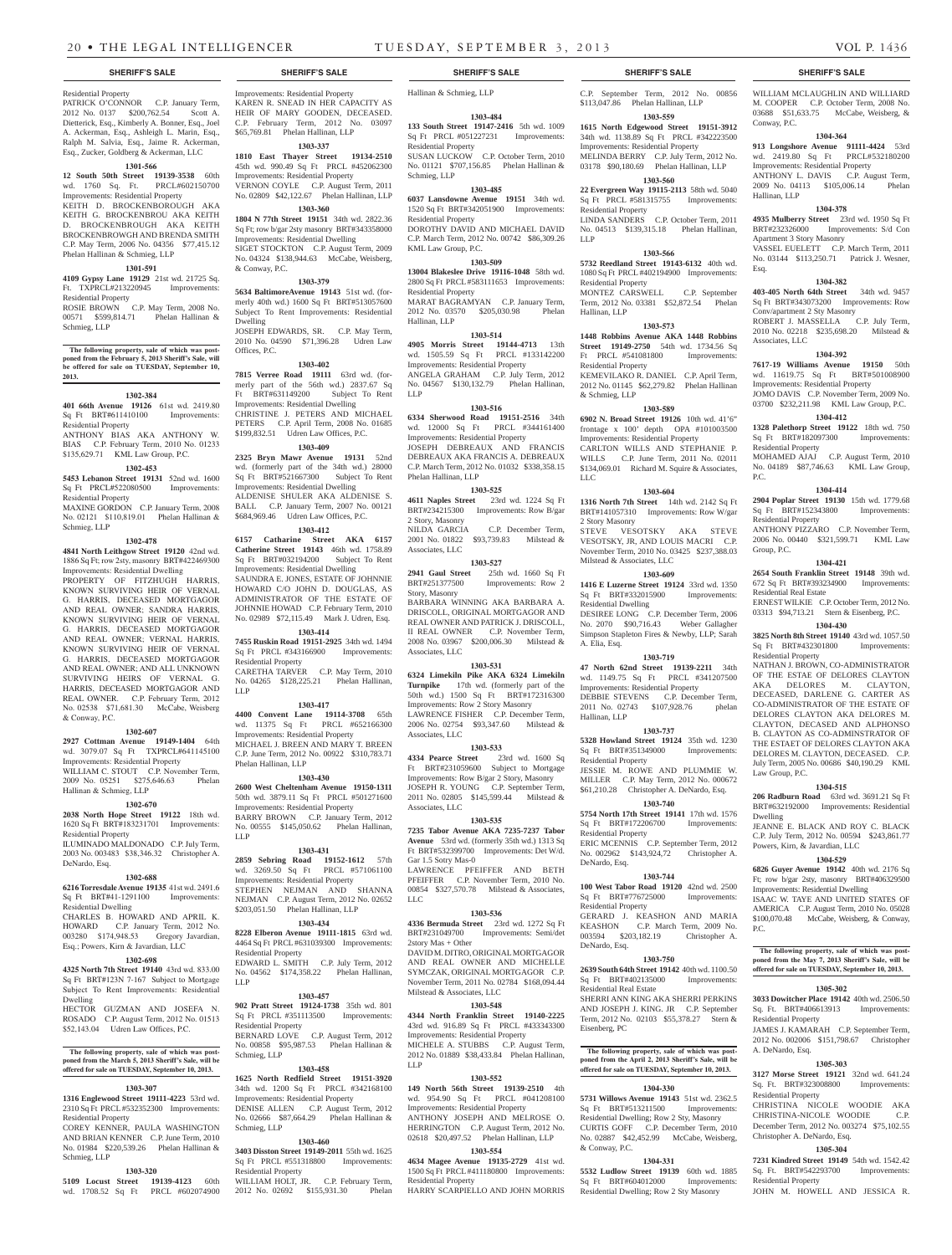#### **SHERIFF'S SALE SHERIFF'S SALE SHERIFF'S SALE SHERIFF'S SALE SHERIFF'S SALE**

HOWELL C.P. September Term, 2012 No. 002965 \$7,277,556.31 Christopher A. DeNardo, Esq.

## **1305-305**

**2825 Parrish Street 19130** 15th wd. 1499.76 Sq. Ft. BRT#15-2-3007-46 Improvements: Residential Property

TYRONE L. GILLIAMS (REAL OWNER) C.P. February Term, 2005 No. 003084 \$374,083.46 Christopher A. DeNardo, Esq.

#### **1305-314**

**963 North 6th Street 19123** 5th wd. 1620 Sq. Ft. BRT#057157700 Improvements:

Residential Dwelling JEROME RIGGS AND KAREN RIGGS C.P. September Term, 2011 No. 00394 \$138,568.65

Udren Law Offices, P.C.

### **1305-315**

**6602 Cottage Street 19135** 55th wd. (formerly part of the 41st wd.) 1423.55 Sq. Ft. BRT#55-2- 3940000 Improvements: Residential Dwelling JENNIFER FOLEY C.P. January Term, 2012 No. 00870 \$159,067.92 Udren Law Offices, P.C.

#### **1305-317**

**7914 Ridge Avenue 19128** 21st wd. 8000 Sq. Ft. BRT#21-2-517900 Subject to Mortgage Improvements: Residential Dwelling JOSEPH R. HORVAT AND YVONNE HORVAT C.P. December Term, 2009 No. 01028 \$476,066.34 Mark J. Udren, Esq.

## **1305-321**

**807 South 60th Street 19143** 3rd wd. 1566 Sq. Ft. BRT#033199000 Improvements: Residential Real Estate

## CEYLAN L. WOODS AND PAMELA M.

WOODS C.P. August Term, 2012 No. 03286 \$11,352.77 Stern & Eisenberg, PC

## **1305-325**

**7817 Devon Street 19118-3503** 9th wd. (formerly part of the 22nd wd.) 1573 Sq. Ft. BRT#091185300 Improvements: Residential

Dwelling FATIMAH ALI C.P. November Term, 2007 No. 00137 \$236,426.48 Udren Law Offices, P.C.

## **1305-333**

**1227 South 58th Street 19143** 51st wd. 3150 Sq. Ft. BRT#51-3-0475-00 Improvements:

Residential Dwelling CAROLYN RIDER C.P. May Term, 2012 No. 03136 \$162,179.20 Udren Law Offices, P.C.

#### **1305-334**

**2448 Patton Street 19132** 28th wd. 708.50 Sq. Ft. BRT#282176700 Improvements: Residential Dwelling

#### JOSE M. PEREZ, JR. C.P. December Term, 2012 No. 03057 \$66,496.89 Udren Law Offices, P.C.

**1305-337**

**929 North 28th Street 19130-1231** 29th wd. 893.26 Sq. Ft. PRCL#292088700 Improvements: Residential Property JOHN S. MARTIN C.P. December Term, 2010 No. 01598 \$100,370.66 Phelan Hallinan & Schmieg, LLP

#### **1305-338**

**3928 Haverford Avenue 19104-1808**  24th wd. 1584 Sq. Ft. PRCL#242205800 Improvements: Residential Property GEORGE BLACK C.P. August Term, 2012 No. 00609 \$61,708.74 Phelan Hallinan, LLP

#### **1305-342**

**115 West Washington Lane 19144-2613**  59th wd. 2046.44 Sq. Ft. BRT#59-3-0883-00 Improvements: Residential Dwelling KENNETH JOHNSON C.P. April Term,

2012 No. 00475 \$180,924.87 Kristen D. Little, Esquire

## **1305-346**

**6512 Musgrave Street 19119** 22nd wd. 1320.00 Sq. Ft. BRT#221232400 Improvements:

Residential Dwelling RUQAYYAH B KARIM C.P. September

Term, 2009 No. 00515 \$109,296.90 Udren Law Offices, P.C.

## **1305-349**

**1071 Levick Street 19111** 35th wd. 1970.72 Sq. Ft. BRT#53-1078300 Improvements: Residential Dwelling

#### NATASCHA BASTIEN C.P. May Term, 2010 No. 01315 \$167,082.30 Udren Law Offices, P.C.

#### **1305-352**

**641 Washington Avenue 19147** 2nd wd. 1120 Sq. Ft. BRT#021145700 Improvements: Residential Property

## LEE QUACH C.P. January Term, 2009 No. 02417 \$323,302.44 KML Law Group, P.C.

**1305-355 1322 Marlborough Street 19125-3215**  18th wd. 1780 Sq. Ft. PRCL#181058400 Improvements: Residential Property JASON A. GLATHAR AKA JASON A.

CLATHER AKA J. A. GLATHAR AND JANINE L. GOTTLIEB, AKA JANNINE L. GOTLIEB AKA JANINE GOTTLIEB C.P. February Term, 2012 No. 01652 \$362,350.68 Phelan Hallinan, LLP

#### **1305-357**

**13022 Townsend Road AKA 13022 Townsend Road Unit B2 19154** 88th wd. Together with a proportionate undivided interest in the Common Elements (as defined in such Declaration) of 1.159%. PRCL#888660103 Improvements: Condominium Unit LARYVONAU ALIAKSEI AKA ALIAKSEI LARYVONAU C.P. February Term, 2012 No.

## 03103 \$173,938.46 Phelan Hallinan, LLP **1305-358**

**6018 Hazelhurst Street 19151-3532**  34th wd. 1440 Sq. Ft. PRCL#342123300 Improvements: Residential Property

TIMOTHY KENNEDY IN HIS CAPACITY AS HEIR OF THOMASINE KENNEDY, DECEASED; WAYNE KENNEDY IN HIS CAPACITY AS HEIR OF THOMASINE KENNEDY, DECEASED; KENYETTA KENNEDY IN HER CAPACITY AS HEIR OF THOMASINE KENNEDY, DECEASED, DERRICK KENNEDY, IN HIS CAPACITY AS HEIR OF THOMASINE KENNEDY, DECEASED, UNKNOWN HEIRS, SUCCESSORS, ASSIGNS, AND ALL PERSONS, FIRMS, OR ASSOCIATIONS CLAIMING RIGHT, TITLE OR INTEREST FROM OR UNDER THOMASINE KENNEDY, DECEASED C.P. February Term, 2012 No. 03686 \$63,675.04 Phelan Hallinan, LLP

## **1305-360**

**6750 Grovers Avenue 19142-2609** 40th wd. 6080 Sq. Ft. PRCL#406360300 Improvements: Residential Property MALIK MCLEAN C.P. November Term, 2011 No. 03157 \$124,206.71 Phelan Hallinan, LLP

## **1305-365**

**1906 Point Breeze Avenue 19145-2612**  48th wd. 829.95 Sq. Ft. PRCL#482269900 Improvements: Residential Property CHRISTOPHER J. KAUFFMAN C.P. August

Term, 2012 No. 01875 \$67,806.45 Phelan Hallinan, LLP

**1305-366**

#### **342 East Rockland Street 19120-3916**  42nd wd. 1648 Sq. Ft. PRCL#421114200 Improvements: Residential Property EMANUEL TORRES C.P. January Term, 2012 No. 01192 \$76,912.66 Phelan Hallinan, LLP

**1305-368**

**7505 Whitaker Avenue 19111-3315**  56th wd. 3150 Sq. Ft. PRCL#561083400 Improvements: Residential Property SEAN DONNELLY AND CHRISTINE M. DONNELLY C.P. October Term, 2011 No. 02177 \$189,671.05 Phelan Hallinan, LLP

## **1305-371**

**11704 Joseph Kelly Terrace 19154-1638**  66th wd. 10175 Sq. Ft. PRCL#662000412 Improvements: Residential Property KIMBERLY A. MARTINEZ C.P. September Term, 2010 No. 01735 \$274,277.32 Phelan Hallinan, LLP

#### **1305-385**

**2319 Margaret Street 19137** 45th wd. 1235.66 Sq. Ft. BRT#45-3-360600 Improvements: Residential Property GERARD R. BISHOP C.P. July Term, 2012 No. 3152 \$118,884.39 Christopher A. DeNardo, Esq.

#### **1305-388**

**6047 Osage Avenue 19143** 3rd wd. 1485 Sq. Ft. BRT#03-2057700 Improvements: Residential Property

TALEMA HARRIS C.P. September Term, 2012 No. 1175 \$46,480.44 Christopher A. DeNardo, Esq.

#### **1305-391**

**613 North 56th Street 19131** 34th wd. 1129.39 Sq. Ft. BRT#041214400 Improvements: Residential Property PROPERTY OF GWENDOLYN FOMAN-FREEMAN AKA GWENDOLYN FOMAN (MORTGAGOR) AND MARK FREEMAN

(REAL OWNER) C.P. July Term, 2012 No. 01974 \$100,550.96 Christopher A. DeNardo, Esq.

## **1305-393**

**3750 Clarendon Avenue, Apartment 31 19114** 66th wd. Land area 0 Sq. Ft. together with a proportionate undivided interest in the Common Elements (as defined in such Declaration). Condominium BRT#888660031 Improvements: Residential Dwelling KENNETH C. PETERS, III C.P. April Term,

2012 No. 001047 \$151,059.56 Heather Riloff, Esq.

**1305-399 5742 Hazel Avenue 19143** 46th wd. 975.00 Sq. Ft. BRT#463024000 Subject to Mortgage Improvements: Residential Dwelling JAHMAL BROWN C.P. September Term, 2008 No. 01236 \$66,304.49 Udren Law Offices, P.C.

## **1305-405**

**113 Bread Street Unit #3D3 and parking spaces 65 & 66 19106** 5th wd. 1106 Sq. Ft. BRT#888058078 Improvements: Residential Property FRANK CALANDRINO AND STEPHEN

CALANDRINO C.P. April Term, 2010 No. 03013 \$477,466.31 KML Law Group, P.C. **1305-410**

**2021 West 68th Avenue 19138-3123** 10th wd. 934 Sq. Ft. PRCL#102439800 Improvements: Residential Property

RAYMOND JONES, JR. IN HIS CAPACITY AS HEIR OF GLENN JONES AKA GLENN B JONES, DECEASED, MARY EVANS WASHINGTON IN HER CAPACITY AS HEIR OF GLENN JONES AKA GLENN B. JONES, DECEASED. UNKNOWN HEIRS, SUCCESSORS, ASSIGNS, AND ALL PERSONS, FIRMS, OR ASSOCIATIONS CLAIMING RIGHT, TITLE OR INTEREST FROM OR UNDER GLENN JONES AKA GLENN B. JONES DECEASED. C.P. March Term, 2012 No. 01747 \$58,587.85 Phelan Hallinan, LLP

#### **1305-414**

**6335 Regent Street 19142-2021** 40th wd. 937.50 Sq. Ft. PRCL#401234000 Improvements: Residential Property TERRI WILLIAMS C.P. October Term, 2012

No. 00027 \$50,376.62 Phelan Hallinan, LLP **1305-420**

**6238-6240-6242 Catharine Street 19143** 3rd wd. (formerly part of the 46th wd.) 5311.86 Sq. Ft. BRT#0-33-0128-10 Improvements: Residential Dwelling MARIA E. PERRIN C.P. July Term, 2012 No.

03497 \$53,207.38 Udren Law Offices, P.C. **1305-423**

**2050 South Redfield Street 19143-5903**  40th wd. 1134.93 Sq. Ft. PRCL#401071600 Improvements: Residential Property ODIE GUYTON AKA ODIE V. GUYTON AND BETTY GUTYON C.P. May Term, 2011 No. 03111 \$67,466.16 Phelan Hallinan, LLP

#### **1305-424**

**5030 Whitaker Avenue 19124-3515** 23rd wd. (formerly part of the 35th wd.) 1568 Sq. Ft. PRCL#233072600 Improvements: Residential Property

CARLOS O. BAHAMUNDI C.P. February Term, 2012 No. 03592 \$127,368.60 Phelan Hallinan, LLP

#### **1305-429**

**1234 Marlborough Street 19125-3921**  18th wd. 1651.35 Sq. Ft. PRCL#181056700 Improvements: Residential Property CHERYL LUTTS, IN HER CAPACITY AS EXECUTRIX AND DEVISEE OF THE ESTATE OF CARL LUTTS, SR.; CARL LUTTS JR., IN HIS CAPACITY AS DEVISEE OF THE ESTATE CARL LUTTS, SR.; BRENDA LUTTS, IN HER CAPACITY AS HEIR OF THE ESTATE OF CARL LUTTS, SR. C.P. July Term, 2012 No. 01198 \$75,435.62 Phelan Hallinan, LLP

### **1305-430**

**2561 North Bancroft Street 19132-3932**  28th wd. 669.60 Sq. Ft. PRCL#161100000 Improvements: Residential Property UNKNOWN HEIRS, SUCCESSORS, ASSIGNS, AND ALL PERSONS, FIRMS, OR ASSOCIATIONS CLAIMING RIGHT, TITLE OR INTEREST FROM OR UNDER YOLANDA EVANS, DECEASED C.P. July Term, 2012 No. 02836 \$58,603.25 Phelan Hallinan, LLP

#### **1305-431**

**1826 Placid Street 19152-1113** 56th wd. 4173.35 Sq. Ft. PRCL#562248600 Improvements: Residential Property CLEATUS SANTEE AND JENNIFER SANTEE C.P. January Term, 2012 No. 00446 \$162,359.11 Phelan Hallinan, LLP

### **1305-432**

**3750 Clarendon Avenue Apartment 48 AKA 3750 Clarendon Road Apartment 48 19114- 1938** 10th wd. 1138 Sq. Ft. PRCL#888660048 Improvements: Condominium ADRIANA C. CUGINI C.P. November Term, 2012 No. 03059 \$101,107.89 Phelan Hallinan, LLP

#### **1305-436**

**1918 South 6th Street 19148-2451** 39th wd. 1072 Sq. Ft. PRCL#392344000 Improvements: Residential Property

DANIEL SMITH RAMSEY

Improvements: Residential Property ANH NGUYEN C.P. April Term, 2012 No. 03964 \$94,931.77 Phelan Hallinan, LLP **1305-455 1929 Colonial Street 19138-3015** 50th wd. 1183 Sq. Ft. PRCL#102351900 Improvements: Residential Property BIANCA L. KENDRICK C.P. July Term, 2012 No. 04319 \$112,555.07 Phelan

Hallinan, LLP

Hallinan, LLP

Dwelling

Dwelling

& Conway, P.C.

Conway, P.C.

LLP

Residential Property

Term, 2012 No. 01362 \$69,367.33 Phelan

**1305-451 5620 North 7th Street 19120-2208** 61st wd. 2093.44 Sq. Ft. PRCL#612231200

**1305-464 1407 South Chadwick Street 19146**  36th wd. 1732 Sq. Ft.; row 2 sty, masonry BRT#365165400 Improvements: Residential

TANYA M. DAVIS C.P. September Term, 2010 No. 01611 \$77,695.25 McCabe,

**1305-465 1622 Brill Street 19124** 62nd wd. 2411 Sq. Ft.; row 2 sty, masonry BRT#622141200 Improvements: Residential Dwelling KATRINA GOLDEN C.P. November Term, 2010 No. 04334 \$89,568.17 McCabe,

**1305-468 842 Kenmore Road 19151** 34th wd. 3577.36 Sq. Ft.; row w/gar 2sty masonry BRT#344350100 Improvements: Residential

JOSEPH POLLARD C.P. June Term, 2010 No. 01840 \$113,914.37 McCabe, Weisberg,

**1305-474 232 North 60th Street 19139** 34th wd. 2365.5 Sq. Ft.; row 2 sty, masonry BRT#341082900 Improvements: Residential Dwelling JERRY C. CARR C.P. December Term, 2011 No. 03862 \$69,361.65 McCabe, Weisberg, &

**1305-481 9986 Crestmont Avenue 19114-1954** 66th wd. 2052 Sq. Ft. PRCL#661289525 Improvements:

COLLEEN KAMINSKI C.P. April Term, 2012 No. 02076 \$212,564.97 Phelan Hallinan, LLP **1305-502 4214 North 7th Street 19140-2514** 43rd wd. 1001.65 Sq. Ft. PRCL#433314200 Improvements: Residential Property SANDRA MATOS C.P. September Term, 2004 No. 03453 \$40,524.84 Phelan Hallinan,

**1305-503 111 South 15th Street, Unit P211 19102**  12th wd. Being and designated as Unit P211 together with a proportionate undivided interest in the Common Elements (as defined in such Declaration) 1.2009%. PRCL#888087474

MICHAEL JACKSON C.P. October Term,<br>2009 No. 02184 \$368,601.99 Phelan 2009 No. 02184 \$368,601.99

Improvements: Condominium

Hallinan, LLP

Weisberg, & Conway, P.C.

Weisberg, & Conway, P.C.

LLP

SASKYA ISWAHJUNI C.P. June Term, 2012 No. 02857 \$187,499.65 Phelan Halllinan,

**1305-504 2009 North Wanamaker Street 19131-3020**  52nd wd. 1125.30 Sq. Ft. PRCL#522226500 Improvements: Residential Property KIMBERLY M. DAVIS BURNETT C.P. October Term, 2011 No. 00874 \$63,939.02

**1305-507 4815 North Marshall Street 19120-3741**  49th wd. 1013.70 Sq. Ft. PRCL#491191300 Improvements: Residential Property DONOVAN J. ADAMS C.P. October Term, 2012 No. 00061 \$24,085.10 Phelan Hallinan,

**1305-510 2323 Wharton Street 19146-4128** 36th wd. 1125.28 Sq. Ft. PRCL#361299300 Improvements: Residential Property BENNITTA JOSEPH C.P. October Term, 2012 No. 00067 \$195,224.55 Phelan Hallinan, LLP **1305-511 151 Rosemar Street AKA 151 West Rosemar Street 19120-1942** 61st wd. 1050 Sq. Ft. PRCL#611244900 Improvements: Residential

JAMES WIMBUSH C.P. May Term, 2012 No. 03747 \$53,793.97 Phelan Hallinan, LLP **1305-512 3438 Princeton Avenue 19149-1622** 55th wd. 1760 Sq. Ft. PRCL#551388700 Improvements:

THERESA SCHOWGUROW AND JOHN SCHOWGUROW C.P. August Term, 2012 No. 01544 \$93,939.79 Phelan Hallinan, LLP **1305-515 5623 Gainor Road 19131-1330** 52nd wd. 2250 Sq. Ft. PRCL#522108500 Improvements:

PASHEN SOLOMON C.P. July Term, 2012 No. 01474 \$95,575.12 Phelan Hallinan, LLP **1305-516 2143 West Grange Avenue 19138-2809**  17th wd. 847.50 Sq. Ft. PRCL#171126100 Improvements: Residential Property KENNARD HENDERSON AND MAXINE HENDERSON AKA MAXINE D W HENDERSON C.P. September Term, 2012 No. 02839 \$46,932.02 Phelan Hallinan, LLP **1305-517 8937 Blue Grass Road 19152-1303** 57th wd. 5381.23 Sq. Ft. PRCL#571206400 Improvements: Residential Property MATTHEW BOYES C.P. March Term, 2012 No. 02620 \$242,292.20 Phelan Hallinan, LLP **1305-522 2304 Hoffnagle Street 19152** 56th wd. 3041.17 Sq. Ft. BRT#562111300 Improvements:

DIANA RITTENHOUSE AND DAVID W. RITTENHOUSE C.P. July Term, 2012 No. 03315 \$183,362.78 KML Law Group, P.C. **1305-531 1246 Passmore Street 19111-5531** 53rd wd. 1012 Sq. Ft. PRCL#531106400 Improvements:

LINDA TIMMONS C.P. November Term, 2012 No. 02816 \$99,026.69 Phelan Hallinan, LLP **1305-533 113 Durfor Street 19148-4007** 39th wd. 658 Sq. Ft. PRCL#391111900 Improvements:

BRIAN GIFFEAR C.P. May Term, 2012 No. 00263 \$119,278.12 Phelan Hallinan, LLP **1305-537 5961 Reach Street 19120-1114** 35th wd. 1575 Sq. Ft. PRCL#352243000 Improvements:

JUAN ORTIZ, JR. C.P. January Term, 2012 No. 00771 \$53,943.11 Phelan Hallinan, LLP **1305-541 601 Saint Georges Road 19119-3341** 9th wd. 39,774.96 Sq. Ft. PRCL#092132600

**1305-549 138 West Spencer Street 19120** 61st wd. 1050 Sq. Ft. OPA #612220300 Subject to Mortgage Improvements: Residential Property PATRICIA A. BLACKLEDGE AND JAMES E. BLACKLEDGE C.P. December Term, 2010 No. 00774 \$37,352.10 Brett A. Solomon,

**1305-562 1303 South Carlisle Street 19146** 26th wd. 1264 Sq. Ft. BRT#36-5-0182-00 Improvements:

BARBARA CONKLIN AKA BARBARA A. BEST-CONKLIN C.P. September Term, 2011 No. 02762 \$60,142.37 Benjamin E. Witmer,

Improvements: Residential Property DENISE BROUGH AND BRUCE SNYDER C.P. June Term, 2010 No. 03775 \$769,766.58

Phelan Hallinan, LLP

LLP

Property

Residential Property

Residential Property

Residential Property

Residential Property

Residential Property

Residential Property

Phelan Hallinan, LLP

Michael C. Mazack

Residential Dwelling

Esq.

**1305-442 2912 North Taney Street 19132-1209**  38th wd. 720 Sq. Ft. PRCL#381196200 Improvements: Residential Property CATHERINE GREEN C.P. July Term, 2009 No. 01363 \$61,003.47 Phelan Hallinan, LLP **1305-445 516 West Chew Avenue 19120-2203** 61st wd. 1800 Sq. Ft. PRCL#612035700 Improvements: Residential Property OLGA L. HERNANDEZ IN HER CAPACITY AS ADMINSTRATRIX AND HEIR OF THE ESTATE OF JORGE HERNANDEZ, DECEASED. UNKNOWN HEIRS, SUCCESSORS, ASSIGNS, AND ALL PERSONS, FIRMS, OR ASSOCIATIONS CLAIMING RIGHT, TITLE OR INTEREST FROM OR UNDER JORGE HERNANDEZ, DECEASED. C.P. December Term, 2011 No. 02925 \$132,111.23 Phelan Hallinan, LLP **1305-447 2839 North 24th Street 19132** 11th wd. 1058.57 Sq. Ft. PRCL#111443200 Improvements: Residential Property KEITH JONES C.P. March Term, 2005 No. 03633 \$61,432.56 Phelan Hallinan, LLP **1305-448 1727 West Colonial Street 19126-3415**  17th wd. 1440 Sq. Ft. PRCL#171349200 Improvements: Residential Property<br>DANIEL SMITH RAMSEY C.P. August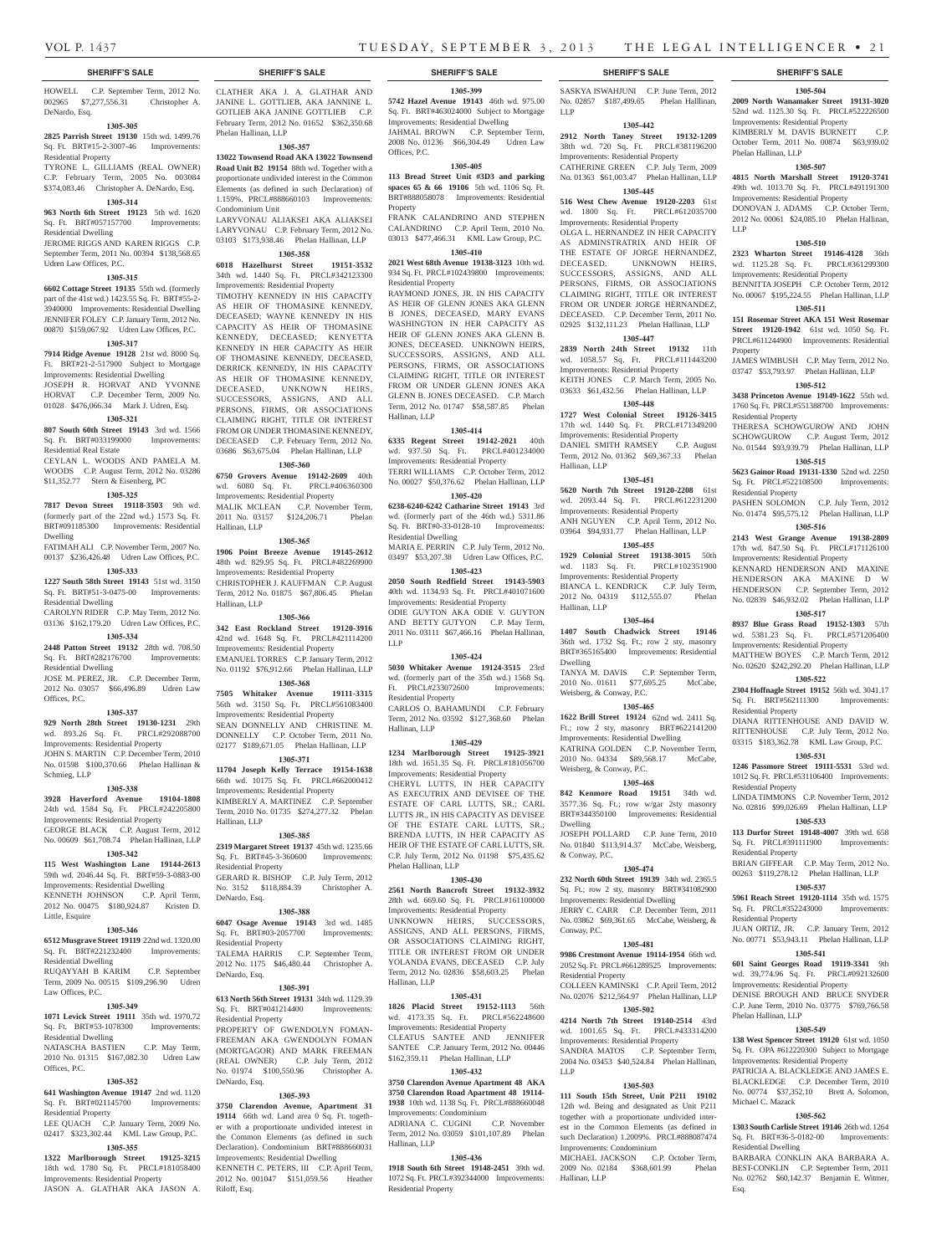**1305-603 4545 Pulaski Avenue 19144-4238** 13th wd. 2216.05 Sq. Ft. PRCL#133108600

**1305-604 2758 North 45th Street 19131-1517** 52nd wd. 1355.39 Sq. Ft. BRT#521227600 Improvements: Residential Property KAREN TURNER C.P. October Term, 2012 No. 00307 \$178,912.74 Phelan Hallinan, LLP **1305-605 182 East Sharpnack Street 19119-2240**  22nd wd. 1225.07 Sq. Ft. PRCL#221109500

Improvements: Residential Property ANNABELL ALLEN C.P. September Term, 2012 No. 03020 \$89,961.95 Phelan Hallinan,

Improvements: Residential Property CHANTELL M. HANNA C.P. May Term, 2012 No. 03164 \$64,484.30 Phelan Hallinan, LLP **1305-606 720 South American Street 19147-3301**  2nd wd. 970.86 Sq. Ft. PRCL#023111420 Improvements: Residential Property CHRISTOPHER ELLIOTT C.P. May Term, 2010 No. 01937 \$529,071.13 Phelan

**1305-607 1212 Devereaux Avenue 19111-5828** 53rd wd. 1606.37 Sq. Ft. PRCL#531006400

MARINIA LEE C.P. January Term, 2012 No. 00917 \$63,142.32 Phelan Hallinan, LLP **1305-610 5851 McMahon Street AKA McMahon Avenue 19144-1262** 59th wd. 2500 Sq. Ft. PRCL#591199600 Improvements: Residential

UNKNOWN HEIRS, SUCCESSORS, ASSIGNS, AND ALL PERSONS, FIRMS, OR ASSOCIATIONS CLAIMING RIGHT, TITLE OR INTEREST FROM OR UNDER ALVARAH V. SELBY, DECEASED; MICHELE SMALL, IN HER CAPACITY AS HEIR OF ALVAR V. SELBY, DECEASED. C.P. April Term, 2012 No. 02072 \$34,570.44 Phelan Hallinan, LLP **1305-612 3023 Disston Street 19149-1902** 55th wd. 1800.92 Sq. Ft. PRCL#551308400 Improvements: Residential Property BADR ALAMERI C.P. August Term, 2012 No. 02977 \$123,628.69 Phelan Hallinan, LLP **1305-614 1015 Fillmore Street 19124-2924** 23rd wd. 1081.56 Sq. Ft. PRCL#234114500 Improvements: Residential Property ANDRE MCNAIR C.P. April Term, 2012 No. 00034 \$102,814.43 Phelan Hallinan, LLP **1305-616 237 Mifflin Street 19148-1920** 1st wd. 1260 Sq. Ft. PRCL#011174000 Improvements:

Improvements: Residential Property ERNEST MICHAEL BURKE AKA ERNEST M. BURKE C.P. December Term, 2011 No. 00741 \$87,596.29 Phelan Hallinan, LLP **1305-608 5911 Tackawanna Street 19135-3923** 62nd wd. (formerly part of the 41st wd.) 1140 Sq. Ft. PRCL#622321700 Improvements: Residential

Hallinan, LLP

Property

Property

Residential Property

2 Story Mas + Other

Story, Masonry

Residential Property

Milstead & Associates, LLC

WILLIAM O. HUDSON, SR. AND ELEANOR<br>STEWART C.P. February Term, 2012

No. 01255 \$205,880.57 Phelan Hallinan, LLP **1305-627 2557 South Massey Street 19142** 40th wd. 1252.40 Sq. Ft. BRT#406115400 Improvements: Residential Property FOFIE KAMARA C.P. September Term, 2012 No. 02999 \$72,858.57 KML Law Group, P.C. **1305-629 12119 Aster Road** 66th wd. 4495.40 Sq. Ft. BRT#138N1-146 Improvements: Row B/gar

ROBERT EASELY C.P. July Term, 2012 No. 02071, \$156,810.13 Milstead  $\&$  Associates, LLC. **1305-630 2020 Naudain Street** 30th wd. 909.90 Sq. Ft. BRT#303041530 Improvements: Row 3

SEAN P. DALTON AND MIKA J. DALTON C.P. October Term, 2012 No. 00059 \$314,200.02

**1305-635 332 Magee Avenue 19111-4617** 35th wd. 2495 Sq. Ft. PRCL#353095800 Improvements:

STEVEN J. CAMPBELL C.P. May Term, 2008 No. 02928 \$72,557.42 Phelan Hallinan, LLP **1305-638 1550 South Ringgold Street 19146-4008**  36th wd. 714 Sq. Ft. PRCL#364166900 Improvements: Residential Property ETHEL HAWKINS C.P. November Term, 2010 No. 01068 \$13,755.05 Phelan Hallinan, LLP

C.P. February Term, 2012

LLP

**1305-563 2113 Shelmire Avenue 19152** 56th wd. 1 story masonry BRT#561359200 Improvements:

BETTY J. MANSON AND JANIS E. MANSON C.P. June Term, 2012 No. 00780 \$224,994.16

**1305-566 1522 Manton Street 19146** 26th wd. 774.62 Sq. Ft. BRT#365309400 Improvements:

DENNIS W. RICKERT, JR C.P. December Term, 2012 No. 01623 \$194,393.59 Stern &

**1305-573 6107 Harley Avenue** 40th wd. 1132.50 Sq. Ft. BRT#402285900 Improvements: Residential

THOMAS WILLIAM MACNEAL AKA THOMAS WILLIAM MACNEAL, III AND DENISE R. MACNEAL C.P. December Term, 2011 No. 02758 \$83,730.15 Law Offices of

**1305-575 1912 East Cambria Street 19134** 25th wd. 1622 Sq. Ft. BRT#252083500 Improvements:

WILLIAM SANTIAGO AND JAMI NEGLER C.P. June Term, 2011 No. 002644 \$52,766.33

**1305-578 2746 South Randolph Street 19148** 39th wd. 1060 Sq. Ft. BRT#395153700 Improvements:

ANTHONY MESORACA, AS INDIVIDUAL AND IN CAPACITY AS PRESIDENT OF ARACA INDUSTRIES, INC. AND ARACA INDUSTIRES, INC. A PA CORP. (MORTGAGOR) C.P. September Term, 2012 No. 002183 \$108,313.96

**1305-580 5809 Osage Avenue 19143** 60th wd. 975 Sq. Ft. BRT#604181100 Improvements: Residential

VERDELL R. REESE C.P. April Term, 2011 No. 002493 \$37,620.24 Christopher A.

**1305-582 1009 South 51st Street 19143** 51st wd. 1435 Sq. Ft. BRT#511173800 Improvements:

CLARA M. KING C.P. November Term, 2012 No. 002725 \$54,286.15 Christopher A.

**1305-584 1543 66th Avenue AKA 1543 West 66th Avenue 19126-2766** 10th wd. 1248 Sq. Ft. PRCL#101220500 Improvements: Residential

JUWAN DILL C.P. July Term, 2012 No. 02857 \$159,151.57 Phelan Hallinan, LLP **1305-586 2410 Ritner Street 19145-4116** 48th wd. 919.12 Sq. Ft. PRCL#482119000 Improvements:

JESSICA EASTWOOD C.P. October Term, 2010 No. 02250 \$80,888.33 Phelan Hallinan,

**1305-590 6221 Morton Street 19144-1612** 59th wd. 1469.28 Sq. Ft. PRCL#592209700 Improvements: Residential Property MAGGIE J. WALDEN C.P. May Term, 2012 No. 00424 \$64,221.06 Phelan Hallinan, LLP **1305-592 414 West Grange Avenue 19120-1854**  61st wd. 1231.92 Sq. Ft. PRCL#612061200 Improvements: Residential Property ANH H. MAI C.P. April Term, 2012 No. 04290 \$54,590.65 Phelan Hallinan, LLP **1305-593 4544 Ditman Street 19124-3427** 23rd wd. 2628 Sq. Ft. PRCL#232358410 Improvements:

LIZETTE M. LEWIS AKA LIZETTE BANKS C.P. October Term, 2011 No. 01219 \$101,698.53 Phelan Hallinan, LLP **1305-599 1913 East Pike Street 19124-4431** 45th wd. 1494.90 Sq. Ft. PRCL#452218800 Improvements: Residential Property MICHAEL R. HENCE AND REGINA M. HENCE AKA REGINA M. O'DONNELL C.P. February Term, 2011 No. 03386 \$80,768.04

**1305-602 3966 Reno Street 19104-4848** 24th wd. 1039.50 Sq. Ft. PRCL#243130100 Improvements:

JAMES-BRIAN A. MILLER C.P. November Term, 2011 No. 01587 \$82,399.33 Phelan

Residential Dwelling

Residential Real Estate

Eisenberg, PC

Dwelling

Gregory Javardian

Residential Property

Residential Property

Property

DeNardo, Esq.

DeNardo, Esq.

Property

LLP

Residential Property

Residential Property

Residential Property

Phelan Hallinan, LLP

Residential Property

Hallinan, LLP

Christopher A. DeNardo, Esq.

Christopher A. DeNardo, Esq.

Federman & Associates, LLC

## **SHERIFF'S SALE SHERIFF'S SALE SHERIFF'S SALE SHERIFF'S SALE SHERIFF'S SALE**

**The following property, sale of which was post-poned from the June 4, 2013 Sheriff's Sale, will be offered for sale on TUESDAY, September 10, 2013.**

**1306-307 5835 Oakland Street 19149-3415** 62nd wd. (formerly the 55th wd.) 1310.23 Sq. Ft. PRCL#621410600 Improvements: Residential Property

YISARIS QUILES-AVILES C.P. November Term, 2011 No. 03346 \$127,018.55 Phelan Hallinan, LLP

#### **1306-308**

**5946 Horrocks Street 19149-3313** 62nd wd. 1475.91 Sq. Ft. PRCL#621344900 Improvements: Residential Property MOSAMMAT A. BEGUM C.P. December Term, 2012 No. 00965 \$160,874.72 Phelan Hallinan, LLP

## **1306-329**

**4425 Fleming Street 19128** 21st wd. 1750.10 Sq. Ft. BRT#211309900 Improvements: Residential Property MARTIN J. OTT, III C.P. January Term, 2013 No. 00708 \$272,180.49 KML Law Group, P.C.

#### **1306-331**

**2430 South Warnock Street 19148** 39th wd. 714 Sq. Ft. BRT#394161600 Improvements: Residential Property RACHEL E. BABCOCK AND JAMES J. HOGAN, JR. C.P. August Term, 2012 No.

00776 \$200,291.34 KML Law Group, P.C. **1306-360**

## **414 South 57th Street 19143** 60th wd. 1232 Sq. Ft. BRT#604256000 Improvements:

Residential Dwelling MARUCS ELAM AND CARLA ELAM C.P. January Term, No. 3286 \$102,314.27 Powers, Kirn & Javardian, LLC

## **1306-363**

**564 Martin Street 19128** 21st wd. 1507 Sq. Ft. BRT#213173900 Improvements: Residential Dwelling

STEPHANIE ROWLEY AND DAVID MARKOWITZ C.P. April Term, 2012 No. 02169 \$169,710.71 Powers, Kirn & Javardian, LLC

## **1306-372A-B**

**2952 South Iseminger Street - Premises A - 19148** 39th wd. Land area 708 sq ft; improvement area 1132 Sq. Ft. OPA#394416700 Improvements: Residential Real Estate - Single Family Dwelling

**2954 South Iseminger Street - Premises B - 19148** 39th wd. Land Area 783 Sq. Ft., improvement area 1568 Sq Ft OPA#871181650 Improvements: Residential Real Estate - Single Family Dwelling

GREG TENUTO AND MICAHEL TENUTO, HUSBAND AND WIFE, BY DEED FROM 1221 OREGON PARTNERS, DATED 4/18/2006 AND RECORDED 5/2/2006 IN DOCUMENT ID #51431869. C.P. October Term, 2012 No. 03501 \$197,197.80 Robert J. Wilson, Esq., Wilson Law Firm

## **1306-374**

**2408 Federal Street 19146-2432** 36th wd. 900 Sq. Ft. PRCL#361261200 Improvements: Residential Property

PAUL R. VANGORE C.P. September Term, 2012 No. 03036 \$151,559.19 Phelan Hallinan, LLP

#### **1306-375**

**2646 South Colorado Street 19145-4509**  26th wd. 651 Sq. Ft. PRCL#262041100 Improvements: Residential Property ALEXIS C. KRYWOSCHYJ AKA ALEX C. KRYWOSCHYJ AND VIRGINIA A. KRYWOSCHYJ C.P. April Term, 2012 No. 03251 \$69,237.15 Phelan Hallinan, LLP

#### **1306-377**

**266 Rock Street 19128-3740** 21st wd. 1664.80 Sq. Ft. PRCL#213066935 Improvements: Residential Property MICHAEL J. SGRIGNIOLI, SR. AND PATRICIA H. SGRIGNIOLI AKA PATRICIA SGRIGNIOLI C.P. July Term, 2012 No. 03983 \$115,511.32 Phelan Hallinan, LLP

#### **1306-406**

**2713 Livingston Street 19134** 25th wd. 1280 Sq. Ft. BRT#312121700 Subject to Mortgage Improvements: Residential Property TERESA SAMANIEGO AND STEPHANIE SAMANIEGO C.P. January Term, 2012 No. 3225 \$141,347.80 Scott A. Dietterick, Esq., Kimberly A. Bonner, Esq., Joel A. Ackerman,

Esq., Ashleigh L. Marin, Esq., Ralph M. Salvia, Esq., Jaime R. Ackerman, Esq., Zucker, Goldberg & Ackerman, LLC

## **1306-408**

**9523 Bustleton Avenue 19115** 58th wd. BRT#882906910 Subject to Mortgage

RYBICKI PROPERTY ENTERPRISES, LLC C.P. January Term, 2013 No. 02078 \$816,294.09 Everett K. Sheintoch, Esq., Sheintoch Todd P.C.

**1306-416 2400 North Broad Street 19132** 16th wd. Land area 1663.11 Sq. Ft.; improvement area 4233 Sq Ft BRT#161003700 XIU HUI ZHEN C.P. September Term, 2012 No. 02019 \$192,023.76 David Banks, Esq.,

#### **1306-417**

Banks & Banks

**5822 North Broad Street 19141** 17th wd. Land area 1343.16 Sq. Ft.; Improvement area 2240 Sq Ft BRT#882934990

RAYMOND T. BLUE AND VERONICA I. BLUE C.P. July Term, 2011 No. 00349 \$161,837.50 David Banks, Esq., Banks & Banks **1306-418**

## **2440 Durfor Street 19145** 48th wd. 757.56

Sq. Ft. BRT#482112900 Improvements: Residential Dwelling ERIC H. KING C.P. December Term, 2009 No. 01251 \$82,449.21 Gregory Javardian, Esq.

**1306-432**

**2703 East Venango Street 19134** 45th wd. 897.75 Sq. Ft. BRT#451084000 Subject to Mortgage Improvements: Residential Dwelling RENEE FLYNN C.P. September Term, 2012 No. 00818 \$213,123.58 Richard J. Nalbandian, Esq. for Powers, Kim & Javardian, LLC

#### **1306-453**

**628 South 18th Street 19146** 30th wd. Located on corner formed by intersection west side of Eighteenth Street with the north side of Bainbridge Street front 16 ft 0 in, depth 64 ft 0 in Subject To Mortgage TD Bank, N.A. successor to Commerce Bank, N.A.

LLOYD CRECELIUS, JR. C.P. May Term, 2011 No. 002188 \$13,858.54 Phillip D. Berger, Esq.

#### **1306-465**

**7252-60 Woodland Avenue 19142** 40th wd. 25x74 BRT#403295800; PRCL#403295800 Improvements: Residential Property

TO BE SOLD AS PROPERTY OF: JERON GODDARD, SINCLAIR GODDARD AKA ALDIS SINCLAIR GODDARD AND CLARENCE GODDARD AKA CLARENCE CHRISTIAN. TITLE TO SAID PREMISES IS VESTED IN JARON GODDARD, SINCLAIR GODDARD, AND CLARENCE GODDARD BY DEED FROM ALBERT A.SEYTHER, DATED NOVEMBER 27, 1996 AND RECORDED FEBRUARY 7, 1997 IN THE OFFICE OF THE RECORDER OF DEEDS IN AND FOR PHILADELPHIA COUNTY AS INSTRUMENT # DEED NOOT JTD 221, PAGE 441. C.P. July Term, 2012 No. 001012 \$139,152.89 Martin S. Weisberg, Esq.

**1306-471 6520 Elmwood Avenue 19142-2817** 40th wd. 1520 Sq. Ft. PRCL#406228100

Improvements: Residential Property TOXIE BARRON IN HER CAPACITY AS ADMINISTRATRIX AND HEIR OF THE ESTATE OF CHAUNCEY BARRON,<br>DECEASED. UNKNOWN HEIRS, UNKNOWN HEIRS, SUCCESSORS, ASSIGNS, AND ALL PERSONS, FIRMS, OR ASSOCIATIONS CLAIMING RIGHT, TITLE OR INTEREST FROM OR UNDER CHAUNCEY BARRON, DECEASED. C.P. April Term, 2012 No. 03960 \$61,987.25 Phelan Hallinan, LLP

#### **1306-472 238 Rosemar Street 19120-1415** 61st wd. 1050

Sq. Ft. PRCL#611229300 Improvements: Residential Property SHIRLEY B. BLACK AKA SHIRLEY BLACK

C.P. January Term, 2012 No. 04030 \$62,443.46 Phelan Hallinan, LLP

## **1306-476**

**853 Morefield Road 19115-1916** 58th wd. 6643.20 Sq. Ft. PRCL#581148600 Improvements: Residential Property CHANDY P. GEORGE AND SARAMMA MATHAI C.P. September Term, 2010 No. 02127 \$370,867.12 Phelan Hallinan, LLP

**1306-496 6139 Shisler Street 19149-3243** 53rd

wd. 1592.50 Sq. Ft. PRCL#531291400 Improvements: Residential Property UNKNOWN HEIRS, SUCCESSORS,

ASSIGNS, AND ALL PERSONS, FIRMS, OR ASSOCIATIONS CLAIMING RIGHT, TITLE OR INTEREST FROM OR UNDER NATASHA THOMPSON, DECEASED C.P. June Term, 2012 No. 02412 \$180,611.51 Phelan Hallinan, LLP

#### **1306-499**

**2618 South Howard Street AKA 2618 Howard Street 19148-4743** 39th wd. 1530 Sq. Ft. PRCL#391251216 Improvements: Residential Property

MAUREEN KANE C.P. January Term, 2012 No. 03056 \$79,427.86 Phelan Hallinan, LLP **1306-515**

### **45 West Rockland Street 19144-6020** 12th

wd. 1409.04 Sq. Ft. PRCL#123038000 Improvements: Residential Property

ANANIY BURSHTEYN C.P. December ANNETTA HALL C.P. March Term, 2009 No. 05675 \$80,026.77 KML Law Group, P.C.

Term, 2012 No. 03120 \$97,024.99 Phelan Hallinan, LLP

### **1306-530**

**5948 Bennington Street 19120** 35th wd. 1173 Sq. Ft. BRT#352328700 Improvements: Residential Property JULIE TANON AND HEDY SABATER C.P.

September Term, 2012 No. 03296 \$68,279.56 Kristine M. Anthou, Esq.

## **1306-531**

**228 Monastery Avenue 19128** row b/ gar 2 story masonry BRT#211132910 Improvements: Residential Dwelling CLARA HARDISON C.P. June Term, 2011

No. 2201 \$170,938.88 Federman & Associates, LLC **1306-537**

**3871 Frankford Avenue 19124** 45th wd. 1136 Sq. Ft. Improvements: Residential Property YRIS TAVAREZ C.P. October Term, 2012 No. 0275 \$82,031.34 Scott A. Dietterick, Esq., Kimberly A. Bonner, Esq., Joel A. Ackerman, Esq., Ashleigh L. Marin, Esq., Ralph M. Salvia, Esq., Jaime R. Ackerman, Esq., Zucker, Goldberg & Ackerman, LLC

## **1306-541**

**605 West Medary Avenue 19126** 61st wd. (formerly 12th wd.) on Northerly side of Medary St 50 ft wide at the distance of 231 feet 6 inches southeastwardly from northeast corner of intersection of 7th st. Front 60 ft 0 in on a radius of 1294.185 feet; thence extending eastwardly along the said Medary Avenue on the same curve and radius a distance of 80 feet. OPA#611310900 Subject to Mortgage CHERYL DAVIS C.P. March Term, 2011 No.

02321 \$334,162.07 Louis P. Vitti, Esq.

## **1306-555**

**705 West Mermaid Lane 19118** 9th wd. 19519 Sq. Ft. BRT#092144110 Improvements: Residential Property DOROTHY L. POOLE C.P. March Term, 2012 No. 03044 \$1,060,950.21 KML Law

## **1306-556**

Group, P.C.

**803 North 66th Street 19151** 34th wd. 1076.02<br>Sq. Ft. BRT#344356900 Improvements: Sq. Ft. BRT#344356900 Residential Property

MELODY SHERLOCK C.P. January Term, 2010 No. 02523 \$73,907.37 KML Law Group, P.C.

#### **1306-557**

**726 Wharton Street 19147** 1st wd. 576 Sq. Ft. BRT#012003500 Improvements: Residential Property ROBERT J. BRAUN C.P. December Term,

2008 No. 01866 \$151,913.42 KML Law Group, P.C.

## **1306-558**

**2673 Cedar Street 19125** 31st wd. 709.68 Sq. Ft. BRT#312050700 Residential Property

JUNG E. LEE C.P. February Term, 2009 No. 02366 \$160,814.84 KML Law Group, P.C. 1**306-559**

**22 East Garfield Street 19144** 12th wd. 654.73 Sq. Ft. BRT#121039200 Improvements: Residential Property

MAXINE L. HARVIN AND LOUISE J. JAMSION AKA JEAN LOUISE JAMISON C.P. April Term, 2010 No. 04015 \$38,928.52 KML Law Group, P.C.

#### **1306-560**

**5719 Willows Avenue 19143** 51st wd. 1222.50 Sq. Ft. BRT#513210900 Improvements:

Residential Property RICHARD HURST AND LASHAWN Y.

## HURST C.P. April Term, 2012 No. 03651 \$68,957.61 KML Law Group, P.C.

#### **1306-561**

**5406 Tackawanna Street 19124** 62nd wd. 1126.77 Sq. Ft. BRT#622305100 Improvements: Residential Property MOUSTAPHA FOFANA C.P. June Term,

2012 No. 04017 \$77,526.29 KML Law Group, P.C. **1306-567**

**2904 South Felton Street 19142** 40th wd. 1200 Sq. Ft. BRT#402121300 Improvements:

LAURA GREEN KELLY AND JUAN MORANTI C.P. September Term, 2010 No. 03110 \$62,278.66 KML Law Group, P.C. **1306-574 3933 Elsinore Street 19124** 33rd wd. on the southeasterly side of Elsinore St 271 ft 0 in northeastwardly from the northeasterly side of Pike St front 16 ft 4 in, depth 57 ft 6 in

QUETSY RODRIGUEZ C.P. June Term, 2012 No. 02743 \$57,763.92 Louis P. Vitti, Esq. **1306-597 1933 Mayland Street 19138** 50th wd. 1312.50 Sq. Ft. BRT#501383500 Improvements:

Residential Property

OPA#332217900

Residential Property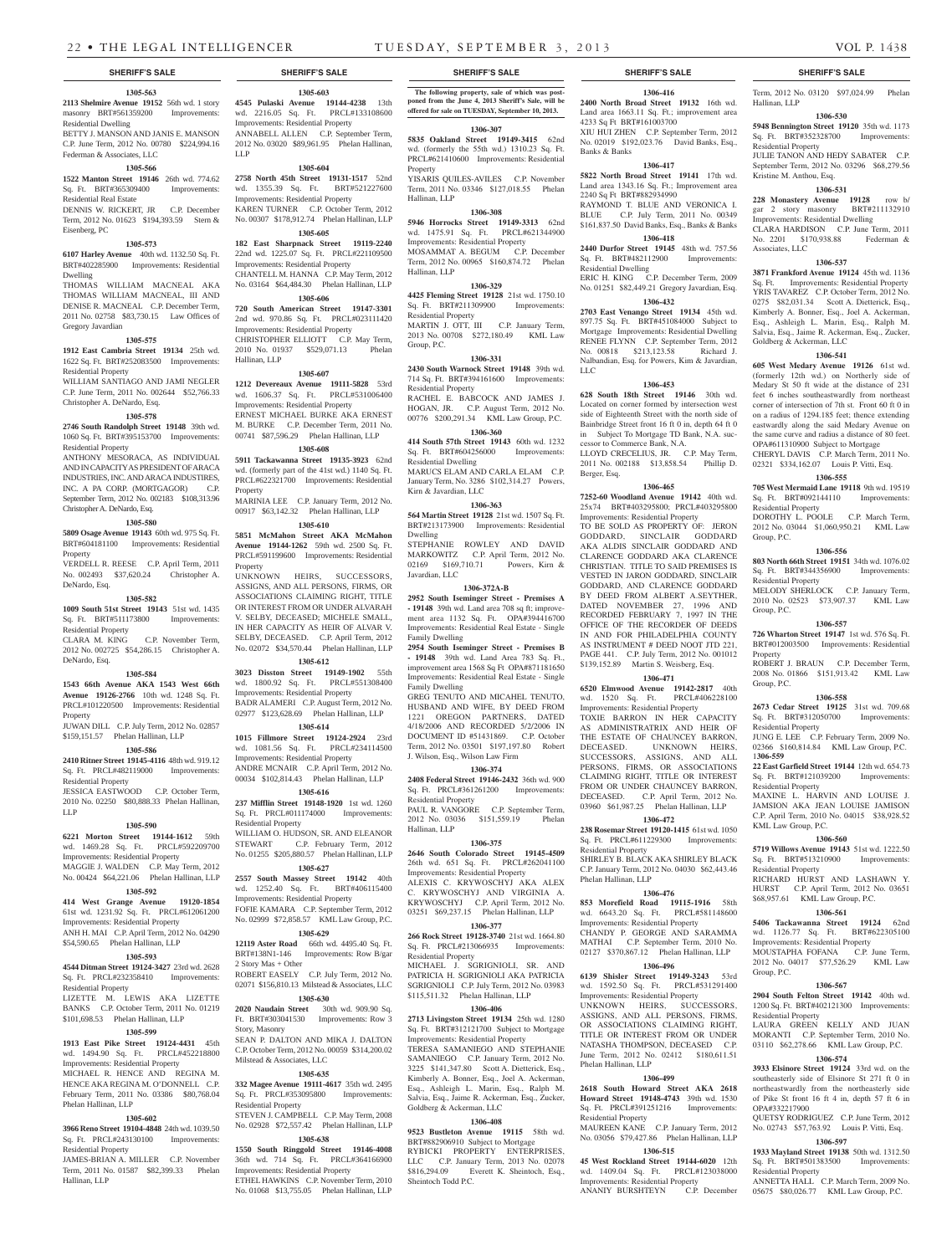#### **SHERIFF'S SALE SHERIFF'S SALE SHERIFF'S SALE SHERIFF'S SALE SHERIFF'S SALE**

#### **1306-615**

**1728 North 28th Street 19121** 32nd wd. 2314.6 Sq. Ft. BRT#324148300 Subject to Mortgage Improvements: Residential Dwelling ROSALYN N HUGHES C.P. May Term, 2009 No. 03826 \$82,242.06 McCabe, Weisberg, & Conway, P.C.

#### **1306-652A-B**

**49th Wd. (1331 West Ruscomb Street - Premises A - 19141)** 20 ft x 101 ft, 10 and 7/8 inches, x 23 ft 5/8 inches x 102 feet, 2 and 3/8 inches BRT#491140700 Improvements: Two Story, Brick Quadplex Made Up Of 2 Studios, One 1 Bedroom And One 3 Bedroom

### Apartments All With One Bath Each. **51st Wd. (5420 Warrington Street - Premises**

**B - 19143)** 15 ft, 5 inches x 79 ft, 6 inches BRT#514056500 Improvements: Two Story, Brick Row Home Made Up Of 3 Bedrooms And One Bath With A One Car Garage

PONTIAC PROPERTIES, LLC C.P. June Term, 2011 No. 01076 \$162,387.51 Janet L. Gold, Esq.

#### **1306-653A-E**

**3000 North Broad Street - Premises A - 19132-2403** 11th wd. 1343.79 Sq. Ft. Improvements: 2-4 Unit Residential Dwelling

**3002 North Broad Street - Premises B - 19132-2403** 11th wd. 1290.56 Sq. Ft. BRT#111139000 Improvements: 2-4 Unit Residential Dwelling

#### **3004 North Broad Street - Premises C - 19132-2403** 11th wd. 1290.56 Sq. Ft. BRT#111139100 Improvements: 2-4 Unit Residential Dwelling

**3006 North Broad Street - Premises D - 19132-2403** 11th wd. 1290.56 Sq. Ft. BRT#111139200 Improvements: 2-4 Unit

Residential Dwelling **3008 North Broad Street - Premises** 

**E - 19132-2403** 11th wd. 1290.56 Sq. Ft. BRT#111139300 Improvements: 2-4 Unit Residential Dwelling

URBAN RENAISSANCE I, LP C.P. April Term, 2009 No. 00636 \$2,023,910.98 Barbara A. Fein, Esq.

**The following property, sale of which was post-poned from the July 2, 2013 Sheriff's Sale, will be offered for sale on TUESDAY, September 10, 2013.**

#### **1307-302**

**3943 L Street 19124** 33rd wd. 1200 Sq. Ft. BRT#332399600 Subject to Mortgage Improvements: Row B/gar 2 Sty Masonry RAUL A. DELEON, III C.P. July Term, 2012 No. 03239 \$47,055.05 Sarah E. Ehasz, Esq. **1307-303**

## **5127 North 11th Street 19141** 49th wd.

2163.25 Sq. Ft. BRT#492231300 Subject to Improvements: Semi Det 2 Sty Masonry

WANDA HARGROVE C.P. August Term, 2008 No. 2511 \$26,108.50 Sarah E. Ehasz, Esq.

### **1307-308**

**532 Leverington Avenue 19128-2634** 21st wd. 8232 Sq. Ft. BRT#213280100 Improvements: Residential Dwelling PHILIP G. FORESTER C.P. May Term, 2011

No. 01520 \$60,927.51 Law Offices of Gregory Javardian

## **1307-312**

**1113 Anchor Street 19124-1114** 62nd wd. 1501.08 Sq. Ft. BRT#621067400, BRT#73N23311 Improvements: Residential Property

 C.P. May Term, 2012 No. 3122 \$90,244.99 Scott A. Dietterick, Esq., Kimberly A. Bonner, Esq., Joel A. Ackerman, Esq., Ashleigh L. Marin, Esq., Ralph M. Salvia, Esq., Jaime R. Ackerman, Esq., Zucker, Goldberg & Ackerman, LLC

## **1307-314**

**2730 South Colorado Street 19145-4707**  26th wd. 1440 Sq. Ft. BRT#262042800 Improvements: A Residential Dwelling DON ANTHONY PICURI AKA DON A. PICURI C.P. February Term, 2012 No. 2859 \$336,910.32 Scott A. Dietterick, Esq., Kimberly A. Bonner, Esq., Joel A. Ackerman, Esq., Ashleigh L. Marin, Esq., Ralph M. Salvia, Esq., Jaime R. Ackerman, Esq., Zucker, Goldberg & Ackerman, LLC

#### **1307-315**

**1606 West Susquehanna Avenue 19121-1620**  32nd wd. South side of Susquehanna Avenue,  $47'10''$  west of 16th Street, front  $15'0''$  depth 67'0" Subject To Mortgage of beneficial mutual savings bank SHAVOY MURRAY C.P. September Term, 2012 No. 000865 \$166,527.58 Phillip D.

**1307-319 6016 Morton Street 19144** 59th wd. 2406.51

Berger, Esq.,

Sq. Ft. BRT#592199500 Improvements: Residential Property VICTOR E. FRAZIER C.P. March Term,

2008 No. 05721 \$139,940.12 KML Law

Group, P.C. **1307-327 1603 York Street 19132-4458** 16th wd. Situate

on the north side of York Street at the distance of 82 feet, 10 inches westward from the west side of 16th street. Subject to Mortgage Improvements: Row 2 Sty Masonry TEDDY T. YALLAH C.P. December Term, 2012 No. 03545 \$101,117.03 Chandra M. Arkema, Esq.

## **1307-328**

**1625 Pennington Road 19151-2719** 34th wd. 1462.66 Sq. Ft. PRCL#343320800 Improvements: Residential Property CAMARA MCKENLEY C.P. September Term, 2011 No. 02334 \$122,543.35 Phelan Hallinan, LLP

#### **1307-331**

**6632 Haddington Lane 19151-3024** 34th wd. 960 Sq. Ft. BRT#344041300 Improvements: Residential Property ERNEST DAWSONIA C.P. June Term, 2012 No. 03093 \$123,705.15 Phelan Hallinan,

## **1307-332**

LLP

**4816 Greene Street 19144-6029** 12th wd. 2500 Sq. Ft. PRCL#123160400 Improvements: Residential Property EDDIE WARD AKA EDDIE WARD, JR C.P. December Term, 2012 No. 03124 \$106,369.95 Phelan Hallinan, LLP

#### **1307-334**

**1631 Pennington Road 19151-2719** 34th wd. 1486.67 Sq. Ft. PRCL#343321100 Improvements: Residential Property WILLIAM CLOVER C.P. November Term, 2009 No. 04994 \$75,053.45 Phelan Hallinan, LLP

#### **1307-335**

**1705 Bridge Street 19124-1309** 62nd wd. 1163.01 Sq. Ft. PRCL#622111600 Improvements: Residential Property WILLIAM J. MERVIN C.P. June Term, 2012 No. 02411 \$53,772.59 Phelan Hallinan, LLP

**1307-339 3529 Morrell Avenue 19114-1918** 66th wd. 1787.35 Sq. Ft. PRCL#661141000 Improvements: Residential Property

JAN POTANSKI C.P. May Term, 2010 No. 00735 \$157,917.35 Phelan Hallinan, LLP **1307-343**

**1426 West Nedro Avenue 19141-1823**  17th wd. 1633 Sq. Ft. PRCL#171151900 Improvements: Residential Property SIMONE WEST C.P. January Term, 2012 No. 03298 \$127,553.49 Phelan Hallinan, LLP

#### **1307-345**

**5905 Belmar Terrace aka 5905 Belmar Street 19143-5210** 3rd wd. 1130.24 Sq. Ft. PRCL#034103200 Improvements: Residential Property LANGSTON WILLIAMS C.P. September

Term, 2010 No. 03946 \$104,906.78 Phelan Hallinan, LLP **1307-349**

**6459 Belfield Avenue 19119-3907** 22nd wd. 4722.46 Sq. Ft. PRCL#221248000 Improvements: Residential Property NAJAH YASMEEN BILAL C.P. November Term, 2012 No. 02953 \$178,224.74 Phelan Hallinan, LLP

#### **1307-351**

**5116 North Fairhill Street 19120-3127**  49th wd. 2216.20 Sq. Ft. BRT#492099200 Improvements: Residential Property HELENA WATSON C.P. January Term, 2012

## No. 03568 \$28,896.49 Phelan Hallinan, LLP

**1307-352**

**1464 North 59th Street 19151-4201** 34th wd. 1461.88 Sq. Ft. PRCL#342149700 Improvements: Residential Property JAMES CURETON C.P. April Term, 2012 No. 00352 \$111,992.37 Phelan Hallinan,

## **1307-359**

LLP

**1932 Morris Street 19145** 36th wd. 1074.68 Sq. Ft. BRT#363126000 Improvements: Residential Property JAVINA R. CHAMBERLAIN C.P. August Term, 2007 No. 01179 \$96,377.95 KML

Law Group, P.C. **1307-362**

#### **1648 South Taney Street 19145** 36th wd. 720.50 Sq. Ft. BRT#364289000 Improvements: Residential Property ROBERT DERR AND TERESA DERR C.P. December Term, 2012 No. 01432 \$63,265.59 KML Law Group, P.C.

**1307-363**

**5442 Oakland Street 19124** 62nd wd. 1196 Sq. Ft. BRT#621393900 Improvements: Residential Property LUZ AIDA MARIN C.P. September Term, 2012 No. 02465 \$74,684.77 KML Law Group, P.C.

**1307-364 300 W Byberry Road, Unit L4 19116** 88th wd. 639 Sq. Ft. and 1.3% undivided interest in the common elements as more fully described in the Declaration of Condominium of Pathways Condominium recorded in the Department of Records in and for the County of Philadelphia at the Commonwealth of Pa. IN Deed Book FHS 1511 page 442 and all amendments thereto. BRT#888582207 Subject to Mortgage Improvements: Residential Condominium LUCILLE RANDOLPH C.P. June Term, 2011

No. 134605 \$10,447.98 Glenn M. Ross, Esq. **1307-367**

**5246 N 2nd Street 19120** 42nd wd. Land area 3500 Sq. Ft.; Improvement Area, 1200 Sq Ft BRT#422411400 Improvements: Residential Real Esate - Single Family Dwelling BRIAN E. WALKER C.P. May Term, 2011 No. 01380 \$95,553.59 Robert J. Wilson, Esq., Wilson Law Firm

#### **1307-370**

**5210 Sansom Street 19139-3420** 60th wd. (Formerly part of the forth-sixth wd.) 1474.98 Sq. Ft. PRCL#602040200 Improvements: Residential Property SAMUEL SHEPHERD AND JANIS WILLIAMS-SHEPHERD C.P. December Term, 2011 No. 02949 \$121,011.07 Phelan Hallinan, LLP

## **1307-376**

**1517 Arrott Street 19124-5809** 23rd wd. 1604.70 Sq. Ft. PRCL#232141400 Improvements: Residential Property NAZMUL ISLAM C.P. June Term, 2012 No. 011326 \$69,783.03 Phelan Hallinan, LLP

**1307-378**

**2758 Mower Street 19152-2107** 57th wd. 2731.05 Sq. Ft. PRCL#571100000 Improvements: Residential Property MARK E. GEIST C.P. November Term, 2010 No. 03473 \$174,168.26 Phelan Hallinan, LLP

## **1307-384**

**5443 North 6th Street 19120-2705** 61st wd. 1413.75 Sq. Ft. PRCL#612281000 Improvements: Residential Property ELIZABETH MILLER, IN HER CAPACITY AS ADMINSTRATRIX AND HEIR OF THE ESTATE OF NEIL MILLER AKA NEIL R MILLER, DECEASED, UNKNOWN HEIRS SUCCESSORS, ASSIGNS, AND ALL PERSONS, FIRMS, OR ASSOCIATIONS CLAIMING RIGHT, TITLE, OR INTEREST FROM OR UNDER NEIL MILLER, DECEASED. C.P. August Term, 2012 No. 03535 \$50,139.83 Phelan Hallinan, LLP

#### **1307-387**

**5004 North Hutchinson Street 19141-3917**  49th wd. 1134.60 Sq. Ft. PRCL#491326600 Improvements: Residential Property KAYTHEE BARNES C.P. June Term, 2012 No. 02226 \$69,818.76 Phelan Hallinan, LLP

### **1307-390**

**818 East Thayer Street 19134-1912** 33rd wd. 1112.25 Sq. Ft. PRCL#331142000 Improvements: Residential Property ANGEL RODRIGUEZ AKA ANGEL A. RODRIGUEZ AND CAROLYN AXTEN C.P. November Term, 2010 No. 03455 \$85,613.13 Phelan Hallinan, LLP

### **1307-392**

**1718 Tracey Street Unit B 19115-4270** 88th wd. Together with a proportionate undivided interest in the Common Elements (as defined in such Declaration of 50%). PRCL#888560204 Improvements: Condominium Unit IHOR ROMANYUK AND TETYANA KNYAZEVYCH C.P. February Term, 2012 No. 03875 \$178,893.28 Phelan Hallinan, LLP

#### **1307-395**

**901 North Penn Street, Unit R405 aka 901 Penn Street North R405 19123-3145** 88th wd. Being and designaed as Unit #R-405 together with a proportionate undivided interest in the Common Elements as defined in<br>such Declaration. PRCL#888062010 such Declaration. Improvements: Residential Property SAMANTHA A. DICKERSON C.P. September Term, 2012 No. 02645 \$227,253.46 Phelan Hallinan, LLP

## **1307-398**

**6526 North 17th Street 19126-3514**  17th wd. 1408 Sq. Ft. PRCL#172214500 Improvements: Residential Property DWAYNE D. NELSON C.P. January Term, 2012 No. 03291 \$117,844.30 Phelan Hallinan, LLP

#### **1307-399**

**437 East Mount Pleasant Avenue 19119**  22nd wd. 18500 Sq. Ft. BRT#222148900 Improvements: Residential Property KHADRI ABDUS-SABOOR AND RASHIDA PATIENCE C.P. August Term, 2009 No. 02451 \$791,895.99 KML Law Group, P.C. **1307-401**

**52 West Pomona Street 19144** 59th

# Improvements: Residential Property

NATHANIEL STEWART C.P. July Term, 2009 No. 00247 \$240,964.76 KML Law Group, P.C. **1307-403**

wd. 1692.81 Sq. Ft. BRT#593092300

1822 Sq. Ft. BRT#888030360 Improvements:

JOHN ELLIS C.P. October Term, 2012 No. 000187 \$533,348.88 Leonard J. Mucci,

**1307-429 1035 Dorset Street 19150** 50th wd. 2511.25 Sq. Ft. BRT#502376800 Improvements:

ALBERTA T. ROUSE C.P. March Term, 2010 No. 06242 \$141,793.70 Udren Law

**1307-431 1750 North Wilton Street aka 5248 West Columbia Avenue 19131** 52nd wd. 461.12 Sq. Ft. BRT#521314400 Subject to Mortgage Improvements: Residential Dwelling MARJORIE J. FISHER C.P. August Term, 2006 No. 00578 \$44,814.37 Udren Law

**1307-432 240 West Ruscomb Street 19120** 42nd wd. 1057.50 Sq. Ft. BRT#422153600 Improvements: Residential Dwelling FELICIA NORTH C.P. April Term, 2010 No. 00051 \$49,737.95 Udren Law Offices, P.C. **1307-435 2040 Tyson Avenue 19149-1809** 54th wd. 3698.20 Sq. Ft. BRT#542077900 Improvements: Residential Dwelling YOUNG HAE PARK AND STONE PARK C.P. April Term, 2012 No. 01128 \$143,441.55

**1307-437 7327 Sommers Road 19138-1329** 15th wd. 1936.38 Sq. Ft. BRT#201327500 Improvements: Residential Dwelling ARTHUR ROSEBORO C.P. August Term, 2012 No. 01879 \$61,339.33 Barbara A.

**1307-438 7550 Woodbine Avenue 19151-2720** 34th wd. 1638 Sq. Ft. BRT#343200400 Improvements:

ERNEST FIELDS AND AUDREY FIELDS C.P. December Term, 2011 No. 00863 \$102,957.07 Barbara A. Fein, Esq. **1307-444 521 Hoffman Street 19148** 39th wd. 700 Sq. Ft. BRT#392008300 Improvements:

UNKNOWN HEIRS, EXECUTORS, AND DEVISEES OF THE ESTATE OF CHERYL SHEPHERD C.P. June Term, 2012 No. 03124 \$39,822.41 Stern & Eisenberg, P.C. **1307-445 3242 Jasper Street aka 1885 East Madison Street 19134** 45th wd. 3420 Sq. Ft. BRT#452017100

**1307-446 141 West Delphine Street 19120** 42nd wd. 1050 Sq. Ft. BRT#422268200 Improvements:

ESTEBAN GERENA (MORTGAGOR) AND EILEEN GERENA (REAL OWNER) C.P. January Term, 2012 No. 003717 \$127,646.58

**1307-449 532 Turner Street 19122** 18th wd. 784 Sq. Ft. BRT#183009900 Improvements: Residential

LAMONTE OWENS, III C.P. September Term, 2011 No. 0955 \$93,435.59 Christopher A.

**1307-451 7415 North 21st Street 19138** 10th wd. 1740 Sq. Ft. BRT#101181600 Improvements:

PAMELA L. TURLINGTON, EXECUTRIX OF THE ESTATE OF DOROTHY PICKETT, DECEASED C.P. January Term, 2010 No. 000480 \$36,809.66 Leonard J. Mucci, III, Esq. **1307-456 228 South 51st Street 19139-4147** 46th wd. 1768.3 Sq. Ft. BRT#602169850 Improvements:

WALLACE MCDUFFIE, JR. AND VIVIA E. MCDUFFIE C.P. July Term, 2012 No. 04602 \$28,462.27 Law Offices of Gregory Javardian **1307-459 5511 North Marshall Street 19120-2714**  61st wd. 1790 Sq. Ft. BRT#612261100 Improvements: Residential Dwelling INEA WEST C.P. July Term, 2012 No. 04071 \$112,686.37 Law Offices of Gregory Javardian **1307-461 2749 North Ringgold Street 19132-3209**  28th wd. 652.5 Sq. Ft. BRT#281010100 Improvements: Residential Dwelling CHRISTINE L. REAVES AS ADMINISTRATOR OF THE ESTATE OF CASSIE MORRELL C.P. September Term, 2012 No. 03225 \$15,971.56 Law Offices of

Residential Property

Residential Dwelling

Offices, P.C.

Offices, P.C.

Barbara A. Fein, Esq.

Residential Dwelling

Residential Real Estate

Mucci, III, Esq.

Residential Property

**Property** 

DeNardo, Esq.

Residential Property

Residential Dwelling

Gregory Javardian

Leonard J. Mucci, III, Esq.

Improvements: Residential Property GEORGE CAPEWELL C.P. September Term, 2008 No. 003504 \$20,185.38 Leonard J.

Fein, Esq.

III, Esq.

#### **538 Gerritt Street 19147-5821** 1st wd. 675.50 Sq. Ft. PRCL#011248400 Improvements: Residential Property

AIMEE BOWERS C.P. January Term, 2012 No. 00554 \$90,334.08 Phelan Hallinan, LLP **1307-404**

## **26 West Manheim Street 19144-2943**

12th wd. 797.47 Sq. Ft. PRCL#123067300 Improvements: Residential Property STEPHEN JOSEPH C.P. October Term, 2008 No. 00362 \$96,723.76 Phelan Hallinan, LLP **1307-409**

**3324 Jasper Street 19134-2536** 45th wd. 942.50 Sq. Ft. PRCL#452379600 Improvements: Residential Property HERIBERTO RIVERA C.P. October Term, 2012 No. 04049 \$38,850.66 Phelan Hallinan,

**1307-412 8024 Gilbert Street 19150-2420** 50th wd. 1447.39 Sq. Ft. PRCL#502117200 Improvements: Residential Property ROSEMARY SINCLAIR AND JEROME SINCLAIR C.P. March Term, 2012 No. 00353 \$223,078.12 Phelan Hallinan, LLP **1307-414 5918 Turner Street 19151-3530** 34th wd. 1069.80 Sq. Ft. PRCL#342102200 Improvements: Residential Property ENIDE PICHONOT C.P. March Term, 2012 No. 00209 \$37,182.17 Phelan Hallinan, LLP **1307-415 764 Hill Road 19128-1515** 21st wd. 3455 Sq. Ft. PRCL#214010300 Improvements:

GINA M. PAULINE C.P. February Term, 2013 No. 00037 \$260,814.26 Phelan

**1307-416 3215 North Dover Street 19129-1814**  38th wd. 831.14 Sq. Ft. PRCL#381273000 Improvements: Residential Property UNKNOWN HEIRS, SUCCESSORS, ASSIGNS, AND ALL PERSONS, FIRMS, OR ASSOCIATIONS CLAIMING RIGHT, TITLE, OR INTEREST FROM OR UNDER LULA M. BOYKINS, DECEASED C.P. July Term, 2012 No. 03003 \$79,385.26 Phelan Hallinan, LLP **1307-417 5634 Sprague Street 19138-1744** 12th

LLP

Residential Property

wd. 879.62 Sq. Ft. Improvements: Residential Property GARY J. MURRAY C.P. June Term, 2010 No. 00389 \$155,069.37 Phelan Hallinan, LLP **1307-419 9922 Crestmont Avenue 19114-1962**  66th wd. 2304 Sq. Ft. PRCL#661289508 Improvements: Residential Property ELAINE BLACK, INDIVIDUALLY AND IN HER CAPACITY AS ADMINSTRATRIX OF THE ESTATE OF JOSEPH W. BLACK AKA JOSE BLACK C.P. December Term, 2012 No. 00420 \$36,808.33 Phelan Hallinan, LLP **1307-422 1644 South Taney Street 19145-1224** 36th wd. 700 Sq. Ft. PRCL#364288800 Improvements:

Residential Property

Phelan Hallinan, LLP

Residential Property

Residential Property

Leonard J. Mucci, III, Esq.

Mucci, III, Esq.

Property

Mucci, III, Esq.

ROBERT DERR AND TERESA DERR C.P. December Term, 2012 No. 01956 \$57,205.47

**1307-423 1415 Benner Street 19149-3214** 54th wd. 1931.17 Sq. Ft. PRCL#541021700 Improvements: Residential Property ALICIA GRIFFIN AKA ALESHIA R. GRIFFIN C.P. December Term, 2004 No. 03035 \$72,612.44 Phelan Hallinan, LLP **1307-424 9658 Sandanne Road 19115** 63rd wd. 6900 Sq. Ft. BRT#632200413 Improvements:

THEODORE GULAR C.P. December Term 2012 No. 003555 \$349,166.26 Leonard J.

**1307-425 6820 Guyer Avenue 19142** 40th wd. 1184 Sq. Ft. BRT#406329200 Improvements:

DIABY VAKARAMOKO C.P. August Term, 2012 No. 2769 \$60,769.74 Leonard J.

**1307-426 4772 Vista Street 19136** 41st wd. 918 Sq. Ft. BRT#651035100 Improvements: Residential

ERIC JACOBS AND ALICE JACOBS C.P. September Term, 2012 No. 003284 \$160,976.07

**1307-428 1335-37 Pine Street, Unit 100 19107** 5th wd.

Hallinan, LLP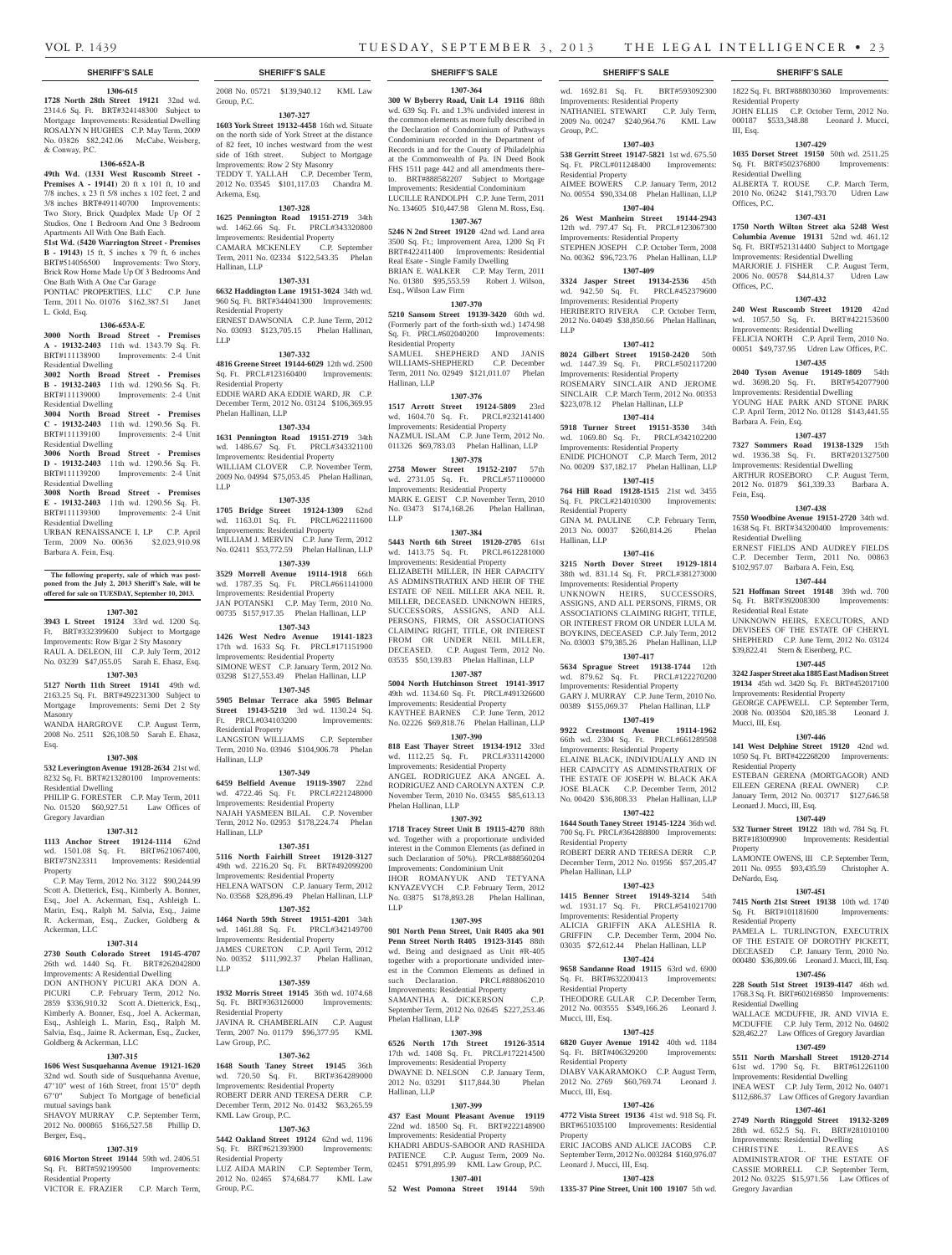#### **1307-463 3505 Brookview Road 19154** 66th wd. 1360<br>Sq. Ft. BRT#662380500 Improvements: Sq. Ft. BRT#662380500 Residential Real Estate

MICHELLE RAUCHEISEN AND JOHN M. RAUCHEISEN C.P. October Term, 2012 No. 04436 \$133,853.55 Stern & Eisenberg, P.C.

#### **1307-465**

**2428 South Lee Street 19148** 39th wd. 713 Sq. Ft. BRT#391216200 Improvements: Residential Property

GEORGE DOUGHERTY AKA GEORGE B. DOUGHERTY C.P. January Term, 2013 No. 001704 \$131,645.67 Leonard J. Mucci, III, Esq.

#### **1307-466**

**2031 East Moyamensing Avenue 19148**  39th wd. 1032 Sq. Ft. BRT#392241500 Improvements: Residential Property RICHARD L. DICKENS C.P. December Term,

#### 2012 No. 0105 \$246,049.29 Christopher A. DeNardo, Esq.

#### **1307-467**

**6626 Lansdowne Avenue 19151** 34th wd. 1134.75 Sq. Ft. BRT#344022900 Improvements: Residential Property CHARITA N. HENRY C.P. December Term, 2012 No. 002684 \$64,698.95 Leonard J.

#### **1307-470**

Mucci, III, Esq.

**9748 Cowden Street 19115** 58th wd. 3000 Sq. Ft. BRT#581450000 Improvements: Residential Property DIAB SALIM ISSA AKA DIAB SALIM ISSA AND SAMIR ABU-AJAJ AKA SAMIR ABU-AGAG C.P. September Term, 2012 No. 00495 \$277,392.41 Kristine M. Anthou, Esq.

#### **1307-472**

**4309 Horrocks Street 19124** 23rd wd. 1320 Sq. Ft. BRT#234222300 Improvements: Residential Property DAVID LITCHFIELD C.P. September Term, 2012 No. 00996 \$93,871.70 Kristine M.

## Anthou, Esq. **1307-473**

**2165 Haworth Street 19124** 62nd wd. 2115 Sq. Ft. BRT#622035515 Improvements: Residential Property

 C.P. September Term, 2009 No. 02137 \$111,365.79 Kristine M. Anthou, Esq.

#### **1307-475**

**2610 East Almond Street 19125** 31st wd. 744 Sq. Ft. BRT#312081000 Improvements: Residential Property<br>MATHEW HO

HOCHSTRASSER AKA MATTHEW HOCHSTRASSER C.P. February Term, 2012 No. 03873 \$120,852.33 Kristine M. Anthou, Esq.

#### **1307-478**

**1829 East Ontario Street 19134** 45th wd. 875 Sq. Ft. BRT#452081000 Improvements: Residential Property LEO JIWANMALL C.P. September Term,

2012 No. 02762 \$76,832.74 Kristine M. Anthou, Esq.

## **1307-479**

**6354 Cottage Street 19135** 41st wd. 1440 Sq. Ft. BRT#552390000 Improvements: Residential Property

DAVID D. GAETA C.P. May Term, 2012 No. 03177 \$111,193.62 Kristine M. Anthou, Esq.

#### **1307-481 1138 East Stafford Street 19138-1831**

59th wd. 1236 Sq. Ft. BRT#591036900 Improvements: Residential Dwelling DEBORAH HAWKINS AKA DEBORAH HANKINS AS ADMINISTRATRIX OF THE ESTATE OF DAISY J. STEELE AKA DAISY L. STEELE, DECEASED. C.P. June Term, 2012 No. 01341 \$67,312.55 Law Offices of Gregory Javardian

#### **1307-483**

**4542 Strahle Street 19136** 65th wd. 2751.04 Sq. Ft.; row b/gar 2 sty masonry BRT#652062400 Improvements: Residential Dwelling

MICHAEL MILLER, JEAN LUND, AND UNITED STATES OF AMERICA C.P. October Term, 2011 No. 00393 \$123,378.69 McCabe, Weisberg, & Conway, P.C.

#### **1307-484**

**1811 Lippincott Street 19134** 25th wd. 1554 Sq. Ft.; row 2 sty, masonry BRT#252277600 Improvements: Residential Dwelling JOAN A. BURNS AND JOSEPH F. BURNS C.P. July Term, 2012 No. 04591 \$17,948.57 McCabe, Weisberg, & Conway, P.C.

## **1307-490**

Conway, P.C.

**110 Mifflin Street 19148** 39th wd. 1924.2 Sq. Ft.; row 2 sty masonry BRT#391008200 Improvements: Residential Dwelling MEREDITH O'DONNELL AND MICHAEL O'DONNELL C.P. February Term, 2010 No.

## 01702 \$164,044.87 McCabe, Weisberg, & **1307-493**

**300 Byberry Road Apartment, #L12**  wd. 2222 Sq. Ft. PRCL#562220800

**19116** 58th wd. 412 Sq. Ft.; res condo 3 sty masonry BRT#888582223 Improvements: Condominium ELLA AVAKYAN C.P. March Term, 2012 No. 02240 \$94,024.80 McCabe, Weisberg,

## & Conway, P.C. **1307-495**

**1826 68th Avenue 19126** 10th wd. 3121.13 Sq. Ft.; row b/gar 2 sty masonry BRT#101253400 Improvements: Residential Dwelling

FLORENCE THOMPSON AKA FLORENCE KATIE THOMPSON C.P. March Term, 2009 No. 01896 \$83,062.19 McCabe, Weisberg, & Conway, P.C.

## **1307-496**

**231 East Slocum Street 19119** 22nd wd. 3449 Sq. Ft.; semi/det 2.5 sty masonry BRT#222054800 Improvements: Residential Dwelling PROPERTY OF DALLAS W. BRYANT, KNOWN SURVIVING AREA OF MARION BRYANT, DECEASED MORTGAGOR

AND REAL OWNER, SHARNA BRYANT, KNOWN SURVIVING HEIR OF MARION BRYANT, DECEASED MORTGAGOR AND REAL OWNER, DALLAS M. BRYANT, KNOWN SURVIVING HEIR OF MARION BRYANT, DECEASED MORTGAGOR AND REAL OWNER, SYLVIA BRYANT AKA SYLVIA OUATTARA, KNOWN SURVIGING HEIR OF MARION BRYANT, DECEASED MORTGAGOR AND REAL OWNER, RONALD BRYANT, KNOWN SURVIVING HEIR OF MARION BRYANT, DECEAED MORTGAGOR AND REAL OWNER, TAMIKA BRYANT, KNOWN SURVIVING HEIR OF MARION BRYANT, DECEASED MORTGAGOR AND REAL OWNER AND ALL UNKNOWN SURVIVING HEIR OF MARION BRYANT, DECEASED MORTGAGOR AND REAL OWNER. C.P. April Term, 2012 No. 03400 \$123,646.54 McCabe, Weisberg, & Conway, P.C.

#### **1307-501**

**5225 Oakland Street 19124** 62nd wd. BRT#621401800 Subject to Mortgage Improvements: Residential Dwelling MARJORIE S. DUVAL AND EDGARDO GUZMAN C.P. May Term, 2010 No. 03955 \$153,486.97 Udren Law Offices, P.C.

#### **1307-504**

**3765 South Hereford Lane 19114** 66th wd. 4625 Sq. Ft. BRT#661271700 Improvements: Residential Dwelling

ORLANDO RIVERA AND MARILYN RODRIGUEZ C.P. August Term, 2011 No. 01125 \$93,133.98 Udren Law Offices, P.C. **1307-505**

## **2127 East Washington Lane 19138** 50th

wd. 4530.10 Sq. Ft. BRT#501395100 Improvements: Residential Dwelling SHERAE A. MORRIS C.P. May Term, 2012 No. 03500 \$121,743.11 Udren Law Offices, P.C.

#### **1307-509**

**12039 Sewell Road 19116** 35th wd. 7500 Sq. Ft. BRT#582587800 Residential Dwelling WILLIAM E. EGENOLF C.P. May Term, 2009 No. 03805 \$155,566.17 Mark J. Udren, Esq.

**1307-511**

#### **234 South 57th Street 19139** 60th wd. 1282.23 <br>Sq. Ft. BRT#604252700 Improvements: Sq. Ft. BRT#604252700

Residential Dwelling ALBERT GEDDES C.P. November Term, 2010 No. 03114 \$72,257.07 Udren Law Offices, P.C.

## **1307-517**

**4554 North Smedley Street 19140-1145**  13th wd. 1315.10 Sq. Ft. PRCL#132134700 Improvements: Residential Property

ROBER TL. FELICIANI, III, ESQUIRE IN HIS CAPACITY AS ADMINISTRATOR DBN OF THE ESTATE OF ELLA L. WHEELER AKA ELLA WHEELER, CHERYL A. FUREY, ESQUIRE IN HER CAPACITY AS ADMINISTRATOR DBN OF THE ESTATE OF ELLA L. WHEELER AKA ELLA WHEELER LEVERN CONVINGTON, IN HER CAPACITY AS HEIR OF THE ESTATE OF ELLA L. WHEELER AKA ELLA WHEELER UNKNOWN HEIRS, SUCCESSORS, ASSIGNS, AND ALL PERSONS, FIRMS, ASSOCIATIONS CLAIMING RIGHT, TITLE, OR INTEREST FROM OR UNDER ELLA L. WHELLER AKA ELLA WHEELER, DECEASED. C.P. August Term, 2012 No. 03530 \$71,093.05 Phelan Hallinan, LLP

## **1307-520**

**5550 Sansom Street 19139-3241** 60th wd. 1680 Sq. Ft. PRCL#604028200 Improvements: Residential Property HIKEEM STEED C.P. November Term, 2008 No. 00865 \$163,350.45 Phelan Hallinan,

LLP

**1307-522 1732 Megargee Street 19152-1804** 56th

## **SHERIFF'S SALE SHERIFF'S SALE SHERIFF'S SALE SHERIFF'S SALE SHERIFF'S SALE**

Improvements: Residential Property BEVERLY FOX, HERMAN FOX AND NADINE BREEZE C.P. January Term, 2012 No. 01183 \$143,301.25 Phelan Hallinan, LLP **1307-523**

#### **9231 Convent Avenue 19114-3514** 57th wd. 6000 Sq. Ft. PRCL#572226800 Improvements: Residential Property<br>ANTHONY L. LAMBERT, JR. C.P. June ANTHONY I. LAMBERT, JR.

Term, 2010 No. 02218 \$34,350.26 Phelan Hallinan, LLP **1307-525**

## **5420 Gainor Road 19131-3112** 52nd wd. 3125

Sq. Ft. PRCL#522100600 Improvements: Residential Property NIKOLE ADAMS AKA NIKOLE FRANKLIN AND CHRISTOPHER J. ADAMS C.P. April Term, 2012 No. 01143 \$180,674.08 Phelan

Hallinan, LLP **1307-529**

**6658 North Uber Street 19138-3134** 10th wd. 1184.55 Sq. Ft. PRCL#102030600 Improvements: Residential Property

CHARLOTTE ROBINSON-DUCKETT, IN HER CAPACITY AS CO-ADMINISTRATRIX AND HEIR OF THE ESTATE OF ROBBIE ROBINSON, CHARRELE BROWN, IN HER CAPAITY AS CO-ADMINISTRATRIX AND HEIR OF THE ESTATE OF ROBBIE ROBINSON, UNKNOWN HEIRS, SUCCESSORS, ASSIGNS, AND ALL PERSONS, FIRMS, OR ASSOCIATIONS CLAIMING RIGHT, TITLE, OR INTEREST FROM OR UNDER ROBBIE ROBINSON, DECEASED. C.P. April Term, 2012 No. 03255 \$59,667.23 Phelan Hallinan, LLP

## **1307-531**

**5912 Springfield Avenue 19143-5235** 40th wd. 1448.75 Sq. Ft. PRCL#401096000 Improvements: Residential Property JAMES S. GRIFFIN C.P. May Term, 2010 No. 04050 \$47,476.02 Phelan Hallinan, LLP

## **1307-532**

**1820 North Howard Street 19122-2410**  18th wd. 714 Sq. Ft. PRCL#183074900 Improvements: Residential Property SYDRICK H. RABUSA C.P. August Term, 2012 No. 01177 \$71,615.95 Phelan Hallinan, LLP

**1307-533**

**407 East Livingston Street 19125** 18th wd. 451.65 Sq. Ft. PRCL#181418700 Improvements: Residential Property THOMAS VOULGARI C.P. July Term, 2007

No. 01745 \$57,399.11 Phelan Hallinan, LLP **1307-534 2313 South 16th Street 19145-4403** 29th

wd. 950.46 Sq. Ft. PRCL#261250500 Improvements: Residential Property SARAH SCHNEIDER C.P. November Term,<br>2011 No. 00026 \$101,390.70 Phelan 2011 No. 00026 \$101,390.70 Hallinan, LLP

#### **1307-535**

**8525 Mansfield Avenue 19150-3207** 50th wd. 3392.99 Sq. Ft. PRCL#502027000 Improvements: Residential Property NICOLE JAMES AND AMINAH JAMES C.P. February Term, 2012 No. 00508 \$66,390.25 Phelan Hallinan, LLP

### **1307-536**

**6741 Horrocks Street 19149-2211** 54th wd. 1340.62 Sq. Ft. PRCL#542346600 Improvements: Residential Property EDWIN R. DARDON C.P. March Term, 2011 No. 03449 \$484,106.93 Phelan Hallinan, LLP

**1307-539 1946 South Iseminger Street 19148-2207**  39th wd. 644 Sq. Ft. PRCL#394408000 Improvements: Residential Property KIMMARIE S. SANTOSUSSO C.P. March Term, 2012 No. 02386 \$43,162.21 Phelan Hallinan, LLP

#### **1307-542**

**1726 South 21st Street 19145-1947** 36th wd. 1188 Sq. Ft. PRCL#363277000 Improvements: Residential Property STEVEN JONES C.P. February Term, 2010 No. 03358 \$368,951.38 Phelan Hallinan, LLP

## **1307-543**

**8442 Temple Road 19150-1917** 50th wd. 1620 Sq. Ft. PRCL#501079900 Improvements: Residential Property CALVIN GLENN AND BERNADINE GLENN

#### March Term, 2012 No. 03695 Phelan Hallinan, LLP

**1307-544 952 Allengrove Street 19124-2410** 23rd wd. 2933.15 Sq. Ft. PRCL#233042000 Improvements: Residential Property<br>RASHEED ABDULLAH C.P. December RASHEED ABDULLAH Term, 2012 No. 03515 \$157,250.47 Phelan

#### **1307-545**

Hallinan, LLP

**4118 Bennington Street 19124-5217**  33rd wd. 1215 Sq. Ft. PRCL#332287500 Improvements: Residential Property ANDREA DEMPSEY AND ROBERT DEMPSEY AKA ROBERT W. DEMPSEY

C.P. August Term, 2012 No. 02817 \$87,983.17 Phelan Hallinan, LLP

**1307-576 1317 Snyder Avenue 19148-5514** 39th wd. 1350 Sq. Ft. BRT#394274600 Subject to Mortgage Improvements: Residential Property LAWRENCE J. RAO JR., AKA LAWRENCE RAO JR C.P. January Term, 2012 No. 3019 \$157,091.58 Scott A. Dietterick, Esq., Kimberly A. Bonner, Esq., Joel A. Ackerman, Esq., Ashleigh L. Marin, Esq., Ralph M. Salvia, Esq., Jaime R. Ackerman, Esq., Zucker,

**1307-584 5942 Spruce Street 19139** row b/gar 2sty masonry BRT#032002000 Improvements:

DAWN R. ROBINSON C.P. November Term, 2011 No. 003135 \$26,550.42 Federman &

**1307-588 126 North 60th Street 19139** 34th wd. 1055.60 Sq. Ft. BRT#341079300 Improvements:

ROBERT CALLAND JR C.P. July Term, 2007 No. 02174 \$40,131.91 KML Law

**1307-589 5422 Willows Avenue 19143** 51st wd. 1222.50

SONYA RIGGS C.P. October Term, 2011 No. 00038 \$92,674.94 KML Law Group, P.C. **1307-601 641 South Yewdall Street 19143** 46th wd. 1005 Sq. Ft. BRT#463169400 Improvements:

ISAAC COLLINS C.P. January Term, 2010 No. 02386 \$91,203.22 KML Law Group, P.C. **1307-602 1338 South Percy Street 19147** 1st wd. 892.32 Sq. Ft. BRT#884005357 Improvements:

ANTHONY FALCIANI C.P. January Term, 2011 No. 02383 \$97,221.55 KML Law

**1307-603 1713 South Second Street 19148** 1st wd. 2460 Sq. Ft. BRT#011202500 Improvements:

CURRY CUNNINGHAM AND ALFIE R. PELZER C.P. September Term, 2008 No. 02803 \$193,671.87 KML Law Group, P.C. **1307-605 3575 Emerald Street 19134** 45th wd. 1149.61 Sq. Ft. BRT#452329800 Improvements:

TERESA DERR C.P. December Term, 2012 No. 00911 \$71,899.31 KML Law Group,

**1307-606 700 Byberry Road 19116** 58th wd. Irregular dimension OPA#582360500 Improvements:

ANNA BRODSKY AND LEV Y. BRODSKY C.P. June Term, 2011 No. 00616 \$250,020.55 Richard M. Squire & Associates, LLC **1307-607 4060 Howland Street 19124** 33rd wd. 14'10" frontage x 65' depth OPA#332366000 Improvements: Residential Property RUTH COLON C.P. December Term, 2011 No. 00724 \$73,864.04 Richard M. Squire &

**1307-609 1527 South Street 19146** 30th wd. 1360 Sq. Ft. BRT#871137700 Improvements:

EUGENE BROWN C.P. June Term, 2012 No. 03551 \$672,459.51 Stern & Eisenberg, P.C. **1307-614 1539 Ruan Street 19124-3952** 23rd wd. 1746 Sq. Ft. PRCL#232027800 Improvements:

PHILADELPHIA SETTLEMENT SERVICES, LLC; AMERICAN DREAM PROPERTIES,<br>LLC C.P. May Term. 2012 No. 02946 C.P. May Term, 2012 No. 02946

PEDRO J. MARTINEZ C.P. August Term, 8183,533.36

**1307-618 6244 Clearview Street 19138-1010** 59th

DENISE PINER-PATTERSON C.P. March Term, 2012 No. 02894 \$157,475.30 Phelan

\$89,244.43 Phelan Hallinan, LLP **1307-615 5959 Horrocks Street 19149-3316** 62nd wd. 2677.50 Sq. Ft. PRCL1#621355900, PRCL2#621385200 Improvements:

Goldberg & Ackerman, LLC

Residential Dwelling

Associates, LLC

Residential Property

Sq. Ft. BRT#513213400 Residential Property

Residential Property

Residential Property

Residential Property

Residential Property

Residential Property

Associates, LLC

Commercial Real Estate

Residential Property

Residential Property

wd. 1280 Sq. Ft. Improvements: Residential Property JENAE SABIR C.P. November Term, 2010 No. 02010 \$73,911.82 Phelan Hallinan, LLP **1307-619 7808 Centaur Place 19153-1712** 40th wd. 3123 Sq. Ft. PRCL#405867000 Improvements:

Residential Property

Hallinan, LLP

Hallinan, LLP

P.C.

Group, P.C.

 $G$ roup,  $PC$ .

#### **1307-546 2828 North Marvine Street 19133** 37th

wd. 1168 Sq. Ft. PRCL#372246400 Improvements: Residential Property STANLEY J. SAUNDERS, IN HIS CAPACITY AS ADMINISTRATOR OF THE ESTATE OF KENNETH A. SAUNDERS; NANCY C. SAUNDERS IN HER CAPACITY AS HEIR OF THE ESTATE OF KENNETH A. SAUNDERS; UNKNOWN HEIRS, SUCCESSORS, ASSIGNS, AND ALL PERSONS, FIRMS, OR ASSOCIATIONS CLAIMING RIGHT. TITLE, OR INTEREST FROM OR UNDER KENNETH A. SAUNDERS, DECEASED. C.P. September Term, 2012 No. 03440 \$43,114.55 Phelan Hallinan, LLP

## **1307-550 1707 Wallace Street, #1F 19130-3312** 88th

Condominium Unit

Mixed Use Unit

Schuman, Esq.

Property

LLP, Sarah A. Elia, Esq.

wd. Designated as Unit #1F together with a proportionate undivided interest in the Common Elements. PRCL#888153562 Improvements:

MEGHANN WEAVER AKA MEGHANN E. WEAVER C.P. June Term, 2012 No. 03339 \$217,051.11 Phelan Hallinan, LLP **1307-552 768 South 8th Street 19147-2839** 4th wd. 3072 Sq. Ft. OPA#022261260 Improvements:

MELETIS PAPAGEORGIOU C.P. October<br>Term. No. 03457 \$252,009.70 Weber Term, No. 03457 \$252,009.70 Gallagher Simpson Stapleton Fires & Newby,

**1307-555 5339 Reinhard Street 19143** 51st wd. 945 Sq. Ft. more or less BRT#512027600 Improvements: Residential Dwelling KIMYATTA Y. RAY C.P. August Term, 2012 No. 00340 \$60,694.98 Anthony P. Tabasso, Esq., Klehr, Harrison, Harvey, Branzburg LLP **1307-558 2520 East Sergeant Street 19125** 31st wd. Southwesterly side of Sergeant Street 48 ft 5.375 in northwesterly of Almond St front 12 ft 0 in, depth 47 ft 3 in OPA#314082300 Improvements: Residential Dwelling OBAFEMI S. TAIWO C.P. August Term, 2012 No. 00742 \$124,155.05 Kerry S.

**1307-561 3024 North Taney Street aka 3024 Taney Street 19132-1240** 38th wd. 856 Sq. Ft. BRT#381200100 Improvements: Residential

LILLIE M. SAVAGE PERRY AKA LILLIE M. PERRY C.P. March Term, 2012 No. 0152 \$40,571.95 Scott A. Dietterick, Esq., Kimberly A. Bonner, Esq., Joel A. Ackerman, Esq., Ashleigh L. Marin, Esq., Ralph M. Salvia, Esq., Jaime R. Ackerman, Esq., Zucker,

**1307-564 830 A South 2nd Street 19147-3432** 2nd wd. 1780 Sq. Ft. BRT#022132665 Improvements:

BELEN ACOSTA-BRADLEY AKA BELEN A. BRADLEY C.P. January Term, 2012 No. 0712 \$585,283.82 Scott A. Dietterick, Esq., Kimberly A. Bonner, Esq., Joel A. Ackerman, Esq., Ashleigh L. Marin, Esq., Ralph M. Salvia, Esq., Jaime R. Ackerman, Esq., Zucker,

**1307-565 506 Oak Lane aka 506 Oak Lane Avenue 19126** 61st wd. 26062 Sq. Ft. BRT#611421800 Subject to Mortgage Improvements: Residential

GARFIELD SNEED; JOYCE LEORA BRYANT-SNEED C.P. September Term, 2008 No. 02227 \$260,762.05 Scott A Dietterick, Esq., Kimberly A. Bonner, Esq., Joel A. Ackerman, Esq., Ashleigh L. Marin, Esq., Ralph M. Salvia, Esq., Jaime R. Ackerman, Esq., Zucker, Goldberg & Ackerman, LLC **1307-572 3712 North 9th Street 19140** 43rd wd. 992 Sq. Ft. BRT#432327000 Improvements:

JOHN COOPER AKA JOHN J. COOPER; JANIS COOPER C.P. January Term, 2011 No.<br>0370 \$34,902.18 Scott A. Dietterick, Esq.,

Kimberly A. Bonner, Esq., Joel A. Ackerman, Esq., Ashleigh L. Marin, Esq., Ralph M. Salvia, Esq., Jaime R. Ackerman, Esq., Zucker,

**1307-573 2634 South 6th Street 19148-4625** 39th wd. 1200 Sq. Ft. BRT#392358700 Subject to Mortgage Improvements: Residential Property HOI LUONG GIANG AKA HOI GIANG; HUYNH T. THAI C.P. February Term, 2012 No. 2526 \$159,891.88 Scott A. Dietterick, Esq., Kimberly A. Bonner, Esq., Joel A. Ackerman, Esq., Ashleigh L. Marin, Esq., Ralph M. Salvia, Esq., Jaime R. Ackerman, Esq., Zucker, Goldberg & Ackerman, LLC

Scott A. Dietterick, Esq.,

Goldberg & Ackerman, LLC

Goldberg & Ackerman, LLC

Residential Property

Property

Residential Property

Goldberg & Ackerman, LLC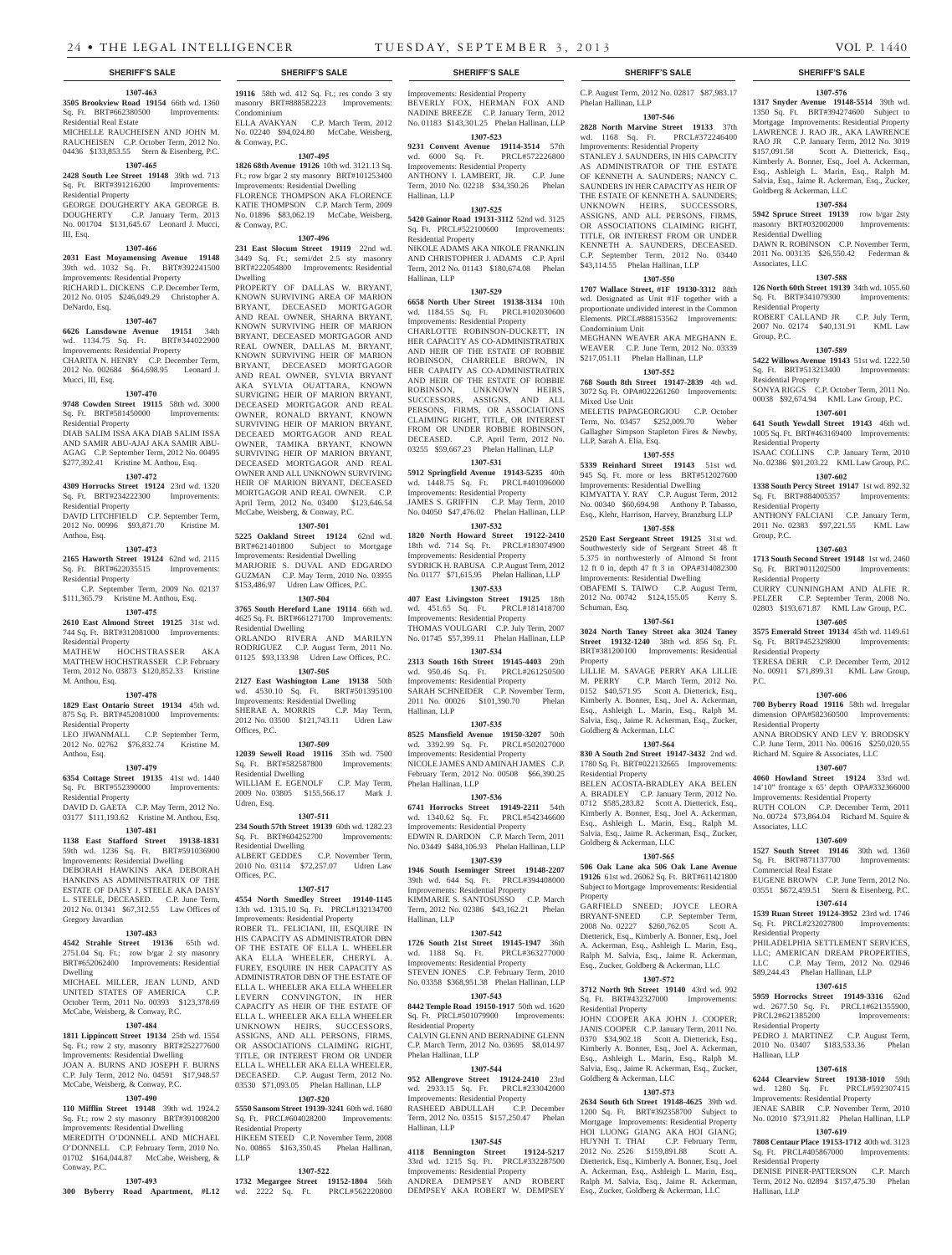#### **SHERIFF'S SALE SHERIFF'S SALE SHERIFF'S SALE SHERIFF'S SALE SHERIFF'S SALE**

### **1307-622**

#### **330 North Salford Street 19139-1228** 4th wd. 900 Sq. Ft. PRCL#042263400 Improvements: Residential Property

KENNETH MORRIS C.P. April Term, 2012 No. 03250 \$47,872.66 Phelan Hallinan, LLP

## **1307-623**

**2020 Barlow Street 19116-3908** 58th wd. 3216 Sq. Ft. PRCL#582210600 Improvements: Residential Property

BRUCE A. WOODFORD C.P. October Term, 2012 No. 03887 \$138,265.06 Phelan Hallinan, LLP

#### **1307-624**

**5639 Washington Avenue 19143-2813**  46th wd. 1210.40 Sq. Ft. PRCL#463152100

Improvements: Residential Property<br>MARQUIETA S. CLARK C.P. December MARQUIETA S. CLARK Term, 2012 No. 00553 \$106,983.11 Phelan Hallinan, LLP

#### **1307-631**

**5946 Horrocks Street 19149-3313** 62nd wd. 1475.91 Sq. Ft. PRCL#621344900 Improvements: Residential Property MOSAMMAT A. BEGUM C.P. December Term, 2012 No. 00965 \$160,874.72 Phelan Hallinan, LLP

#### **1307-636**

**5613 Chew Avenue 19138-1738** 12th wd. 1666 Sq. Ft. PRCL#122230200 Improvements: Residential Property

### STEVEN E. SYKES C.P. July Term, 2012 No. 01985 \$52,790.84 Phelan Hallinan, LLP

**1307-637**

**926 Tustin Street 19111-1431** 63rd wd. 4100 Sq. Ft. PRCL#632033189 Improvements: Residential Property

ANDREW YAREMCHUK C.P. March Term, 2012 No. 01732 \$171,536.56 Phelan Hallinan, LLP

#### **1307-643**

**9197 Ryerson Road 19114-3403** 57th wd. 1627.20 Sq. Ft. BRT#572197200 Improvements: Row B/gar 2sty Masonry MICHAEL J. MCSORLEY, JR. AND MARY E. MCSORLEY C.P. March Term, 2012 No. 00959 \$172,284.03 Milstead & Associates, LLC.

## **1307-644**

**1989 Plymouth Street 19138-2721** 10th wd. 1127 Sq. Ft. BRT#101322700 Subject to Mortgage Improvements: Residential Dwelling CHARLES A.J. HALPIN, III, ESQUIRE ADMINSTRATOR OF THE ESTATE OF JAMES E. JACKSON, JR., AKA JAMES EMBRA JACKSON, JR. C.P. November Term, 2012 No. 01119 \$120952.02 Powers, Kirn & Javardian, LLC

#### **1307-645**

**2439 Myrtlewood Street 19132-3015** 28th wd. 798 Sq. Ft. BRT#282041200 Improvements: Residential Dwelling SOPHIA SARITSOGLOU C.P. June Term,

No. 02574 \$54739.51 Powers, Kirn & Javardian, LLC

## **1307-646**

**1309 South 17th Street 19146-4712** 36th wd. 992 Sq. Ft. BRT#365190000 Improvements:

## Residential Dwelling

ANTHONY M. BUONOMO C.P. January Term, 2012 No. 03282 \$170,365.54 Powers, Kirn & Javardian, LLC

#### **The following property, sale of which was postponed from the August 6, 2013 Sheriff's Sale, will be offered for sale on TUESDAY, September 10, 2013.**

## **1308-321**

**44 East Price Street 19144-2144** 59th wd. (formerly part of the 22nd wd.) 925.82 Sq. Ft. PRCL#591055600 Improvements: Residential Property

OWNERS: THE FRANKLIN JARLETT TRUST, UNKNOWN TRUSTEE OF THE FRANKLIN JARLETT TRUST, UNKNOWN BENEIFICIAIRIES OF THE FRANKLIN JARLETT TRUST, UNKNOWN TRUSTEE OF THAT CERTAIN TRUST AGREEMENT MADE BY FRANKLIN STEPHEN JARLETT, DATED OCTOBER 12, 2006, UNKNOWN BENIFICIAIRIES OF THAT CERTAIN TRUST AGREEMENT MADE BY FRANKLIN STEPHEN JARLETT DATED OCTOBER 12, 2006, UNKNOWN TRUSTEE OF ANY TRUST AGREEEMENT MADE BY FRANKLIN STEPHEN JARLETT FOR THE BENEFIT OF PETER JARLETT, STEVEN C. SCARPA, ESQUIRE, SOLELY IN HIS CAPACITY AS INITIAL TRUSTEE OF THAT CERTAIN TRUST AGREEMENT MADE BY FRANKLIN STEPHEN JARLETT DATED OCTOBER 12, 2006 OR ANY LATER MADE TRUST BY FRANKLIN STEPHEN JARLETT FOR THE BENEFIT OF PETER JARLETT. C.P. June Term, 2012 No. 01842 \$39,984.03 Phelan Hallinan, LLP

#### **1308-330**

**5816 Tulip Street 19135-4208** 41st wd. 2000 Sq. Ft. PRCL#411420800 Improvements: Residential Property ANGELIC VIERA C.P. January Term, 2012 No. 00482 \$145,385.96 Phelan Hallinan, LLP

#### **1308-332**

**4514 Baltimore Avenue 19143** str/off + apts 3 story masonry BRT#461089000 Improvements: Residential Dwelling SHEZANN H. SYED AND UNITED STATES OF AMERICA C/O US ATTORNEY FOR THE EASTERN DISTRICT OF PENNSYLVANIA C.P. April Term, 2011 No. 000021 \$218,315.96 Federman & Associates, LLC

## **1308-340**

**1926 Gerritt Street 19146-4632** 36th wd. Situate on the south side of Garritt Street commencing at the distance of one hundred and eighty-four feet westward from the west side of nineteenth street Subject to Mortgage Improvements: Row 2 Sty Masonry SHIRLEY WHITAKER (DECEASED) C.P. February Term, 2013 No. 02013 \$60,426.01 Chandra M. Arkema, Esq.

#### **1308-343A-B**

**863 North Uber Street, Unit A 19130-2033**  29th wd. 905 Sq. Ft. +/- BRT#888154168 (Unit A) Subject to Mortgage Improvements: Residential Building/Condominium Units **863 North Uber Street Unit B 19130-2033**  29th wd. 905 Sq. Ft. +/- BRT#888154170 (Unit B) Subject to Mortgage Improvements: Residential Building/Condominium Units THE THOMAS COLE GROUP, INC C.P. February Term, 2012 No. 00291 \$34,720.60 Richard J. Weitzman, Esq.

#### **1308-345**

**5473 Houghton Place 19128** 21st wd. 2117.49 Sq. Ft. BRT#213221784 Improvements: Residential Dwelling SUSAN A. TICKNER AND RICHARD J. TICKNER C.P. February Term, 2013 No. 03047 \$249,997.48 Heather Riloff, Esq.

#### **1308-346**

**1030 East Durham Street 19150** 50th wd. 4687.50 Sq. Ft. BRT#502452500 Improvements: Residential Property ANGELIA CURTIS C.P. February Term, 2013 No. 001800 \$177,077.02 Leonard J. Mucci, III, Esq.

#### **1308-352**

**938 Strahle Street 19111** 63rd wd. 5512.50 Sq. Ft. BRT#631408700 Improvements: Residential Property KEVIN KELLY AND NICOLE KELLY C.P. August Term, 2012 No. 2772 \$228,964.41 Caitlin M. Donnelly, Esq.

#### **1308-354**

**5605 Rosehill Street 19120** 61st wd. 1296 Sq. Ft. BRT#612520600 Improvements: Residential Property ELAINE SPENCER AKA YELENA ANVFRIK SHOKH AKA YELENA SHOKH AKA ELAINE SHOKH AKA ELAINA SPENCER C.P. February Term, 2013 No. 002761 \$124,629.41 Leonard J. Mucci, III, Esq.

### **1308-355**

**6112 Newton Avenue 19111** 35th wd. 1588.32 Sq. Ft. OPA#352208100 Subject to Mortgage Improvements: Residential Dwelling DEBORAH A. CANUSO, DECEASED C.P. July Term, 2012 No. 001679 \$40,439.17 Mitchell B. Klein, Esq.

#### **1308-360**

**202 South Quince Street 19107** 5th wd. 1497 Sq. Ft. BRT#882918010 Improvements: Residential Property

UNKNOWN HEIRS OF DUNG QUOC BUI, DECEASED MYNUONG BUI, KNOWN HIER TO THE ESTATE OF DUNG QUOC BUI, DECEASED, AN BUI, KNOWN TO THE ESTATE OF DUNG QUOC BUI, DECEASED AND VIET BUI, KNOWN HEIR TO THE HEIR OF DUNG QUOC BUI, DECEASED. C.P. March Term, 2012 No. 02452 \$390,798.53 KML Law Group, P.C.

#### **1308-364**

**214 West Clapier Street 19144** 13th wd. 1271.10 Sq. Ft. BRT#133052900 Improvements: Residential Property

BRENDNETTA WILLIAMS AND FRA WILLIAMS AKA FRANKIE WILLIAMS C.P. February Term, 2013 No. 01976 \$48,760.26 KML Law Group, P.C.

## **1308-370**

**7850 Michener Avenue 19150** 50th wd. 1409.94 Sq. Ft. BRT#501120215 Improvements: Residential Property BARRIE CRAWFORD, SOLELY IN HER CAPACITY HAS ADMINSTRATRIX TO THE ESTATE OF GEORGE S. MONTS, JR. DECEASED. C.P. August Term, 2012 No. 00017 \$113,484.41 KML Law Group, P.C.

## **1308-373**

**2600 Cedar Street 19125** 31st wd. 1388

Sq. Ft. BRT#312038100 Improvements: Residential Real Estate AMY A. AZORANDIA C.P. January Term, 2011 No. 0325 \$153,391.03 Stern & Eisenberg, PC

#### **1308-375**

**2512 Gaul Street 19125** 31st wd. 840 Sq. Ft. BRT#312064700 Improvements: Residential Real Estate ROBERT WORKMAN AND MICHELLE C.

WORKMAN C.P. June Term, 2012 No. 01691 \$20,515.52 Stern & Eisenberg, PC **1308-376**

#### **9301 Dietrich Street aka 9265 East Roosevelt Bldvd aka 9265R East Roosevelt Blvd 19114**  57th wd. all that certain lot or piece of ground

with the buildings and improvements thereon erected, being known as 9301 Dietrich Street aka 9265 East Roosevelt Blvd aka 9265R East Roosevelt Blvd, Philadelphia, Pensylvania BRT#882093600; BRT#882093601 Subject To Mortgage (prior mortgage) Improvements: Commerical Real Estate CAR WASH AMERICA, LLC C.P. April Term, 2013 No. 02520 \$287,922.89 Charles

## **1308-379**

N. Shurr, Jr., Esq.

**7518 East Roosevelt Blvd 19152** 56th wd. Apartment 2-4 units 2sty, masonry; 5456.04 Sq. Ft. BRT#561257765 Improvements: Residential Dwelling

DENNIS C. SMITH, SR. C.P. October Term, 2012 No. 00151 \$203,830.82 McCabe,

#### Weisberg & Conway, P.C. **1308-381**

**1309 Fanshawe Street 19111** 53rd wd. Row b/gar 2sty, masonry; 2416.9 Sq. Ft. BRT#532047200 Subject to Mortgage Improvements: Single Family Residence ALFONZO CLARKE C.P. August Term, 2012 No. 00992 \$128,784.77 McCabe, Weisberg & Conway, P.C.

#### **1308-385**

**5838 Oakland Street 19149** 62nd wd. Row 2sty masonry; 3510.01 Sq. Ft. BRT#621396100 Improvements: Residential Dwelling JENNIFER ROCCHI C.P. August Term, 2012 No. 03414 \$72,885.46 McCabe, Weisberg & Conway, P.C.

### **1308-386**

**1312 South Corlies Street 19146** 36th wd. Row 2sty, masonry; 1610 Sq. Ft. BRT#362255400 Improvements: Residential Dwelling WILLIAM MITCHELL, ONLY SURVIVING HEIR OF FLOYDA SAMPLE, DECEASED MORTGAGOR AND REWAL OWNER AND UNKNOWN SURVIVING HEIRS OF FLOYDA SAMPLE, DECEASED MORTGAGOR AND REAL OWNER. C.P. November Term, 2010 No. 03139 \$37,138.83 McCabe, Weisberg & Conway, P.C.

#### **1308-391**

**6941 Ibis Place 19142** 40th wd. Row b/gar 2sty, masonry; 2911.5 Sq. Ft. BRT#406586900 Improvements: Residential Dwelling JANE M. KALBACH C.P. July Term, 2012 No. 02324 \$114,395.25 Nolan G. Schenai, Esq.

### **1308-394**

**744 Johnston Street 19148** 39th wd. Row 2sty, masonry; 2111.36 Sq. Ft. BRT#395042300 Improvements: Residential Dwelling ANDREW W. BODINE C.P. September Term, 2012 No. 03049 \$163,881.07 McCabe, Weisberg & Conway, P.C.

#### **1308-395**

**347 Gladstone Street 19148** 39th wd. Row 2sty, masonry; 1592 Sq. Ft. BRT#392202200 Improvements: Residential Dwelling

PROPERTY OF JAMES LONGO, KNOWN SURVIVING HEIRS OF SANDRA E. LONGO, DECEASED MORTGAGOR AND REAL OWNER, SALVATORE LONGO, KNOWN SURVIGING HEIR OF SANDRA E. LONGO, DECEASED MORTGAGOR AND REAL OWNER, DAWN SULLIVAN, KNOWN SURVIVING HEIR OF SANDRA E. LONGO, DECEASED MORTGAGOR AND REAL OWNER, SUSAN LONGO, KNOWN SURIVING HEIR OF SUSAN E. LONGO, DECEASED MORTGAGOR AND REAL OWNER AND ALL UNKNOWN SURVIVING HEIRS OF SANDRA E. LONGO, DECEASED MORTGAGOR AND REAL OWNER. C.P. April Term, 2012 No. 00075 \$81,863.77 McCabe, Weisberg & Conway, P.C.

#### **1308-398**

**1109 East Chelten Avenue 19138-1821**  59th wd. 1586.42 Sq. Ft. PRCL#591017800 Improvements: Residential Property WILLIE J. FAIRELL C.P. January Term, 2013 No. 00466 \$60,663.02 Phelan Hallinan, LLP

#### **1308-410**

**5922 Bustleton Avenue 19149-3406** 62nd wd. 2047.63 Sq. Ft. PRCL#621503000 Improvements: Residential Property RUTH BARRETO AND MARIA SERRANO C.P. June Term, 2011 No. 02230 \$132,788.01

Phelan Hallinan, LLP

**1308-411 2428 South Hutchinson Street 19148-3726**  39th wd. 665 Sq. Ft. PRCL#393477500 Improvements: Residential Property BARBARA A. DECICCO AND ANTHONY MARINACCIO C.P. February Term, 2013 No. 02005 \$96,556.75 Phelan Hallinan, LLP

**1308-502 1536 South 24th Street 19146** 36th wd. 930 Sq. Ft. BRT#364143900 Improvements:

ESTHER THORNTON C.P. December Term, 2012 No. 00823 \$26,389.23 KML Law

**1308-504 3600 Conshohocken Avenue, unit #111 19131** 52nd wd. 815 Sq. Ft. BRT#888520360 Improvements: Residential Property BENJAMIN D. GOFF, AS ADMINISTRATOR OF THE ESTATE OF HELEN D. GOFF, DECEASED. C.P. January Term, 2013 No. 00809 \$85,090.42 KML Law Group, P.C. **1308-506 922 West York Street 19133** 37th wd. 786.37 Sq. Ft. BRT#371358200 Improvements:

CONSUELA WILLIAMS C.P. September Term, 2008 No. 03297 \$12,869.96 KML

**1308-508 4924 Rosehill Street 19120** 42nd wd. 1102.50 Sq. Ft. BRT#421338700 Improvements:

KEILA RIVERA C.P. February Term, 2013 No. 02536 \$93,548.19 KML Law Group,

**1308-510 5118 Harlan Street 19131** 44th wd. 1065 Sq. Ft. BRT#442169100 Improvements:

JOAN JONES C.P. January Term, 2008 No. 00645 \$31,263.50 KML Law Group, P.C. **1308-513 4320 Vista Street 19136** 41st wd. 979.80

ANN MARIE BERES C.P. February Term, 2013 No. 01671 \$126,592.56 KML Law

**1308-517 1503 North Redfield Street 19151** 34th wd. 1420 Sq. Ft. BRT#342165200 Improvements:

ALIYA S. SMALL C.P. December Term, 2008 No. 00510 \$51,907.45 KML Law

**1308-518 6426 Belfield Avenue 19119** 22nd wd. 2557.41 Sq. Ft. BRT#221243900 Improvements:

THERESA THURMAN C.P. August Term, 2012 No. 02184 \$146,384.17 KML Law

**1308-522 2452 Amber Street 19125** 31st wd. 915 Sq. Ft. BRT#311127800 Improvements: Residential

SHARI B. LEVINE C.P. August Term, 2012 No. 01735 \$189,018.96 KML Law Group,

**1308-529 4135 Greeby Street 19135** 55th wd. 975 Sq. Ft. BRT#552123700 Improvements:

DENNIS RIVERA C.P. March Term, 2012 No. 00456 \$162,174.91 KML Law Group,

**1308-534 2601-2611 West Girard Avenue 19130-1315** 

ZORA ENTERPRISES, INC. C.P. November Term, 2012 No. 00745 \$1,055,126.50 David

**1308-535 4745 North Mascher Street 19120-4207** 42nd wd. East side of Mascher St 175' 5/8" southward of Louden St; front 15 ft 0 in, depth 97

CAROL A. CLARK C.P. September Term, 2012 No. 02244 \$37,559.87 McGrath Law

**1308-537 468 Lyceum Avenue 19128** 21st wd. det 2.5 sty mas + other; 741.02 Sq. Ft. BRT#212106100 Improvements: Residential Dwelling DENNIS A. MORRISON WESLEY, II C.P. June Term, 2012 No. 03966 \$422,593.09 McCabe, Weisberg & Conway, P.C. **1308-542 7933 Fayette Street 19150** 50th wd. row b/gar 2sty masonry; 2775.1 Sq. Ft. BRT#501034500 Improvements: Residential Dwelling EDOUARD PAUL C.P. November Term, 2012 No. 00742 \$138,454.46 McCabe, Weisberg

**1308-543 2316 Coral Street 19125** 31st wd. Apt 2-4 units, 3sty, masonry; 3045 Sq. Ft. BRT#311100000 Improvements: Residential Dwelling SHANNON NILAND AKA SHANNON D. NILAND AND DEMETRIOS POUSATIS C.P. July Term, 2012 No. 02979 \$256,821.43 McCabe, Weisberg & Conway, P.C.

Residential Property

Residential Property

Residential Property

Residential Property

Group, P.C.

Group, P.C.

Group, P.C.

Property

P.C.

P.C.

ft 0 in

Group

& Conway, P.C.

Residential Property

Residential Property

Residential Property

A. DeFlece, Esq.

28th wd. BRT#882751600

Sq. Ft. BRT#412193900 Residential Property

P.C.

Law Group, P.C.

Group, P.C.

## **1308-429**

**2137 North Hope Street 19122** 19th wd. 680 Sq. Ft. BRT#191011000 Improvements: Residential Dwelling WILLIAM CLAUDIO AND ANGIE VALENTIN C.P. March Term, 2013 No. 03304 \$119,636.45 Udren Law Offices, P.C.

**1308-433 8237 Williams Avenue 19150** 50th wd. 1604.70

Sq. Ft. BRT#502269200 Improvements: Residential Dwelling ESTATE OF PORTIA ANN SMITH

C/O JERMAINE A. MORRISON, PERSONAL REPRESENTATIVE ESTATE OF PORTIA ANN SIMTH C/O KEIA N. SMITH-MORRISON, PERSONAL REPRESENTATIVE. UNKNOWN HEIRS, SUCCESSORS, ASSIGNS, AND ALL PERSONS, FIRMS, OR ASSOCIATIONS CLAIMING RIGHT, TITLE, OR INTEREST FROM OR UNDER PORTIA ANN SMITH, DECEASED. JERMAINE A. MORRISON, PERSONAL REPRESENTATIVE OF THE ESTATE OF PORTIA ANN SMITH. KEIA N. SMITH-MORRISON, PERSONAL REPRESENTATIVE OF THE ESTATE OF PORTIA ANN SMITH, PORTIA ANN SMITH, DECEASED. C.P. April Term, 2012 No. 00083 \$92,077.66 Udren Law Offices, P.C.

### **1308-436**

Residential Dwelling

Residential Dwelling

Mitchell B. Klein, Esq.

P.C.

LLP

Residential Property

Hallinan, LLP

LLP

Property

LLP

**3517 Aldine Street 19136** 64th wd. (formerly part of the thirty-fifth wd.) 1606.91 Sq. Ft. BRT#642119500 Improvements: Residential Dwelling LYNN M. COPPOLA FKA LYNN M.

ARMSTRONG AND EUGENE L. COPPOLA, JR. C.P. April Term, 2012 No. 00350 \$130,087.38 Udren Law Offices, P.C. **1308-440 4774 Loring Street 19136** 65th wd. 946.26 Sq. Ft. BRT#651028500 Improvements:

DAVID CONNOR AND SHIRLEE E. COUNTS-CONNOR C.P. May Term, 2012 No. 02009 \$63,817.76 Udren Law Offices,

**1308-447 10848 Modena Drive 19154** 66th wd. 2486.55 Sq. Ft. OPA#662054800 Improvements:

PATRICK J. RICCA, AND KIMBERLY A. RICCA AKA KIMBERLY A. WAGNER C.P. February Term, 2012 No. 00455 \$84,169.75

**1308-468 350 East Eleanor Street 19120-3910** 42nd wd. 1209.69 Sq. Ft. PRCL#421099100 Improvements: Residential Property NELSON TIRADO C.P. January Term, 2013 No. 01114 \$74,486.39 Phelan Hallinan, LLP **1308-471 904 North 29th Street 19130-1114** 29th wd. 1117.74 Sq. Ft. PRCL#292228300 Improvements: Residential Property GREGORY HUNTER C.P. March Term, 2012 No. 03109 \$235,006.91 Phelan Hallinan,

**1308-480 936 East Phil Ellena Street aka 936 Phil-Ellena Street 19150-3606** 50th wd. 2650 Sq. Ft. PRCL#502350200 Improvements:

JACQUELINE M. JOHNSON C.P. September Term, 2010 No. 03793 \$168,095.41 Phelan

**1308-487 1236 North 55th Street 1931-4208** 4th wd. 1575 Sq. Ft. PRCL#041180300 Improvements: Residential Property VINCENT HEATH C.P. February Term, 2013 No. 01606 \$108,776.84 Phelan Hallinan,

**1308-488 191 Widener Street 19120** 61st wd. (formerly of the 49th wd.) 1014.90 Sq. Ft. PRCL#612124300 Improvements: Residential

DARLENE CANNON C.P. December Term, 2012 No. 03122 \$78,051.02 Phelan Hallinan,

**1308-491 5128 Westford Road 19120-3620** 42nd wd. 2659.68 Sq. Ft. BRT# 421393900 Subject to Mortgage Improvements: Residential Property JIMMY ALTIDOR C.P. January Term, 2012 No. 3271 \$162,483.71 Scott A. Dietterick, Esq., Kimberly A. Bonner, Esq., Joel A. Ackerman, Esq., Ashleigh L. Marin, Esq., Ralph M. Salvia, Esq., Jaime R. Ackerman, Esq., Zucker, Goldberg & Ackerman, LLC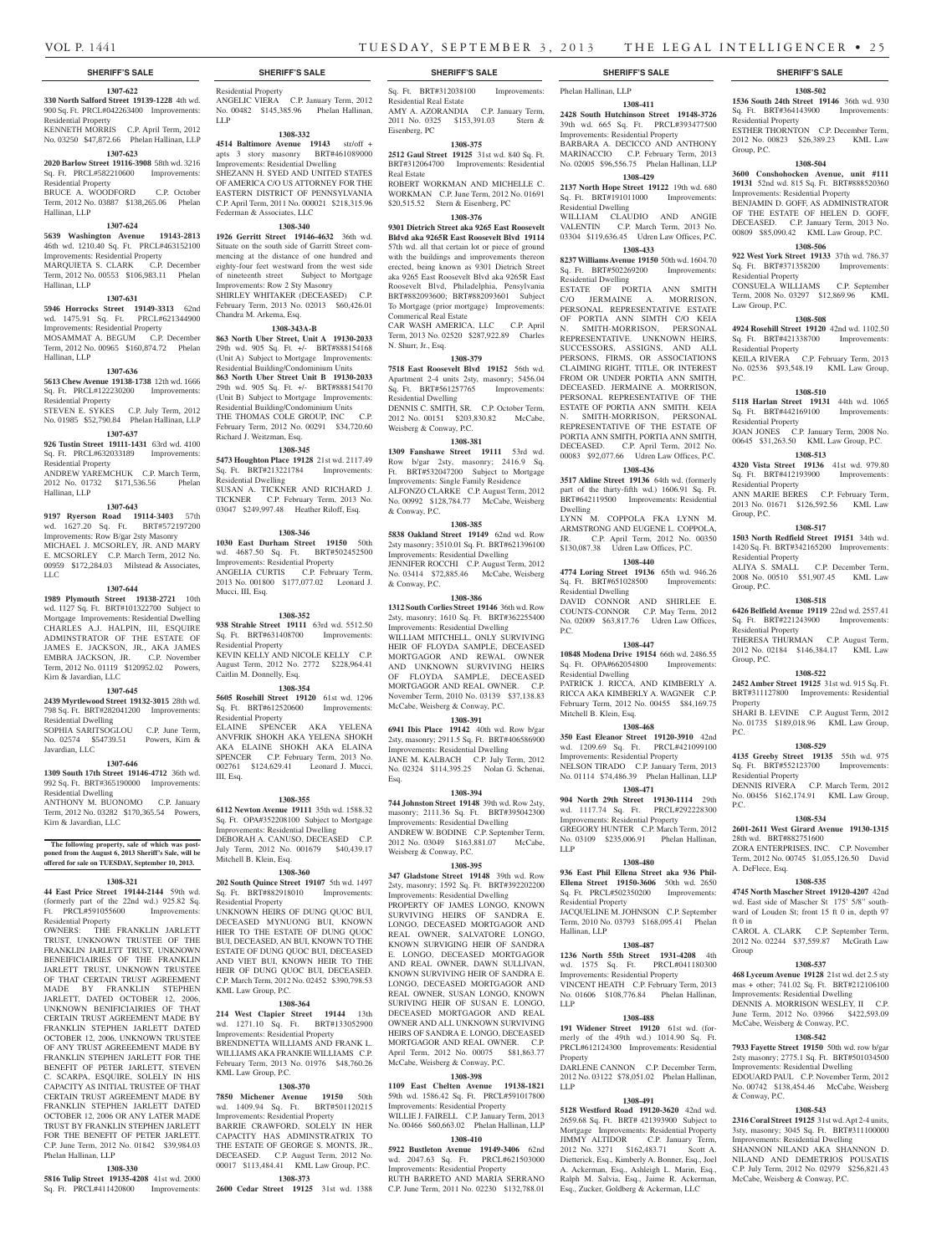**1308-549 1954 Beyer Avenue 19115** 56th wd. s/d w b/g 1 sty, masonry; 4906.37 Sq. Ft. BRT#562299500 Improvements: Residential Dwelling TEDDY A. WILLIAMS AND JANET D. WILLIAMS AKA JANET WILLIAMS C.P. November Term, 2010 No. 03640 \$223,368.23 McCabe, Weisberg & Conway, P.C.

#### **1308-552**

**1033 East Rittenhouse Street 19138** 59th wd. s/d w b/g 2s masonry; 4192 Sq. Ft. BRT#591137000 Improvements: Residential Dwelling

VERONICA NAOMI HARRIS C.P. September Term, 2012 No. 03445 \$74,114.93 McCabe, Weisberg & Conway, P.C.

#### **1308-553**

**8227 Rodney Street 19150** 50th wd. Det w/det gar 2sty mason; 7034 Sq. Ft. BRT#502047200 Improvements: Residential Dwelling PATRICE M. HAWTHORNE C.P. October Term, 2012 No. 00170 \$130,232.12 McCabe, Weisberg & Conway, P.C.

#### **1308-554**

**6023 Hazelhurst Street 19151** 34th wd. Row b/gar 2sty, masonry; 3290 Sq. Ft. BRT#342125200 Improvements: Residential Dwelling ADDIE B. SIMMONS C.P. July Term, 2012

No. 04015 \$96,601.22 McCabe, Weisberg & Conway, P.C.

#### **1308-560**

**6033 Washington Avenue 19143** 3rd wd. Semi det 2sty, masonry; 4126.96 Sq. Ft. BRT#033107500 Improvements: Residential Dwelling

BANCROFT HUNTER C.P. October Term, 2012 No. 00168 \$152,768.07 McCabe, Weisberg & Conway, P.C.

#### **1308-561**

**3451 Helen Street 19134** 45th wd. Row 2 sty, masonry; 2134.74 Sq. Ft. BRT#452349900 Improvements: Residential Dwelling GUILLERMO PERALTA AKA GUILLERMO R. PERALTA C.P. April Term, 2012 No. 03657 \$57,052.55 McCabe, Weisberg & Conway, P.C.

#### **1308-563**

**6626 North Smedley Street 19126** 10th wd. Row b/gar 2sty, masonry; 2526 Sq. Ft. BRT#101039100 Improvements: Residential Dwelling

JOSEPH SMALL C.P. July Term, 2012 No. 04017 \$68,809.46 McCabe, Weisberg & Conway, P.C.

## **1308-566**

**5009 Sheldon Street 19144** 12th wd. det 2 sty, masonry; 6938.15 Sq. Ft. BRT#121187010 Improvements: Residential Dwelling ALLEN SPEARMAN C.P. February Term,

2012 No. 01501 \$199,097.07 McCabe, Weisberg & Conway, P.C. **1308-577**

**5016 Miriam Road 19124** 35th wd. 2890 Sq. Ft. BRT#351404000 Improvements: Residential Property BAKARY KOUMA C.P. December Term,

2012 No. 004031 \$90,424.84 Leonard J. Mucci, III, Esq.

#### **1308-578**

**7832 Lorna Drive 19111** 56th wd. 4600 Sq. Ft. BRT#561088600 Improvements: Residential Property EDWARD J. KEPPOL AND MEGHAN

COSTELLO C.P. May Term, 2012 No. 3754 \$223,840.40 Leonard J. Mucci, III, Esq.

## **1308-581**

**5327 Castor Avenue 19124** 23rd wd. 3293.37 Sq. Ft. BRT#234195800 Improvements: Residential Real Estate JOHN J. THOMOAS AND TOI THOMAS AKA TOI D. THOMAS C.P. October Term,

2012 No. 02459 \$200,266.72 Stern & Eisenberg, PC **1308-586**

**2858 North Hancock Street 19133** 7th wd. 896 Sq. Ft. BRT#071142600 Improvements: Residential Real Estate JOSE M. CRUZ AND ADELIA CRUZ C.P.

August Term, 2010 No. 0004972 \$72,792.20 Stern & Eisenberg, PC

#### **1308-597**

**2005 South 22nd Street 19145** 48th wd. 922.50 Sq. Ft. BRT#482187400 Improvements: Residential Dwelling

MEI TIEN LAUW C.P. July Term, 2011 No. 02653 \$95,907.87 Udren Law Offices, P.C. **1308-599**

#### **1646 Bridge Street 19124-1326** 62nd wd. 3000 Sq. Ft. PRCL#622095200 Improvements:

esidential Property WILLIAM A. MACK C.P. March Term, 2012 No. 00347 \$186,709.19 Phelan Hallinan, LLP

#### **1308-614**

**6955 Pawling Street 19128** 21st wd. 5000 Sq. Ft. BRT#212453200 Improvements: Residential Property

STUART M. SCOTT AND CAROLYN T. SCOTT C.P. September Term, 2008 No. 01164 \$268,026.93 KML Law Group, P.C.

## **1308-632**

**3333 Tyson Avenue 19149** 55th wd. 2081.82 Sq. Ft. BRT#551342815 Improvements: Residential Property HELEN DONAGHY AND PETER DONAGHY C.P. June Term, 2012 No. 00477 \$173,305.95 KML Law Group, P.C.

#### **1308-635**

**6630 Doral Street 19142** 40th wd. 1143.10 Sq. Ft. BRT#406347900 Improvements: Residential Property

FRANK N. MESSINA C.P. August Term, 2010 No. 4820 \$92,615.61 Scott A. Dietterick, Esq., Kimberly A. Bonner, Esq., Joel A. Ackerman, Esq., Ashleigh L. Marin, Esq., Ralph M. Salvia, Esq., Jaime R. Ackerman, Esq., Zucker, Goldberg & Ackerman, LLC **1308-636**

**2414 Jessup Street aka 2414 South Jessup Street 19148** 39th wd. 840 Sq. Ft. BRT#394199670 Improvements: Residential Property

PAUL F. SALVATORE AKA PAUL SALVATORE C.P. October Term, 2010 No. 0209 \$188,253.30 Scott A. Dietterick, Esq., Kimberly A. Bonner, Esq., Joel A. Ackerman, Esq., Ashleigh L. Marin, Esq., Ralph M. Salvia, Esq., Jaime R. Ackerman, Esq., Zucker, Goldberg & Ackerman, LLC

#### **1308-644**

**1908 Stanwood Street 19152** 35th wd. 2848.72 Sq. Ft. BRT#562044700 Improvements: Residential Dwelling EDNA SANDINE C.P. July Term, 2012 No.

02451 \$184,536.41 Richard J. Nalbandian, Esq. for Powers, Kirn and Javardian, LLC **1308-657A-E**

**1429 West Tioga Street 19140-5034 (Premises A)** 11th wd. Land area: 1600 Sq. Ft.; improvement area: 2090 Sq Ft Improvements: Rental Building

**1431 West Tioga Street 19140-5034 (Premises B)** 11th wd. Land area: 2554 Sq. Ft.. Improvement area: 2628 Sq Ft Improvements: Rental Building

**1435 West Tioga Street 19140-5034 (Premises C)** 11th wd. Land Area: 816.75 Sq. Ft.. Improvement area: 1140 Sq Ft. Improvements: Rental Building **1441 West Tioga Street 19140-5034 (Premises D)** 11th wd. Land Area: 869.40 Sq. Ft.. Improvement area: 1743 Sq Ft. Improvements: Rental Building **1443 West Venango Street 19140-4118 (Premises E)** 11th wd. Land area: 1552 Sq. Ft.. Improvement area: 2328 Sq Ft. Improvements: Rental Building

BOBBY KAI TUNG LI; TIOGA<br>INVESTMENTS, II, LLC C.P. March INVESTMENTS, II, LLC Term, 2013 No. 00381 \$739,924.81 Elliot H. Berton, Esq.

# **SHERIFF'S SALE OF TUESDAY,**

# **September 10, 2013**

#### **1309-301**

**6141 Wheeler Street 19143** 40th wd. Land area: 1072 Sq. Ft. BRT#402171000 Improvements: Residential Dwelling LAMONT JONES C.P. August Term, 2011 No. 004860 \$36,142.65 Martha E. Von Rosenstiel, Esq.; Heather Riloff, Esq.

## **1309-302**

**4618 East Howell Street 19135-4027** 41st wd. Land area: 2500 Sq. Ft. BRT#411103610 Improvements: Det 2 Story Masonry TERRANCE D. ROBINSON C.P. July Term, 2008 No. 04253 \$128,789.81 Milstead & Associates, LLC

## **1309-303**

**7022 Saybrook Avenue 19142-1124** 40th wd. Land area: 1253.75 Sq. Ft. BRT#403307500 Improvements: Row 2 Story Masonry VERONICA L. JENKINS C.P. October Term, 2012 No. 01947 \$22,929.81 Milstead & Associates, LLC

#### **1309-304**

**5945 Windsor Avenue 19143-5221** 40th wd. 1130.24 Sq. Ft. BRT#034093600 Improvements: Row B/gar 2 Story Masonry GEORGE ABBOTT, ORIGINAL MORTGAGOR AND HB HOLDING COMPANY, LLC, DEAN ROSSI, PRESIDENT, REAL OWNER C.P. October Term, 2012 No. 00126 \$65,286.79 Milstead & Associates LLC

#### **1309-305**

**7337 Long Spur Place 19153-2710** 40th wd. Land area: 2773.80 Sq. Ft. BRT#406660310 Improvements: Apt 2-4 Units 2 Story Masonry

### **SHERIFF'S SALE SHERIFF'S SALE SHERIFF'S SALE SHERIFF'S SALE SHERIFF'S SALE**

TIMOTHY VINCENT AND TAMIKA ENGLISH NKA TAMIKA VINCENT C.P. December Term, 2012 No. 00847 \$86,042.48 Milstead & Associates, LLC **1309-306**

Term, 2012 No. 00573 \$41,921.89 KML

No. 00344 \$185,094.34 McCabe, Weisberg,

**1309-332 2112 South Garnet Street 19145** 48th wd. 1820.92 Sq. Ft. BRT#481301600 Improvements: Residential Dwelling LILY DEWI C.P. January Term, 2012 No. 02288 \$112,230.74 McCabe, Weisberg, &

**1309-333 1304 North 53rd Street 19131** 44th wd. row 2 sty, masonry; 1745 Sq. Ft. BRT#442335700 Improvements: Residential Dwelling VERNEE M. WATSON C.P. April Term, 2010 No. 03243 \$92,971.45 McCabe, Weisberg,

**1309-334 844 Barlow Street 19116** 58th wd. S/D w b/g 1s mas & other, 4097 Sq. Ft. BRT#582208853 Improvements: Residential Dwelling BARBARA HOWELL C.P. February Term, 2013 No. 00192 \$114,244.50 McCabe,

**1309-335 7445 Gilbert Street 19138** 10th wd. Row b/gar 2 sty masonry; 2664 Sq. Ft. BRT#102485400 Improvements: Residential Dwelling DEBORAH JACKSON, KNOWN SURVIVING HEIR OF ARTHUR JACKSON, DECEASED MORTGAGOR AND REAL OWNER, ARTHUR JACKSON, MR., KNOWN SURVIVING HEIR OF ARTHUR JACKSON, DECEASED MORTGAGOR AND REAL OWNER, DAVID JACKSON, KNOWN SURVIVING HEIR OR ARTHUR JACKSON, DECEASED MORTGAGOR AND REAL OWNER, PAULINE JACKSON, KNOWN SURVIVING HEIR OF ARHTUR JACKSON, DECEAESD MORTGAGOR AND REAL OWNER, AMANDA JACKSON, KNOWN SURVIVING HEIR OF ARTHUR JACKSON, DECEASED MORTGAGOR AND REAL OWNER AND UNKNOWN SURVIVING HEIRS OF ARTHUR JACKSON, DECEASED MORTGAGOR AND REAL OWNER. C.P. June Term, 2011 No. 00945 \$57,523.02 McCabe, Weisberg, & Conway, P.C. **1309-336 1914 East Lippincott Street 19134** 25th wd. Row 2 sty masonry; 2232 Sq. Ft. BRT#252272200 Improvements: Residential

KAREN MCMULLEN C.P. May Term, 2012 No. 01769 \$34,140.74 McCabe, Weisberg,

**1309-337 1664 Granite Street 19124** 62nd wd. Row b/gar 2 sty masonry; 1871.65 Sq. Ft. BRT#622073500 Improvements: Residential

VICTOIRA CEBZANOV C.P. February Term, 2013 No. 01724 \$59,456.93 McCabe,

**1309-338 6833 Guyer Avenue 19142-2518** 40th wd. 1184 Sq. Ft. BRT#406316000 Subject to Mortgage Improvements: Residential Dwelling ANTHONY J. VITO C.P. July Term, 2012 No. 01625 \$69,288.67 Law Offices of Gregory

**1309-339 4921 North 4th Street 19120-3824** 42nd wd. 1778.56 Sq. Ft. BRT#422448900 Improvements: Residential Property MAGDALIS TORRES C.P. March Term, 2013 No. 02743 \$13,120.77 Phelan Hallinan, LLP **1309-340 4146 Ridge Avenue 19129-1534** 38th wd. 1134 Sq. Ft. PRCL#382251600 Improvements:

GAIL J. JOHNSON C.P. November Term, 2012 No. 00165 \$12,663.59 Phelan Hallinan,

**1309-341 428 South 54th Street 19143-1422** 60th wd. 1462 Sq. Ft. PRCL#603153300 Improvements: Residential Property EUNICE SESAY C.P. October Term, 2009 No. 00706 \$23,450.85 Phelan Hallinan, LLP **1309-342 44 North 54th Street 19139-2614** 4th

**1309-343 9372 Annapolis Road 19114-3527** 57th wd. formerly the 35th wd. 9000 Sq. Ft. PRCL#572257400 Improvements: Residential

CHRISTOPHER ZUK AND JENNIFER JONES AKA JENNIFER JONES ZUK C.P. October Term, 2011 No. 02164 \$188,883.84

**1309-344 3310 Longshore Avenue 19149-2030** 

& Conway, P.C.

Conway, P.C.

& Conway, P.C.

Dwelling

Dwelling

Javardian

Residential Property

wd. 948.75 Sq. Ft. Improvements: Residential Property CHRISTIAN DIAZ C.P. September Term, 2012 No. 00352 \$54,467.23 Phelan Hallinan,

Phelan Hallinan, LLP

LLP

LLP

Property

& Conway, P.C.

Weisberg, & Conway, P.C.

Weisberg, & Conway, P.C.

**1309-320 3904 Pulaski Avenue 19140** 13th wd. 1002.82 Sq. Ft. BRT#131209000 Improvements:

MICHAEL WILLIAMS C.P. July Term, 2012 No. 03046 \$60,477.45 KML Law

**1309-321 1853 East Monmouth Street 19134**  25th wd. 918.33 Sq. Ft. BRT#252128700 Improvements: Residential Property ISRAEL COSS C.P. February Term, 2013 No. 02841 \$26,000.14 KML Law Group, P.C. **1309-322 1810 West Albanus Street 19141** 14th wd. 1067.50 Sq. Ft. BRT#171036900 Improvements: Residential Property O'NEAL THOMAS C.P. December Term, 2012 No. 00152 \$54,581.26 KML Law

**1309-323 5418 Regent Street 19143** 51st wd. 900 Sq. Ft. BRT#514145000 Improvements: Residential

SHARON FLYTHE C.P. November Term, 2012 No. 01532 \$30,047.36 KML Law

**1309-324 314 East Montana Street 19119** 22nd wd. 2429.29 Sq. Ft. BRT#221143200 Improvements: Residential Property THE UNKNOWN HEIRS OF GRACE EPPERSON, DECEASED, ERRICK EPPERSON, SOLELY IN HIS CAPACITY AS HEIR OF GRACE EPPERSON, DECEASED EDWARD EPPERSON, SOLELY IN HIS CAPACITY AS HEIR OF GRACE EPPERSON, DECEASED AND EPHARANT EPPERSON, SOLEY IN HIS CAPACITY AS HEIR OF GRACE EPPERSON, DECEASED. C.P. June Term, 2012 No. 01611 \$68,876.28 KML

**1309-325 1233 East Stafford Street 19138** 59th wd. 900 Sq. Ft. BRT#591054700 Improvements:

ANIKA WILLIAMS C.P. October Term, 2012 No. 02140 \$104,679.11 KML Law

**1309-326 7225 Ditman Street 19135** 41st wd. 1957.50 Sq. Ft. BRT#412367900 Improvements:

BRIAN M. HIRST C.P. January Term, 2012 No. 02725 \$141,741.30 KML Law Group,

**1309-327 4829 North Carlisle Street 19141** 13th wd. 1055.58 Sq. Ft. BRT#132021400 Improvements: Residential Property SULA B. COTTMAN C.P. September Term, 2010 No. 00857 \$71,556.28 KML Law

**1309-328 1341 Tyson Avenue 19111** 53rd wd. 5500 Sq. Ft. BRT#532240400 Improvements:

NICHOLAS TRUBISKY C.P. December Term, 2011 No. 02527 \$95,035.87 KML

**1309-329 7845 Rugby Street 19150** 50th wd. 2710.17 Sq. Ft. BRT#502096100 Improvements:

ELLIS BRITTINGHAM C.P. January Term, 2008 No. 00938 \$64,794.64 KML Law

**1309-330 1829 Kendrick Street 19152** 57th wd. Semi/det 2sty mas +other; 4127.04 Sq. Ft. BRT#562199600 Improvements: Residential

CAROLANN IMBESI, KNOWN SURVIVING HEIR OF ROSE MARIE MASNY, DECEASED MORTGAGOR AND REAL OWNER, VALERIE GRANZIANO, KNOWN SURIVING HEIR OF ROSE MARIE MASNY, DECEASED MORTGAGOR AND REAL OWNER, PATRICIA TRESTON, KNOWN SURVIVING HEIR OF ROSE MARIE MASNY, DECEASED MORTGAGOR AND REAL OWNER, ROSANA CONDILIS, KNOWN SURVIVING HEIR OF ROSE MARIE MASNY, DECEASED MORTGAGOR AND REAL OWNER, MATTHEW MASNY KNOWN SURVIVING HEIR OR ROSE MARIE MASNY, DECEASED MORTGAGOR AND REAL OWNER AND ROSE MARIE MASNY. C.P. May Term, 2012 No. 02354 \$179,123.16 McCabe, Weisberg, & Conway,

**1309-331 301 East Vernon Road 19119** 22nd wd. Semi det 2 sty masonry; 1350 Sq. Ft. BRT#222032200 Improvements: Residential Dwelling KEVIN T SMITH C.P. February Term, 2013

Law Group, P.C.

Residential Property

Group, P.C.

Group, P.C.

Property

Group, P.C.

Law Group, P.C.

Residential Property

Residential Property

Group, P.C.

P.C.

Group, P.C.

Residential Property

Law Group, P.C.

Residential Property

Group, P.C.

Dwelling

P.C.

**332 South 60th Street 19143** Row Conv/ apt 2 story masonry BRT#032224600 Improvements: Residential Dwelling CARLOS BAGWELL C.P. October Term, 2012 No. 001733 \$61,560.07 Federman & Associates, LLC

### **1309-307**

**4740 Levick Street 19135** Row b/gar 2 sty masonry BRT#411169900 Improvements: Residential Dwelling MARK GOLIN C.P. February Term, 2013 No. 002543 \$99,619.80 Federman & Associates, LLC

## **1309-308**

**7905 Fox Run Lane 19111** Detached w/ garage 2 story frame BRT#631179803

Improvements: Residential Dwelling JOE L. BARRETO AND BETSY D. DELGADO C.P. September Term, 2007 No. 003442 \$312,982.79 Federman & Associates, LLC

#### **1309-309**

**2239 South Clarion Street 19148** 39th wd. All that cetain lot or piece of ground. Situate in the 39th ward of the City of Philadelphia on the east side of Clarion Street at the distance of 315 feet southward from the south side of Jackson Street. Containing in front or breadth on the said Clarion Street 13 ft and extending of that width in length or depth eastward between parallel lines at right angles to the said Clarion Street 48 ft 4-3/4 inches to a certain 4 feet wide alley, which extends northward and southward and communicates with a certain other alley 4 feet wide, which extends eastward and westward from the said Clarion Street to 13th Street at the distance of 68 feet south of Jackson Street.

PAULINE A. GALATI AKA PAULINE A. HANLY AKA PAULINE HANLY C.P. October Term, 2011 No. 03351 \$159,871.90 Anthony R. Distasio, Esq., Linton DiStasio & Edwards, P.C.

## **1309-310**

**301-323 Spring Garden Street 19123-2976**  5th wd. West side of 3rd Street, front 33' 9-5/8 inch, depth 108 ft 1/8 in HUMER, LLC C.P. January Term, 2011 No. 02167 \$1,057,224.18 Phillip D. Berger, Esq.

**1309-311 2045 Sanger Street 19124** 41st wd. 1110 Sq.

Ft. BRT#411037900 ALAN STASSON C.P. April Term, 2013 No. 2196 \$99,298.20 Bianca A. Roberto, Esq.

**1309-312 1201 Delaire Landing Road, Unit #1201** 

**19114** 65th wd. 1070 Sq. Ft. BRT#888650446 ALAN STASSON C.P. April Term, 2013 No. 2194 \$112,395.95 Bianca A. Roberto, Esq. **1309-313**

**4102 Delaire Landing Road, Unit 4102 19114**  65th wd. 1082 Sq. Ft. BRT#888650477 ALAN STASSON C.P. April Term, 2013 No.

2193 \$106,278.12 Bianca A. Roberto, Esq. **1309-314**

**3151 Aramingo Avenue 19134** 25th wd. 1082 Sq. Ft. BRT#251465000 Subject to Mortgage ALAN STASSON C.P. April Term, 2013 No. 2192 \$75,177.93 Bianca A. Roberto, Esq.

**1309-315 5250 West Berks Street 19131-3207** 52nd wd. South side of Berks Street 32 ft eastward from the east side of Fifthy Third St; front 16 ft, depth 100 ft BRT#521109200

LAUREN C. FELTON C.P. September Term, 2010 No. 00911 \$186,939.21 Louis P. Vitti, Esq.

#### **1309-316**

**5417 Master Street 19131** 4th wd. (formerly 52nd wd.) North side of Master Street 145 ft 11-1/4 in westward from the west side of 54th Street; front 15', depth 75' Subject to Mortgage

### TALEA MANN C.P. June Term, 2006 No. 481 \$70,902.82 Louis P. Vitti, Esq.

**1309-317 8101-8105 Elberon Avenue 19111** 63rd wd. 11400 Sq. Ft. BRT#631041000 Improvements: ial Property KENNETH CHEN C.P. February Term,

2013 No. 00460 \$270,230.32 KML Law Group, P.C.

## **1309-318**

**5612 Arch Street 19139** 4th wd. 1296 Sq. Ft. BRT#042023600 Improvements: Residential Property

SABRINA PRAY C.P. April Term, 2013 No. 00084 \$86,273.25 KML Law Group, P.C. **1309-319**

MARTIN HERNANDEZ C.P. December

# **2727 Helen Street 19134** 25th wd. 1173.48<br>Sq. Ft. BRT#252513700 Improvements:

Sq. Ft. BRT#252513700 Residential Property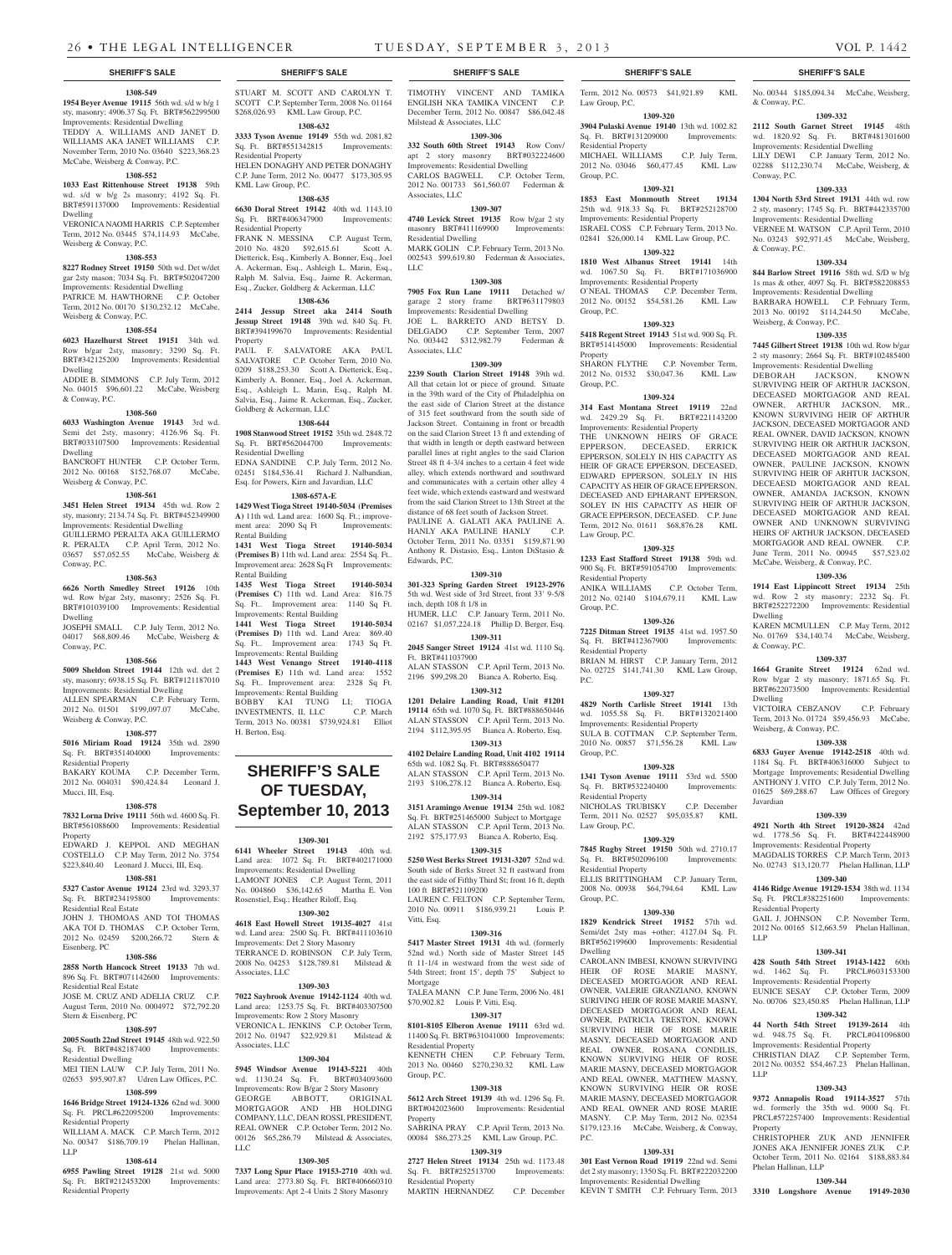Commercial Real Estate

Residential Property

Residential Property

Goldberg & Ackerman, LLC

Sq. Ft. BRT#123136600 Residential Property

Residential Property

Goldberg & Ackerman, LLC

Goldberg & Ackerman, LLC

Goldberg & Ackerman, LLC

Residential Property<br>COLLEEN KING

Residential Property

Residential Property<br>JANICE OGLETREE

Group, P.C.

Property

 $PC$ 

**1309-391 7841 Buist Avenue 19153-1204** 40th wd. 1797.30 Sq. Ft. BRT#4057555896 Subject to Mortgage Improvements: Residential Property KAMEL ANJORIN C.P. April Term, 2012 No. 1170 \$185,581.93 Scott A. Dietterick, Esq., Kimberly A. Bonner, Esq., Joel A. Ackerman, Esq., Ashleigh L. Marin, Esq., Ralph M. Salvia, Esq., Jaime R. Ackerman, Esq., Zucker,

**1309-392 5418 Howland Street 19124** 35th wd. 2560.20 Sq. Ft. BRT#351351400 Subject to Mortgage Improvements: Residential Property VALERIE GRANT AND ALFONZO GRANT C.P. September Term, 2012 No. 0331 \$85,045.58 Scott A. Dietterick, Esq., Kimberly A. Bonner, Esq., Joel A. Ackerman, Esq., Ashleigh L. Marin, Esq., Ralph M. Salvia, Esq., Jaime R. Ackerman, Esq., Zucker,

**1309-393 2127 Stevens Street 19149** 62nd wd. 1247.40 Sq. Ft. BRT#621204500 Improvements:

2010 No. 2060 \$162,700.78 Scott A. Dietterick, Esq., Kimberly A. Bonner, Esq., Joel A. Ackerman, Esq., Ashleigh L. Marin, Esq., Ralph M. Salvia, Esq., Jaime R. Ackerman, Esq., Zucker, Goldberg & Ackerman, LLC **1309-394 729 North 44th Street 19104** 6th wd. 2784.25 Sq. Ft. BRT#061297300 Improvements:

CHERYL CLARK C.P. January Term, 2012 No. 02754 \$171,686.35 KML Law Group,

**1309-395 1324 Locust Street, Unit 214 19107** 5th wd. 655 Sq. Ft. BRT#888115238 Improvements:

2012 No. 03090 \$178,917.64 KML Law

**1309-396 2614 Tulip Street 19125** 31st wd. 880 Sq. Ft. BRT#311253600 Improvements: Residential

C.P. December Term,

C.P. March Term,

EPHRAIM HARRISON AND CARLENE HARRISON C.P. April Term, 2013 No. 01135 \$11,114.68 Stern & Eisenberg, PC **1309-385 2534 East Somerset Street 19134** 25th wd. 1700 Sq. Ft. BRT#251005100 Improvements:

THOMAS ROBERT SMITH, AS EXECUTOR OF THE ESTATE OF LAWRENCE HARRIS FINN, DECEASED C.P. January Term, 2013 No. 01668 \$94,925.54 KML Law

**1309-397 602 East Annsbury Steet 19120** 42nd wd. 1083.82 Sq. Ft. BRT#421007300 Improvements: Residential Property ZAIDA E. DEJESUS C.P. October Term, 2012 No. 02237 \$85,085.67 KML Law

**1309-398 1815 Meribrook Lane 19151** 34th wd. 1696 Sq. Ft. BRT#343363700 Improvements:

CHARLENE A. BROWN-HENRY C.P. February Term, 2013 No. 01983 \$47,794.42

**1309-399 2847 Sellers Street 19137** 45th wd. 1200 Sq. Ft. BRT#453045200 Improvements:

TONIANN MCCARRON C.P. February Term, 2013 No. 01690 \$153,285.14 KML

**1309-400 7200 Limekiln Turnpike 19138** 10th wd. 1470.66 Sq. Ft. BRT#102072200 WQ. 1470.00 Sq. 16. EXERTS JENNIFER PEARSON C.P. April Term, 2013 No. 01474 \$242,007.15 KML Law

**1309-401 261 West Albanus Street 19120** 42nd wd. 910 Sq. Ft. BRT#422145500 Improvements:

THE UNKNOWN HEIRS OF JENNIE ANDERSON, DECEASED, THE UNKNOWN HEIRS OF JOSEPHINE TORRES CASTRO, DECEASED AND ANDRE HOLMES, SOLELY IN HIS CAPACITY AS HEIR OF JOSEPHINE TORRES CASTRO, DECEASED. C.P. October Term, 2012 No. 00766 \$14,139.59

**1309-402 5401 Lebanon Avenue 19131** 52nd wd. 1716 Sq. Ft. BRT#522077900 Improvements:

GRACE AWIOR AKA GRACE E. WHITE AKA GRACE WHITE C.P. November Term, 2008 No. 01440 \$100,033.31 KML Law

**1309-403 1710 Chestnut Lane 19115** 56th wd. 8250 Sq. Ft. BRT#562264900 Improvements:

CATHERINE A. WALSH AS EXECUTRIX OF THE ESTATE OF WILLIAM P. PERRI, DECEASED. C.P. February Term, 2013 No. 03140 \$209,899.74 KML Law Group, P.C. **1309-404 2006 Cambridge Street 19130** 29th wd. 1281.44 Sq. Ft. BRT#291010000 Improvements: Residential Property MIA ORMES AND MAURICE THOMAS C.P. October Term, 2008 No. 00986 \$368,452.69

**1309-405 4820 East Alcott Street 19135** 41st wd. 900 Sq. Ft. BRT#411089200 Improvements:

MARK YUSIM C.P. March Term, 2013 No. 01661 \$84,106.09 KML Law Group, P.C. **1309-406 2651 South Carroll Street 19142** 40th wd. 1235.08 Sq. Ft. BRT#406106000 Improvements: Residential Property LAWRENCE S. TAYLOR C.P. March Term, 2013 No. 01685 \$35,562.74 KML Law

**1309-407 436 Daly Street 19148** 39th wd. 700 Sq. Ft. BRT#392150600 Improvements: Residential

CHRISTOPHER J. LEONARD C.P. April Term, 2013 No. 03853 \$95,816.57 KML

**1309-408 2131 Stevens Street 19149** 62nd wd. 1248.10 Sq. Ft. BRT#621204700 Improvements:

MARIA E. RIVERA C.P. March Term, 2013 No. 00476 \$123,626.86 KML Law Group,

**1309-409 3021 West Stiles Street 19121-4410** 29th wd. 930 Sq. Ft. PRCL#292196900 Improvements:

ROBERT D. BROWN AND TRINA FLETCHER C.P. August Term, 2012 No. 01340 \$48,219.67 Phelan Hallinan, LLP **1309-410 4330-4332 Main Street 19127-1421** 21st wd. 1572 Sq. Ft. BRT#882780500 Improvements:

UNICORN PROPERTIES, INC C.P. March

Group, P.C.

Group, P.C.

Residential Property

KML Law Group, P.C.

Residential Property

Law Group, P.C.

Group, P.C.

Residential Property

KML Law Group, P.C.

Residential Property

Residential Property

KML Law Group, P.C.

Residential Property

Group, P.C.

Property

P.C.

Law Group, P.C.

Residential Property

Residential Property

Commercial Building

Group, P.C.

THEODORE COX C.P. April Term, 2013 No. 01861 \$161,320.71 Stern & Eisenberg, PC **1309-386 1730 South Conestoga Street 19143** 51st wd. 900 Sq. Ft. BRT#514189700 Improvements:

FREDA WASHINGTON C.P. December Term, 2010 No. 1095 \$63,770.48 Scott A. Dietterick, Esq., Kimberly A. Bonner, Esq., Joel A. Ackerman, Esq., Ashleigh L. Marin, Esq., Ralph M. Salvia, Esq., Jaime R. Ackerman, Esq., Zucker, Goldberg & Ackerman, LLC **1309-387 6112 Vandike Street 19135** 41st wd. 1077.78 Sq. Ft. BRT#411330400 Improvements:

GERARD SMITH C.P. March Term, 2012 No. 3061 \$66,065.53 Scott A. Dietterick, Esq., Kimberly A. Bonner, Esq., Joel A. Ackerman, Esq., Ashleigh L. Marin, Esq., Ralph M. Salvia, Esq., Jaime R. Ackerman, Esq., Zucker,

**1309-388 5053 Portico Street 19144** 12th wd. 1368

OLEG KOLESNITCHENKO C.P. November Term, 2010 No. 4658 \$95,353.31 Scott A. Dietterick, Esq., Kimberly A. Bonner, Esq., Joel A. Ackerman, Esq., Ashleigh L. Marin, Esq., Ralph M. Salvia, Esq., Jaime R. Ackerman, Esq., Zucker, Goldberg & Ackerman, LLC **1309-389 1915 McClellan Street 19145-2024** 48th wd. 928 Sq. Ft. BRT#481017000 Improvements:

CHRISTOPHER KING C.P. November Term, 2011 No. 0269 \$102,199.16 Scott A. Dietterick, Esq., Kimberly A. Bonner, Esq., Joel A. Ackerman, Esq., Ashleigh L. Marin, Esq., Ralph M. Salvia, Esq., Jaime R. Ackerman, Esq., Zucker, Goldberg & Ackerman, LLC **1309-390 6210 Hazel Avenue 19143-0000** 3rd wd. 1088 Sq. Ft. BRT#032122100 Subject to Mortgage Improvements: Residential Property ROSA L. LEE C.P. October Term, 2011 No. 2892 \$58,154.35 Scott A. Dietterick, Esq., Kimberly A. Bonner, Esq., Joel A. Ackerman, Esq., Ashleigh L. Marin, Esq., Ralph M. Salvia, Esq., Jaime R. Ackerman, Esq., Zucker,

#### **SHERIFF'S SALE SHERIFF'S SALE SHERIFF'S SALE SHERIFF'S SALE SHERIFF'S SALE**

55th wd. 1727 Sq. Ft. PRCL#551266200 Improvements: Residential Property LISA M. BERGKEOTTER AKA LISA M. BERGKOETTER C.P. February Term, 2013 No. 01240 \$80,913.65 Phelan Hallinan, LLP

#### **1309-345**

**3451 Braddock Street 19134-2650** 45th wd. 700.98 Sq. Ft. PRCL#452306000 Improvements: Residential Property GEORGE SOWDEN C.P. March Term, 2013 No. 02710 \$44,407.31 Phelan Hallinan, LLP

## **1309-346**

**3646 Genesee Drive 19154-3017** 66th wd. 1800 Sq. Ft. PRCL#663420000 Improvements: Residential Property

MARK GEISS AND BARBARA GEISS C.P. September Term, 2012 No. 01438 \$208,727.39 Phelan Hallinan, LLP

#### **1309-347**

**419 West George Street 19123-1433** 65th wd. 507.22 Sq. Ft. BRT#8N1762 Improvements: Row 3 Story Masonry

LUCIANO ROMAN C.P. July Term, 2012 No. 04350 \$233,747.07 Milstead & Associates, LLC

#### **1309-348**

**5623 North American Street 19120-2325**  61st wd. 1006.60 Sq. Ft. BRT#612401800 Improvements: Row 2 Story Masonry

TITUS WHITEHEAD, ORIGINAL MORTGAGOR AND REAL OWNER AND SABRIAN Y. WHITEHEAD, ORIGINAL MORTGAGOR C.P. October Term, 2012 No. 00063 \$80,031.96 Milstead & Associates, LLC

#### **1309-349**

**4034 Balwyne Park Road 19131-1602**  52nd wd. 3563 Sq. Ft. BRT#521399400 Improvements: Apartment 2-4 Units 2 Story Masonry

KISHA OWEN C.P. December Term, 2012 No. 04050 \$110,429.43 Milstead & Associates, LLC

#### **1309-350**

**1966 West Cheltenham Avenue 19138- 2234** 10th wd. 1320 Sq. Ft. BRT#101406700 Improvements: Row B/gar 2 Story Masonry SHERYL N. MEADE DICKERSON, ORIGINAL MORTGAGOR AND REAL OWNER C.P. January Term, 2012 No. 03109 \$9,980.55 Milstead & Associates, LLC

### **1309-351**

**4641 Oakland Street 19124** 23rd wd. 1863.21 Sq. Ft. BRT#234235700 Improvements: Residential Dwelling

DAVID STEINER AND KAREN STEINER C.P. April Term, 2013 No. 00133 \$77,932.07 Martha E. Von Rosenstiel, Esq.; Heather Riloff, Esq.

#### **1309-352**

**2227 Tulip Street 19125** 31st wd. 624 Sq. Ft. BRT#311259800 Improvements: Residential

Real Estate DANIEL DOUGLAS C.P. December Term, 2012 No. 03029 \$237,645.74 Stern & Eisenberg, PC

#### **1309-353**

**6446 Chelwynde Avenue 19142** 40th wd. 1120 Sq. Ft. BRT#406275700 Improvements:

Residential Property JOHN A. WILLIAMS C.P. January Term, 2013 No. 01462 \$83,582.27 KML Law Group, P.C.

### **1309-354**

**6626 Dicks Avenue 19142** 40th wd. 1183.92 Sq. Ft. BRT#406289000 Improvements: Residential Property

TANYA BURNS AND LEMENUEL W. LAWTON C.P. May Term, 2007 No. 00839 \$63,428.02 KML Law Group, P.C.

## **1309-355**

**2435 East Indiana Avenue 19134** 25th wd. 1014 Sq. Ft. BRT#251094800 Improvements: Residential Property CHRISTINA STEVER AND JAMES STEVER C.P. August Term, 2012 No. 00010 \$122,526.94 KML Law Group, P.C.

### **1309-356**

**5110 North Carlisle Street 19141** 17th wd. 1617 Sq. Ft. BRT#172034000 Improvements: Residential Property LINDA B HUNLEY C.P. October Term,

## 2009 No. 01534 \$40,265.20 KML Law Group, P.C.

## **1309-357**

**6507 Guyer Street 19142** 40th wd. 1183.92 Sq. Ft. BRT#406306400 Improvements: Residential Property

DEGUSIA P SOEH C.P. March Term, 2013 No. 00469 \$109,215.85 KML Law Group, P.C.

#### **1309-358**

**1752 North Taney Street 19121** 32nd wd. 984 Sq. Ft. BRT#324126100 Improvements: Residential Property

MITZIE LYONS-FOSTER C.P. April Term, 2011 No. 00850 \$56,420.55 Scott A.

A. Ackerman, Esq., Ashleigh L. Marin, Esq., Ralph M. Salvia, Esq., Jaime R. Ackerman, Esq., Zucker, Goldberg & Ackerman, LLC

Dietterick, Esq., Kimberly A. Bonner, Esq., Joel

## **1309-359**

**5812 Ditman Street 19135** 41st wd. 5600 Sq. Ft. BRT#411215900 Improvements: Residential Property DAVID S. JACK ALSO KNOWN AS DAVID JACK C.P. January Term, 2012 No. 0703 \$164,608.87 Scott A. Dietterick, Esq., Kimberly A. Bonner, Esq., Joel A. Ackerman, Esq., Ashleigh L. Marin, Esq., Ralph M. Salvia, Esq., Jaime R. Ackerman, Esq., Zucker, Goldberg & Ackerman, LLC

#### **1309-360**

**2560 East Westmoreland Street 19134**  45th wd. 861.15 Sq. Ft. BRT#451024400 Improvements: Residential Property EDWARD V. SLAVIN C.P. September Term, 2011 No. 2958 \$166,110.02 Scott A. Dietterick, Esq., Kimberly A. Bonner, Esq., Joel A. Ackerman, Esq., Ashleigh L. Marin, Esq., Ralph M. Salvia, Esq., Jaime R. Ackerman, Esq., Zucker, Goldberg & Ackerman, LLC

#### **1309-361**

**2428 South 74th Street 19153-1405** 40th wd. 1629.22 Sq. Ft. BRT#404131200

Improvements: Residential Property C.P. June Term, 2012 No. 3711 \$55,648.95 Scott A. Dietterick, Esq., Kimberly A. Bonner, Esq., Joel A. Ackerman, Esq., Ashleigh L. Marin, Esq., Ralph M. Salvia, Esq., Jaime R. Ackerman, Esq., Zucker, Goldberg & Ackerman, LLC

#### **1309-362**

**5417 Larchwood Avenue 19143-1421** 60th wd. Situate on the north side of Larchwood Avenue at the distance of 170 feet westward from the west side of 54th Street Subject to Mortgage Improvements: Row 2 Sty Masonry ANNIE RUTH DAVIS (DECEASED) C.P. November Term, 2012 No. 01969 \$84,002.37 Chandra M. Arkema, Esq.

#### **1309-363**

**5531 Pemberton Street 19143-2525** 46th wd. Situate on the north side of Pemberton Street at the distance of two hundred thirty-two feet westward from the west side of 55th Street Subject to Mortgage Improvements: Row 2 Sty Masonry CHARLES HODGES C.P. February Term,

2013 No. 00479 \$84,175.02 Chandra M. Arkema, Esq.

## **1309-364**

**1985 73rd Avenue 19138-2724** 50th wd. Situate on the north side of 73rd Avenue (60 feet wide) at the distance of 255 feet westward from the west side of Andrews Avenue. Subject to Mortgage Improvements: Row B/gar 2 Sty Masonry

PAULINE JOHNSON AKA PAULINE THOMPSON, DECEASED C.P. December Term, 2012 No. 03806 \$122,366.95 Chandra M. Arkema, Esq.

#### **1309-365**

**2103 South 57th Street 19143-5603** 51st wd. Situate on the northeast side of 57th Street at the distance of 16 feet southeastward from the southeast side of Greenway Avenue. Subject to Mortgage Improvements: Row 2 Sty Masonry BESSIE FREEMAN (DECEASED) C.P. November Term, 2012 No. 00605 \$67,904.28 Chandra M. Arkema, Esq.

#### **1309-366**

**5432 West Montgomery Avenue 19131-3106**  52nd wd. Situate on the southerly side of Montgomery Avenue at the distance of 256 feet westwardly from the westerly side of Forty-fourth Street. Subject to Mortgage Improvements: Row B/gar 2sty Masonry MARGO ALLEYN NEWSON C.P. January Term, 2013 No. 02472 \$116,500.70 Chandra M. Arkema, Esq.

#### **1309-367**

**5035 Reno Street 19139-1647** 44th wd. Situate on the northerly side of Reno Street at the distance of 240 feet and 4-1/2 inches westward from the westerly side of 50th Street. Improvements: Row 2 Sty Masonry ROSE BELL (DECEASED) C.P. October Term, 2012 No. 03562 \$93,410.89 Chandra M. Arkema, Esq.

#### **1309-368**

**12410 Medford Road 19154-1913** 66th wd. Beginning at a point north of the northwest side of Medford Road (64 feet wide) which point is measured on the arc of a circle curving to the right having a radius of 689 feet. Improvements: Row B/gar 2sty Masonry JOSEPH L. NIGHTLINGER C.P. May Term, 2012 No. 02275 \$110,756.11 Chandra M. Arkema, Esq.

#### **1309-369**

**2835 West Clearfield Street 19132-1233** 38th wd. Beginning at a point in the northerly side of said Clearfield Street 50 wide at the distance of 134 feet 2-1/2 inches eastward from the

east side of 29th street Subject to Mortgage Improvements: Row Sty Masonry ROBERT BROOKS (DECEASED) C.P. December Term, 2012 No. 03688 \$32,484.58 Chandra M. Arkema, Esq.

## **1309-370**

**6945 North 15th Street, Unit 5B 19126-1603**  88th wd. PRCL#888056950 Improvements: Condominium Unit

NANITA S. TILLEY C.P. May Term, 2012 No. 02697 \$41,885.11 Phelan Hallinan, LLP **1309-371**

**2549 North 17th Street 19132-3928** 16th wd.(formerly the 28th wd.) 1009.02 Sq. Ft. PRCL#161157600 Improvements: Residential Property JOHN P. DENNIS C.P. January Term, 2012

No. 01191 \$70,416.34 Phelan Hallinan, LLP **1309-372 6577 North Woodstrock Street 19138-3114** 

10th wd. 1280 Sq. Ft. PRCL#102078800 Improvements: Residential Property LESLIE KIMBLE C.P. January Term, 2011 No. 01128 \$73,858.30 Phelan Hallinan, LLP

#### **1309-373**

**1342 West Hunting Park Avenue 19140-2015**  43rd wd. 2098 Sq. Ft. PRCL#433202200 Improvements: Residential Property WAYNE BROWN C.P. September Term, 2010 No. 01743 \$42,087.50 Phelan Hallinan, LLP

**1309-374 9212 Annapolis Road 19114** 57th wd. 5360 Sq. Ft. BRT#572252300 Improvements: Residential Property

WILFREDO SANTIAGO C.P. September Term, 2010 No. 02572 \$318,393.60 KML Law Group, P.C.

#### **1309-375**

**6922 Theodore Street 19142** 40th wd. 1210.75 Sq. Ft. BRT#406246300 Improvements: Residential Property VICKI R. OFORI AND DEBORAH RILEY C.P. December Term, 2007 No. 02016 \$69,455.86 KML Law Group, P.C.

#### **1309-376**

**7608 Dicks Avenue 19153** 40th wd. 2684.70 Sq. Ft. BRT#405823400 Improvements: Residential Property THE UNKNOWN HEIRS OF LUCIA L. ALLEN, DECEASED C.P. February Term, 2013 No. 01529 \$20,352.74 KML Law Group, P.C.

#### **1309-377**

**1913 East Wishart Street 19134** 25th wd. 840 Sq. Ft. BRT#252299700 Improvements: Residential Property ROBERT DERR AND TERESA DERR C.P. February Term, 2013 No. 01654 \$56,282.46

KML Law Group, P.C.

## **1309-378**

**1412 North Hirst Street 19151** 34th wd. 810 Sq. Ft. BRT#342327200 Improvements: Residential Property SONDRA L. SIMS C.P. February Term, 2013 No. 01684 \$96,310.03 KML Law Group, P.C.

#### **1309-379**

**2819 Poplar Street 19130** 29th wd. 1559.92 Sq. Ft. BRT#292003300 Improvements: Residential Property LARRY E. RUSSELL C.P. January Term, 2013 No. 001803 \$334,271.44 Leonard J.

Mucci, III, Esq. **1309-380**

#### **2821 North Lawrence Street 19133** 19th wd. 742 Sq. Ft. BRT#192165300 Improvements: Residential Property TRACY HUA AND CHI-HUNG MU C.P.

November Term, 2012 No. 1585 \$44,005.14 Caitlin M. Donnelly, Esq. **1309-381**

**304 Gilham Street 19111** 53rd wd. 1068.53 Sq. Ft. BRT#531160000 Improvements: Residential Property LIAPITCH AKA ALEXANDRE LIAPITCH C.P. August Term, 2012 No. 0177 \$114,668.08 Leonard J. Mucci, III, Esq.

## **1309-382**

**2548 Emerald Street 19125** 31st wd. 919.80 Sq. Ft. BRT#311072400 Improvements: Residential Property KATRINA OHSTROM C.P. June Term, 2012

## No. 0571 \$171,632.70 Leonard J. Mucci, III, Esq. **1309-383 129 South 50th Street 19139** 46th wd. 1808

Sq. Ft. BRT#601100600 Improvements: Residential Dwelling DANTE BRACAMONTE AKA DANTE BRACAMANTE C.P. April Term, 2013 No. 002608 \$166,433.27 Martha E. Von Rosenstiel, Esq.; Heather Riloff, Esq.

**1309-384 6546 Dicks Avenue 19142** 40th wd. 1473.92 Sq. Ft. BRT#406287500 Improvements:

Sq. Ft. BRT#406287500 Residential Real Estate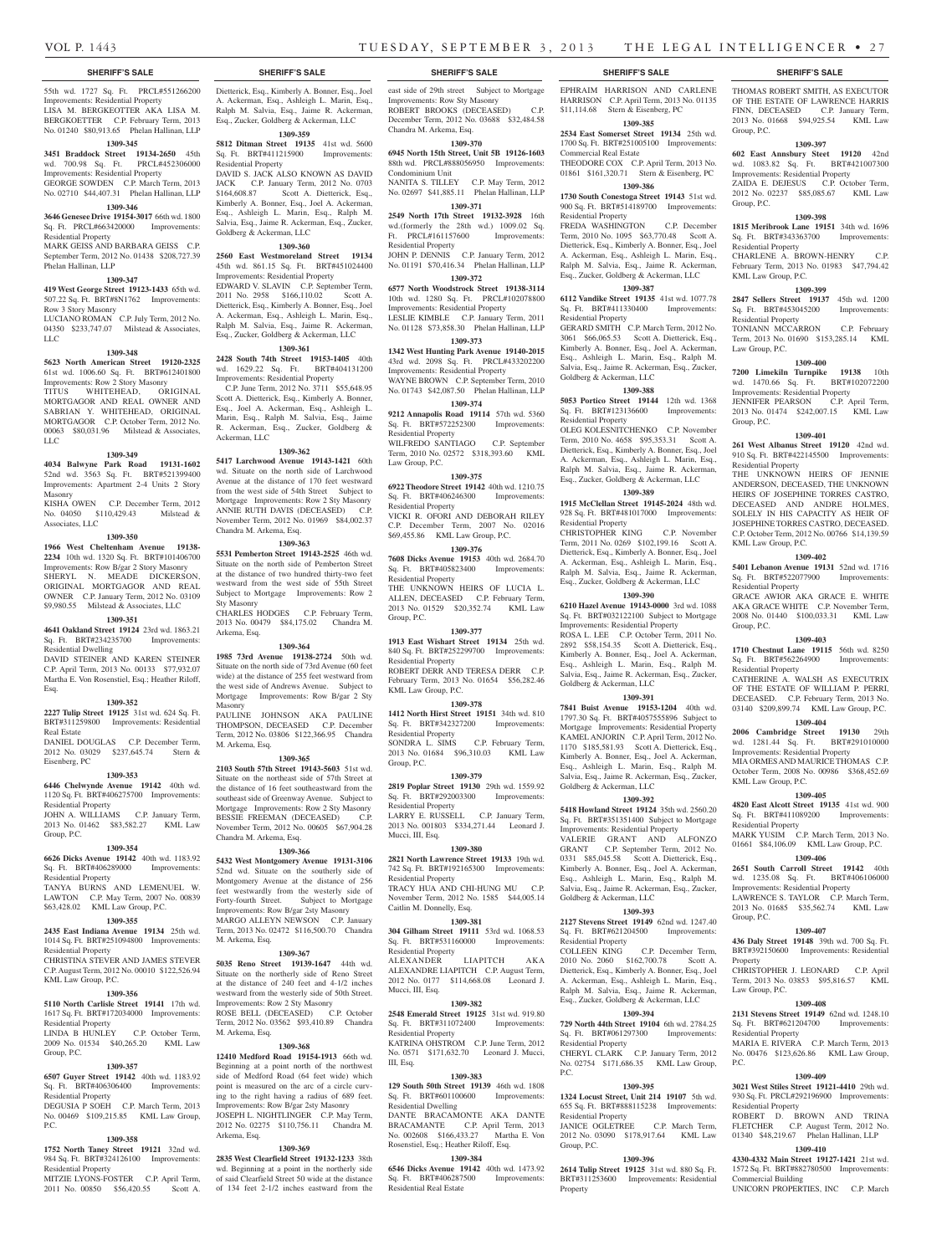Term, 2013 No. 01613 \$290,426.27 Barbara A. Fein, Esq.

#### **1309-411**

**5779 Hunter Street 19131** 4th wd. 1280 Sq. Ft. BRT#043204500 Subject to Mortgage Improvements: Residential Dwelling DIANE CROSS C.P. January Term, 2013 No. 02297 \$82,744.87 Udren Law Offices, P.C.

## **1309-412**

**1700 Reed Street 19146** 36th wd. 1044.00 Sq. Ft. BRT#365355600 Improvements: Residential Dwelling

DAMON K. ROBERTS AND ARLINE R. ROBERTS C.P. April Term, 2008 No. 004001 \$213,653.44 Mark J. Udren, Esq.

### **1309-413**

**3693 Whitehall Lane 19114** 66th wd. 1988.47

## Sq. Ft. BRT#661222800 Improvements:

Residential Dwelling WILLIAM J. BELL C.P. April Term, 2012 No. 03000 \$214,149.92 Udren Law Offices, P.C.

#### **1309-414**

**1427 Bleigh Avenue 19111** 56th wd. 4640.62 Sq. Ft. BRT#561302700 Improvements:

Residential Dwelling ROBERT H. REYNOLDS, JR. C.P. August Term, 2012 No. 03315 \$184,365.29 Udren

## Law Offices, P.C.

**1309-415 247 North Avondale Street 19139** 34th wd. 700 Sq. Ft. BRT#343087700 Improvements: Residential Dwelling

## SABEHA YASMIN C.P. April Term, 2013 No. 02597 \$28,831.07 Udren Law Offices, P.C.

## **1309-416**

**3421 Indian Queen Lane 19129** 38th wd. 1655.86 Sq. Ft. BRT#382079400

Improvements: Residential Dwelling KAREN TAPPENDEN C.P. April Term, 2013 No. 01923 \$14,544.11 Udren Law Offices, P.C.

#### **1309-417**

**4530 Sheffield Avenue 19136** 41st wd. 1376.96 Sq. Ft. BRT#651135400 Improvements: Residential Dwelling

KIMBERLY A. O'CONNOR C.P. November Term, 2011 No. 00779 \$167,393.06 Udren

### **1309-418**

Law Offices, P.C.

**3122 North Patton Street 19132** 38th wd. 1149.12 Sq. Ft. BRT#382174400 Improvements: Single Family Row Home CAROL CRAWFORD, DECEASED March Term, 2013 No. 01707 \$57,918.64 Craig H. Fox, Esq

#### **1309-419**

**6910 Rodney Street 19138** 10th wd. 1350 Sq. Ft. BRT#102394100 Improvements: Single Family Row Home SAMUEL L. GLENN, DECEASED AND MINNIE E. GLENN, DECEASED C.P. January Term, 2013 No. 00257 \$60,145.26 Craig H. Fox, Esq

#### **1309-420**

**7350 Woodcrest Avenue 19151-2213** 34th wd. 1491.10 Sq. Ft. PRCL#344117000 Improvements: Residential Property SANDRA J. JORDAN C.P. July Term, 2012 No. 02361 \$49,433.82 Phelan Hallinan, LLP

#### **1309-421**

**5831 Henry Avenue 19128-1743** 21st wd. 6700 Sq. Ft. PRCL#213249100 Improvements: Residential Property

RENEE PEDRO AND RONALD S. BODINE C.P. August Term, 2011 No. 03614 \$200,249.28 Phelan Hallinan, LLP

## **1309-422**

**1551 South Lambert Street 19146-4519**  36th wd. 599.72 Sq. Ft. PRCL#363258600 Improvements: Residential Property KAMAU FLOYD C.P. February Term, 2012

#### No. 02485 \$198,404.69 Phelan Hallinan, LLP **1309-423**

**2114 Poplar Street 19130-1407** 15th wd. 1120 Sq. Ft. PRCL#152332100 Improvements: Residential Property BEVERLY T. DUNCAN C.P. January Term,

2013 No. 01076 \$371,09.18 Phelan Hallinan, LLP

## **1309-424**

**616 Maple Avenue 19116-1702** 58th wd. 6516.12 Sq. Ft. PRCL#583022010 Improvements: Residential Property SANDRO SANTOS AKA SANDRE SANTOS<br>AKA SANDROS DOS SANTOS C.P. AKA SANDROS DOS SANTOS February Term, 2012 No. 00727 \$412,477.22 Phelan Hallinan, LLP

#### **1309-425**

**5854 North Marshall Street aka 5854 Marshall Street 19120** 61st wd. 1234.35 Sq. Ft. PRCL#612259000 Improvements: Residential Property

KENESHA L. JOHNSON C.P. March Term, 2012 No. 02628 \$58,204.37 Phelan Hallinan, LLP

**1309-426 5524 North American Street 19120-2827**  42nd wd. 3250 Sq. Ft. PRCL#422426500 Improvements: Residential Property REGINALD WHITMAN AND LABRENA PATTERSON C.P. September Term, 2009 No. 00678 \$89,854.06 Phelan Hallinan, LLP

#### **1309-427**

**2651 South 11th Street 19148-4407** 39th wd. 821.50 Sq. Ft. PRCL#394188700 Improvements: Residential Property ERIC BARTELLO C.P. May Term, 2011 No.

## 02734 \$189,002.78 Phelan Hallinan, LLP

#### **1309-428**

**3526 Edgemont Street 19134-5408** 45th wd. 1628.46 Sq. Ft. PRCL#451223701 Improvements: Residential Property KENNETH R. AMATO AND LAUREN J. HOLMES AKA LAUREN HOLMES C.P. October Term, 2011 No. 04319 \$153,026.02 Phelan Hallinan, LLP

#### **1309-429**

**2338 North Sydenham Street 19132-4431**  11th wd. 1426.47 Sq. Ft. PRCL#161053400 Improvements: Residential Property STEVE M. GRANDIZIO AND MARIA QUATTRONE C.P. March Term, 2013 No. 00028 \$129,250.79 Phelan Hallinan, LLP

**1309-430 2125 North Wanamaker Street 19131-3022**  52nd wd. 1229.28 Sq. Ft. PRCL#522230000 Improvements: Residential Property ERNEST MCMANUS C.P. February Term, 2013 No. 01078 \$70,313.90 Phelan Hallinan, LLP

#### **1309-431**

**1846 South 65th Street 19142-1312** 40th wd. 1383.30 Sq. Ft. OPA#403005100 Improvements: Residential Property CRESIUS DARIUS C.P. May Term, 2012 No. 03161 \$63,023.14 Phelan Hallinan, LLP

## **1309-432**

**6820 North Gratz Street 19126-2614**  10th wd. 1608 Sq. Ft. PRCL#101108400 Improvements: Residential Property STACEY THOMPSON AKA STACEY M THOMPSON C.P. October Term, 2012 No. 00197 \$156,724.22 Phelan Hallinan, LLP

#### **1309-433**

**2914 Rorer Street 19134-3019** 37th wd. 901 Sq. Ft. PRCL#071521100 Improvements: Residential Property MURAD PEYGUMBARI AKA M PEYGUMBARI C.P. December Term, 2012

No. 02486 \$27,832.19 Phelan Hallinan, LLP **1309-434 2639 Edgemont Street 19125-3828** 31st

wd. (formerly the 18th wd.) 819 Sq. Ft. PRCL#312172900 Improvements: Residential Property JILLIAN M. KROPP C.P. May Term, 2012

No. 02708 \$48,383.43 Phelan Hallinan, LLP **1309-435 2602 South Beulah Street 19148-4515** 

39th wd. 611.24 Sq. Ft. PRCL#393212500 Improvements: Residential Property

HSIAO L. WENG C.P. June Term, 2012 No. 00057 \$87,710.83 Phelan Hallinan, LLP

#### **1309-436**

**5454 Pine Street 19143-1428** 60th wd. 1455.48 Sq. Ft. PRCL#603094700 Improvements: Residential Property<br>APRIL E. BACON C.P. September Term, 2008 No. 00825 \$90,848.13 Phelan Hallinan,

#### **1309-437**

LLP

LLP

**1369 Sellers Street 19124-3643** 23rd wd. 975 Sq. Ft. PRCL#234051000 Improvements: Residential Property

UNKNOWN HEIRS, SUCCESSORS, ASSIGNS, AND ALL PERSONS, FIRMS, OR ASSOCIATIONS CLAIMING RIGHT TITLE, OR INTEREST FROM OR UNDER ELIZABETH FELICIANO DECEASED. JOVANIE TRINIDAD, IN HIS CAPACITY AS ADMINISTRATOR AND HEIR OF THE ESTATE OF ELIZABETH FELICIANO. BERLIZA LEBRON-FELICIANIO IN HER CAPACITY AS HEIR OF THE ESTATE OF ELIZABETH FELICIANO KACERYN VIZCARRONDO-FELICIANO IN HER CAPACITY HEIR OF THE ESTATE OF ELIZABETH FELICIANO MICHELLE MARIE CLEMENTE, IN HER CAPACITY AS HEIR OF THE ESTATE OF ELIZABETH FELICIANO. C.P. December Term, 2011 No. 02633 \$33,136.22 Phelan Hallinan, LLP

### **1309-438**

**4428 Solly Avenue 19136-2848** 65th wd. 2024.68 Sq. Ft. PRCL#652025404 Improvements: Residential Property COREY HAMILTON C.P. June Term, 2012 No. 02407 \$184,027.34 Phelan Hallinan,

## **1309-439**

**566 Martin Street 19128-1619** 21st wd. 1500 Sq. Ft. PRCL#213174000 Improvements:

### **SHERIFF'S SALE SHERIFF'S SALE SHERIFF'S SALE SHERIFF'S SALE SHERIFF'S SALE**

Residential Property ANTHONY J. STANKIEWICZ AND DENISE M. STANKIEWICZ C.P. March Term, 2012 No. 02618 \$150,503.73 Phelan Hallinan, LLP

sty, masonry; 2285.6 Sq. Ft. BRT#393025600 Improvements: Residential Dwelling JEFFREY SPEARMAN, JR. C.P. August Term, 2012 No. 01904 \$228,828.26 McCabe,

**1309-466 5011 Worth Street 19124** 23rd wd. 1004 Sq. Ft. BRT#622464200 Improvements:

ROSE D. KERSAINT C.P. February Term, 2012 No. 001412 \$63,024.46 Christopher

**1309-467 428-40 North 13th Street, Unit #3F 19123**  5th wd. Land area 0 Sq. Ft. (condo) undivided 3.93% interest, in and to the Common Elements BRT#888030130 Improvements: Residential

WILLIAM ODDOU C.P. February Term, 2013 No. 2383 \$259,362.36 Martha E. Von Rosenstiel, Esq.; Heather Riloff, Esq. **1309-468 4610 Conshohocken Avenue 19131** 52nd wd. 1418.40 Sq. Ft. BRT#521187300 Improvements: Residential Real Estate DELLA M. HARRIS C.P. February Term, 2012 No. 03172 \$111,361.55 Stern &

**1309-469 5336 Upland Street 19143** 51st wd. 1264 Sq. Ft. BRT#512041300 Improvements:

BESSIE MEYERS C.P. February Term, 2013 No. 001500 \$46,598.92 Stern & Eisenberg,

**1309-470 1233 North Howard Street 19122** 18th wd. 1700 Sq. Ft. BRT#182048233 Improvements:

HOWARD SQUARE LLC C.P. June Term, 2010 No. 003306 \$425,132.73 Martha E. Von Rosenstiel, Esq.; Heather Riloff, Esq. **1309-471 708 Marlyn Road 19151-3825** 34th wd. 1303.76 Sq. Ft. BRT#344278600 Improvements: Row 2 Story, Masonry STACEY D. MOORE C.P. October Term, 2012 No. 03845 \$35,179.48 Milstead &

**1309-472 6901-29 Valley Avenue, Unit M5 19128**  21st wd. 780 Sq. Ft.; all that certain unit in the property known, named, and identified in the Declaration referred to below as "Valley Court Condominium" located in the City of Philadelphia, County of Philadelphia, Commonwealth of Pennsylvania being designated on said Declaration Plan as Unit M-5 together with the proportionate undivided interest in the Common Elements (as defined in the declaration). BRT#888211129 Subject to Mortgage Improvements: Residential Condominimum PHYLLIS M. FORCINA C.P. April Term, 2011 No. 01468 \$11,877.57 Hal A. Barrow,

**1309-473 3715 North 15th Street 19140** Row conv/ apartment 3 story masonry BRT#131140700 Improvements: Residential Dwelling MICHELE TURNER AND OSCAR TURNER C.P. February Term, 2013 No. 002522 \$125,067.94 Federman & Associates, LLC **1309-474 2157 & 2159 West Grange Street 19138-2809**  17th wd. 2157 W Grange Street: Situate on the north side of Grange Steet commencing at the distance of 147 ft 4-3/4 inches eastwardly from the easterly side of Wister Street. 2159 West Grange Street: Situate on the norht side of Grange street at the distance of 132 ft 4-3/4 inches eastward from the easterly side of Stanton Avenue. Improvements: 2157 W Grange Street: Row 2 Sty Masonry;2159 West Grange Street: Row 2 Sty Masonry TREADWELL REAL ESTATE, INC C.P. April Term, 2013 No. 01436 \$126,090.07

Chandra M. Arkema, Esq.

Weisberg, & Conway, P.C.

P.C.

**1309-475 7826 Forrest Avenue 19150** 50th wd. row b/gar 2 sty masonry; 3113 Sq. Ft. BRT#502192900 Improvements: Residential Dwelling JOSEPH CROMMARTY C.P. August Term, 2010 No. 01699 \$63,072.33 McCabe,

**1309-476 3152 E Street 19134** 7th wd. Row 2 sty, masonry; 960 Sq. Ft. BRT#071561000 Improvements: Residential Dwelling NDUBUISI OKORO AND BRENDA OKORO C.P. April Term, 2009 No. 000042 \$68,496.31 McCabe, Weisberg, & Conway, P.C. **1309-477 6339 Dicks Avenue 19142** 40th wd. Row conv/apartment 2 sty masonry; 2562.5 Sq. Ft. BRT#402269300 Subject to Rent Improvements: Residential Dwelling DARRELL S. REED AND SHENNETH A. REED C.P. January Term, 2012 No. 00290 \$99,464.17 McCabe, Weisberg, & Conway,

**1309-478 1906 West Venango Street 19140** 11th wd. Row conv/apartment 3 sty masonry; 4389.28

Residential Property

A. DeNardo, Esq.

Dwelling

Eisenberg, PC

PC

Residential Real Estate

Residential Dwelling

Associates, LLC

Esq.

**1309-453 5542 Lansdowne Avenue 19131** 4th wd. Row conv/apartment 2 sty, masonry; 2486 Sq. Ft. BRT#041253900 Improvements: Residential

DARNELL R. RUSSELL C.P. June Term, 2008 No. 03826 \$117,826.86 McCabe,

**1309-454 5847 Brush Avenue 19138** 22nd wd. Row b/gar 2sty masonry; 2532.4 Sq. Ft. BRT#591230500 Improvements: Residential Dwelling CHANDA D. MCCARD C.P. March Term, 2012 No. 01632 \$97,443.97 McCabe,

**1309-455 4709 Mercer Street 19137** 45th wd. Det 2 sty, masonry; 2474.02 Sq. Ft. BRT#453217400 Improvements: Residential Dwelling CHARLENE A. TROXELL-AMER C.P. October Term, 2012 No. 01951 \$71,878.76 McCabe, Weisberg, & Conway, P.C. **1309-456 1074 Wakeling Street 19124** 23rd wd. .1817 AC, c48 residential detached with detached garage 2.5 stories stone PRCL#234151800 IGNACIO MORALES AKA IGNACIO L. MORALES AKA IGNACIO I MORALES AKA IGNACIO ISSAC MORALES ALBINO AND ANNETTE CRUZ AKA ANETTE CRUZ AKA ANNETTE MORALES AKA ANETTE MORALES AKA ANNETTE MORALES-CRUZ AKA ANETTE MORALES-CRUZ C.P. November Term, 2012 No. 01742 \$258,507.87

**1309-457 2431 South Opal Street 19145** 26th wd. Unknown BRT#262143400 Subject to Mortgage Improvements: Dwelling/building BARBARA L. GENOVESI AND BIAGIO F. GENOVESI C.P. September Term, 2007 No. 1620 \$158,349.48 Sarah E. Ehasz, Esq. **1309-458 2052 East Cheltenham Avenue 19124** 41st wd. 1260 Sq. Ft. BRT#411069200 Subject to Mortgage Improvements: Row B/gar 2 Sty,

WILLIAM ORTIZ C.P. October Term, 2009 No. 02921 \$92,132.76 Sarah E. Ehasz, Esq. **1309-459 225 Wakeling Street 19137-1215** 45th wd. formerly the 10th wd. 972.40 Sq. Ft. BRT#4563367800 Improvements: Residential

MANOUSOS FASARAKIS C.P. August Term, 2011 No. 00568 \$100,852.49 Phelan

**1309-460 1130 Kenwyn Street 19124-2516** 23rd wd. 2763.20 Sq. Ft. PRCL#234173100 Improvements: Residential Property SHARON LYONS C.P. January Term, 2013 No. 03422 \$187,057.42 Phelan Hallinan,

**1309-461 1417 West Clearview Street 19141** 17th wd. 2117.15 Sq. Ft. BRT#171109610 Improvements: Residential Property KIA RILEY C.P. January Term, 2006 No. 003819 \$70,621.01 Christopher A. DeNardo,

**1309-462 5331 Chester Avenue 19143** 51st wd. 1616 Sq. Ft. BRT#511275800 Improvements:

AMANDA WASHINGTON C.P. January Term, 2013 No. 002561 \$86,778.01

**1309-463 5866 North 6th Street 19120** 61st wd. 1408 Sq. Ft. BRT#612278000 Improvements:

MARK D. IVEY C.P. February Term, 2013 No. 002058 \$67,012.21 Christopher A.

**1309-464 9229 Academy Road 19114** 35th wd. 7500 Sq. Ft. BRT#572341200 Improvements:

RONALD E. BARDER AND SHANNON DUNNE C.P. December Term, 2012 No.<br>004040 \$193,110.96 Christopher A.

**1309-465 2063 Kingston aka 2063 Kingston Street 19134** 45th wd. 1071.60 Sq. Ft. BRT#452140900 Improvements: Residential

ERIC LITWINOW C.P. April Term, 2013 No. 003717 \$56,917.09 Christopher A.

Weisberg, & Conway, P.C.

Weisberg, & Conway, P.C.

Weisberg, & Conway, P.C.

Brian H. Smith, Esq.

Masonry

Property

LLP

Esq.

Residential Property

Residential Property

Residential Property

 $004040$  \$193,110.96 DeNardo, Esq.

DeNardo, Esq.

Property

DeNardo, Esq.

Christopher A. DeNardo, Esq.

Hallinan, LLP

Dwelling

### **1309-440**

**1212 East Susquehanna Avenue 19125**  18th wd. row 2sty, frame; 4995 Sq. Ft. BRT#181237500 Improvements: Residential Dwelling

CHRISTIE MOORE C.P. May Term, 2009 No. 00672 \$324,918.32 McCabe, Weisberg, & Conway, P.C.

#### **1309-441**

**4833 Mascher Street aka 4833 North Mascher Street 19120** 42nd wd. s/d conv. Apartment 2sty, masonry 3195.75 Sq. Ft. BRT#422357100 Improvements: Residential Dwelling

RACHEL DAVIS C.P. May Term, 2006 No. 01194 \$50,144.98 McCabe, Weisberg, & Conway, P.C.

#### **1309-442**

**1926 South 29th Street 19145** 48th wd. Row b/gar, 2 sty, masonry; 2594.5 Sq. Ft. BRT#482384700 Subject to Rent Improvements: Residential Dwelling GARY ANDREOLI C.P. July Term, 2012 No. 03435 \$187,906.08 McCabe, Weisberg, & Conway, P.C.

#### **1309-443**

**1210 East Sydney Street 19150** 50th wd. s/d w b/g 2s masonry, 4428.25 Sq. Ft. BRT#502471100 Improvements: Residential Dwelling

JENNIFER IACONO, ESQUIRE, ADMINISTRATOR OF THE ESTATE OF KATHERINE WHITEHURST, DECEASED MORTGAGOR AND REAL OWNER. C.P. March Term, 2012 No. 03771 \$202,783.62 McCabe, Weisberg, & Conway, P.C.

#### **1309-444**

**5746 Commerce Street 19139** 4th wd. Row 2 sty, masonry; 2034.45 Sq. Ft. BRT#042011700 Improvements: Residential Dwelling CHARLES MCCALL C.P. December Term, 2012 No. 03066 \$68,495.80 McCabe, Weisberg, & Conway, P.C.

#### **1309-445**

**15151 Locust Street #401 19146** 8th wd. Res condo .5+ sty masonry, 1855 Sq. Ft. BRT#888035710 Improvements: Condominium STEVEN ROSENBERG C.P. March Term,

2012 No. 02667 \$660,313.91 McCabe, Weisberg, & Conway, P.C. **1309-446**

**4824 East Roosevelt Boulevard 19124** 35th wd. S/D Conv apartment 2.5 sty, masonry; 4598 Sq. Ft. BRT#351024900 Improvements: Residential Dwelling JEFFREY DULDULAO C.P. July Term, 2012

No. 01505 \$194,668.31 McCabe, Weisberg, & Conway, P.C. **1309-447**

**6913 Paschall Avenue 19142** 40th wd. row 2 sty, masonry; 3136 Sq. Ft. BRT#403313000 Improvements: Residential Dwelling GABRIEL TAYLOR C.P. December Term, 2010 No. 02862 \$76,684.48 McCabe, Weisberg, & Conway, P.C.

### **1309-448**

**3600 Conshohocken Avenue, Unit 1402 19131**  52nd wd. Res condo .5+ sty, masonry, 940 Sq. Ft. BRT#888520555 Improvements: Condominium

HARVEY LEVENTHAL, ADMINISTRATOR OF THE ESTATE OF SELMA POWELL, DECEASED MORTGAGOR AND REAL OWNER C.P. August Term, 2011 No. 04208 \$107,337.59 McCabe, Weisberg, & Conway, P.C.

#### **1309-449 3273 Red Lion Road 19114** 66th wd. Apartment 2-4 units 2 sty, masonry 6215.25

Sq. Ft. BRT#662258336 Improvements:

YAKOV KANTAROVICH C.P. January Term, 2011 No. 03299 \$143,356.40 McCabe,

**1309-450 3308 Chippendale Street 19136** 64th wd. Row b/gar 2 sty, masonry; 3212.02 Sq. Ft. BRT#642198300 Improvements: Residential

TINA ROWAN C.P. December Term, 2011 No. 00427 \$173,139.09 McCabe, Weisberg,

**1309-451 2513 West Sterner Street 19132** 28th wd. Det w/b gar 2 sty, masonry; 1506.65 Sq. Ft. BRT#281390500 Improvements: Residential

JEFFREY PATTERSON C.P. November Term, 2007 No. 01805 \$29,608.32 McCabe,

**1309-452 721 Mckean Street 19148** 39th wd. row 2

Residential Dwelling

Dwelling

Dwelling

& Conway, P.C.

Weisberg, & Conway, P.C.

Weisberg, & Conway, P.C.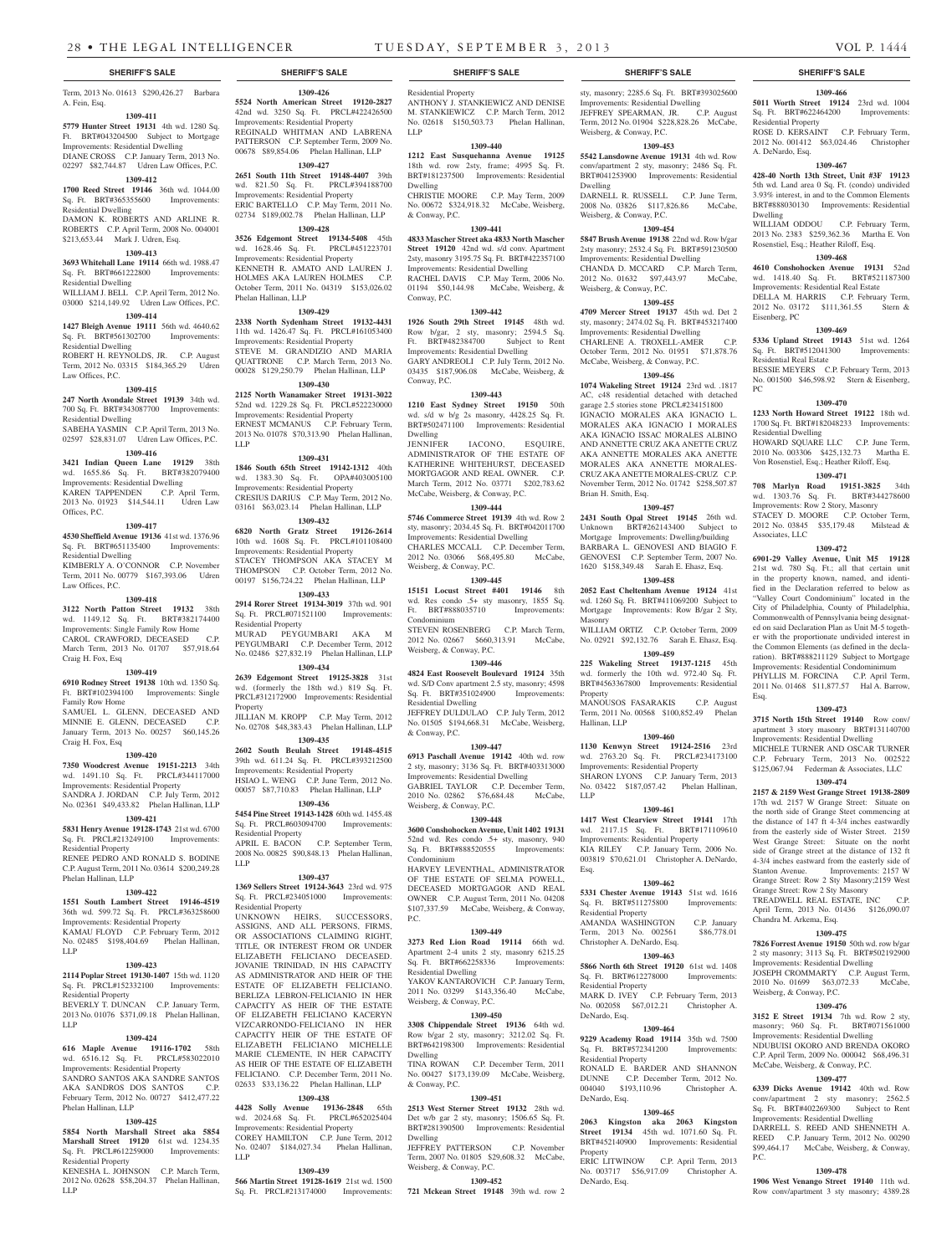#### Sq. Ft. BRT#112129200 Improvements: Residential Dwelling MICHAEL FERRELL C.P. June Term, 2012 No. 01351 \$146,150.21 McCabe, Weisberg, & Conway, P.C.

#### **1309-479**

**6642 Haddington Lane 19151** 34th wd. Row 2 sty, masonry; 2334 Sq. Ft. BRT#344041800 Improvements: Residential Dwelling JUANITA WILLIAMSON C.P. November Term, 2005 No. 00669 \$57,365.95 McCabe,

Weisberg, & Conway, P.C. **1309-480**

#### **7123 Edmund Street 19135-1301** 41st wd. 1232 Sq. Ft. BRT#651290000 Improvements: Residential Dwelling LINDA BIRSTOW AKA LINDA E. BRISTOW

C.P. July Term, 2012 No. 03907 \$113,370.90 Law Offices of Gregory Javardian

#### **1309-481**

**1806 West Master Street 19121-4908**  29th wd. 1583.3 Sq. Ft. BRT#471108100 Improvements: Residential Dwelling SAMUEL G. SMITH AKA SAMUEL G.

SMITH III AKA SAMUEL GRANT SMITH, III C.P. June Term, 2012 No. 01039 \$56,851.33 Law Offices of Gregory Javardian

## **1309-482**

#### **5926 Cedar Avenue 19143-1128** 3rd wd. 1833 Sq. Ft. BRT#032143800 Improvements: Residential Dwelling FREDERICK D. NEWTON AND CORDELIA

WILLIAMS C.P. August Term, 2012 No. 02782 \$58,136.32 Law Offices of Gregory Javardian

#### **1309-483**

**1231 North Howard Street 19122** 18th wd. 1700 Sq. Ft. BRT#182048231 Improvements: Residential Dwelling

HOWARD SQUARE LLC C.P. August Term, 2010 No. 00499 \$430,930.81 Martha E. Von Rosenstiel, Esq.; Heather Riloff, Esq.

#### **1309-484**

**5647 Addison Street 19143** 60th wd. Row 2 sty, masonry; 1774.5 Sq. Ft. BRT#604125600 Improvements: Residential Dwelling PROPERTY OF KENNETH M. AMES, ADMINISTRATOR OF THE ESTATE OF

YVONNE AMES, DECEASED MORTGAGOR AND REAL OWNER C.P. March Term, 2013 No. 00633 \$73,952.16 McCabe, Weisberg, & Conway, P.C.

## **1309-485**

**400 Governors Court 19146** 30th wd. Res condo 3.5 sty, masonry; 2400 Sq. Ft. BRT#888300720 Improvements: Condominium

JOHN SHEPPARD C.P. April Term, 2012 No. 03833 \$576,044.00 McCabe, Weisberg, & Conway, P.C.

#### **1309-486**

**6408 Large Street 19149** 54th wd. Row b/gar 2 sty masonry; 2922.11 Sq. Ft. BRT#541182400 Improvements: Residential Dwelling PROPERTY OF JEANETTE SEBASTIAO, KNOWN SURVIVING HEIR OF PEDRO SEBASTIAO, DECEASED MORTGAGOR AND REAL OWNER AND ALL UNKOWN SURVIVING HEIRS OF PEDRO SEBASTIAO, DECEASED MORTGAGOR AND REAL OWNER C.P. December Term, 2011 No. 01189 \$94,536.66 McCabe, Weisberg, & Conway, P.C.

#### **1309-487**

#### **4845 Osage Avenue 19143** 46th wd. Row b/gar 2 sty masonry; 3072 Sq. Ft. BRT#461037300 Improvements: Residential Dwelling CHIMA M. ORJI AND AUGUSTINA N. ORJI C.P. May Term, 2012 No. 01485 \$232,052.28 McCabe, Weisberg, & Conway, P.C.

#### **1309-488**

**2170 East Sergeant Street 19125** 31st wd. Row 3 sty, masonry; 2783.59 Sq. Ft. BRT#314076000 Improvements: Residential Dwelling

PATRICK LIND C.P. March Term, 2013 No. 01015 \$185,177.56 McCabe, Weisberg, & Conway, P.C.

### **1309-489**

**653 North 39th Street 19104** 24th wd. Row 2 sty, masonry; 2582 Sq. Ft. BRT#242193900 Improvements: Residential Dwelling PROPERTY OF DOROTHY LATONYA JOHNSON, ADMINISTRATRIX OF THE ESTATE OF FLETCHER MCBRIDE, DECEASED, MORTGAGOR AND REAL OWNER C.P. January Term, 2013 No. 00306 \$53,898.47 McCabe, Weisberg, & Conway, P.C.

#### **1309-490**

**2254 Yelland Street 19140** 13th wd. Row 2 sty masonry; 1516.87 Sq. Ft. BRT#131416600 Improvements: Residential Dwelling WALTER GREEN C.P. August Term, 2010 No. 04180 \$45,957.95 McCabe, Weisberg, & Conway, P.C.

**1309-491 2461 76th Avenue 19150** 42nd wd. Row

conv/apartment 2 sty masonry; 3537.60 Sq. Ft. BRT#501415100 Improvements: Residential Dwelling CHRISTOPHER KNIGHT C.P. September Term, 2012 No. 02068 \$127,019.46 McCabe,

Weisberg, & Conway, P.C. **1309-492 5239 Westford Road 19120** 42nd wd.

Row b/gar 2 sty, masonry; 3007.6 Sq. Ft. BRT#421408500 Improvements: Residential Dwelling

JEAN J. RENARD C.P. January Term, 2012 No. 03411 \$132,014.68 McCabe, Weisberg, & Conway, P.C. **1309-493**

**11805 Colman Terrace 19154** 66th wd. Row b/gar 2 sty masonry; 3135 Sq. Ft. BRT#662010800 Improvements: Residential Dwelling JASON COYNE C.P. April Term, 2012 No. 03836 \$236,480.58 McCabe, Weisberg, & Conway, P.C.

#### **1309-494**

**1433 Ellsworth Street 19146** 36th wd. Row 2 sty masonry; 2604.32 Sq. Ft. BRT#365262900 Improvements: Residential Dwelling BUI THI BENTON AND LOAN NGOC NGUYEN C.P. December Term, 2011 No. 03587 \$223,570.03 McCabe, Weisberg, &

## **1309-495**

Conway, P.C.

P.C.

**1539 South Napa Street 19146** 36th wd. Row 2 sty, masonry; 1787.40 Sq. Ft. BRT#364441800 Improvements: Residential Dwelling

KENTON A. SCRIVENS, KNOWN SURVIVING HEIR OF GORDON DRAINE, DECEASED MORTGAGOR AND REAL OWNER, SOL E. DRAINE, KNOWN SURVIVING HEIR OF GORDON DRAINE, DECEASED MORTGAGOR AND REAL OWNER AND ALL UNKNOWN SURVIVING HEIRS OF GORODON DRAINE, DECEASED MORTGAGOR AND REAL OWNER. C.P. March Term, 2012 No. 00426 \$62,008.09 McCabe, Weisberg, & Conway, P.C.

#### **1309-496**

**2511 South Sartain Street 19148** 39th wd. row 2 sty masonry; 1592 Sq. Ft. BRT#394206200 Improvements: Residential Dwelling MARK NAZZARIO, EXECUTOR OF THE ESTATE OF JOHN F. NAZZARIO, DECEASED MORTGAGOR AND REAL OWNER C.P. March Term, 2013 No. 02085 \$154,608.82 McCabe, Weisberg, & Conway,

#### **1309-497**

**3155 North Marston Street 19132** 38th wd. Row 2 sty, masonry 1335 Sq. Ft. BRT#381227900 Improvements: Residential Dwelling

PROPERTY OF ARTHUR ROBINSON, KNOWN SURVIVING HEIR OF SUSAN ROBINSON, DECEASED MORTGAGOR AND REAL OWNER, KENNETH ROBINSON, KNOWN SURVIVING HEIR OF SUSAN ROBINSON, DECEASED MORTGAGOR AND REAL OWNER AND UNKNOWN SURVIVING HEIRS OF SUSAN ROBINSON, DECEASED MORTGAGOR AND REAL OWNER. C.P. December Term, 2012 No. 03442 \$38,990.42 McCabe, Weisberg, & Conway, P.C.

#### **1309-498**

**608 South 12th Street 19147** 2nd wd. Row 2 sty, masonry; 1275.3 Sq. Ft. BRT#023278060 Improvements: Residential Dwelling KATIE YELSON AND KELLY YELSON C.P. June Term, 2012 No. 00180 \$286,637.33 McCabe, Weisberg, & Conway, P.C.

#### **1309-499**

**6065 Chester Avenue 19142** 40th wd. Row 2 sty masonry; 2858.10 Sq. Ft. BRT#401219500 Improvements: Residential Dwelling TROY ANTHONY CINTRON AND RHONIKA CINTRON C.P. December Term,

2012 No. 00966 \$74,677.55 McCabe, Weisberg, & Conway, P.C. **1309-500**

**403 South Croskey Street 19146** 8th wd. Row 2 sty, masonry; 1596 Sq. Ft. BRT#081191700 Improvements: Residential Dwelling ERIK REID SCHNEIMAN AND GERBER SCHNEIMAN C.P. December

Term, 2011 No. 03345 \$306,097.15 McCabe, Weisberg, & Conway, P.C. **1309-501**

**3316 B Street 19134-1604** 7th wd. West side of B Street 170 ft northward of Westmoreland Street; front 16 ft, depth 78 ft BRT#073102400 KEYRA HERNANDEZ C.P. October Term, 2007 No. 03253 \$100,000.00 Anthony B. Quinn, Esq.

#### **1309-502**

**709-717 North Penn Street 19123** 11th wd. 92640 Sq. Ft. or 2.12673 acres BRT#884018923 and BRT#055003620

VTE PHILADELPHIA LP C.P. September Term, 2011 No. 00298 \$22,850,018.76 Jennifer P. Knox, Esq.

#### **1309-503**

**6525 Park Line Drive 19119** 21st wd. 29640 Sq. Ft. (approx land area), 7281 Sq Ft (approx improvement area) OPA#213253820 Subject to Mortgage

MARK E. SHERMAN C.P. November Term, 2009 No. 04613 \$512,295.49 David Smith Esq.; Peter Colonna-Romano, Esq.

#### **1309-504**

**1 Queen Street aka 1 Penns Landing South Unit #16B 19147** 2nd wd. 2719 Sq. Ft. BRT#888020083 Improvements: Residential Property MARSHA S. HEIT C.P. August Term, 2009

No. 01600 \$645,201.98 KML Law Group,

P.C.

**1309-505 5442 Master Street 19131** 4th wd. 14'8- 3/4" frontage x 76' depth OPA#041224800 Improvements: Residential Property MONIQUE A. STONES C.P. August Term, 2011 No. 01393 \$75,523.02 Richard M. Squire & Associates, LLC

#### **1309-506**

**1220 West Oregon Avenue aka 1220 Oregon Avenue 19148** 39th wd. 15' 11-5/8" frontage x 66' depth OPA#395022200 Improvements: Residential Property CATHERINE M. BRENNAN AND WILLIAM J. BRENNAN C.P. September Term, 2007

No. 02320 \$77,196.22 Richard M. Squire & Associates, LLC **1309-507**

**2704 Cambridge Street 19130** 29th wd. 615.96 Sq. Ft. BRT#292009400 Improvements: Residential Dwelling

TAIRI PROFIT C.P. September Term, 2010 No. 03374 \$203,950.42 Udren Law Offices, P.C.

#### **1309-508**

**2164 Conlyn Street 19138** 17th wd. 833.62 Sq. Ft. BRT#171137400 Improvements: Residential Dwelling LYNNE WRIGHT AND MICHAEL WRIGHT C.P. April Term, 2013 No. 03967 \$69,454.22 Udren Law Offices, P.C.

#### **1309-509**

**1925 Ashley Street 19138** 10th wd. (formerly part of the 50th wd.) 1253 Sq. Ft. BRT#101366900 Improvements: Residential Dwelling

EARLENE P. HALL C.P. May Term, 2012 No. 01564 \$130,897.97 Udren Law Offices, P.C.

#### **1309-510**

**915 East Church Lane 19138** 22nd wd. 1209.60 Sq. Ft. BRT#122048600 Improvements: Residential Dwelling DAWN BROWN AND GREGORY BROWN AKA GREGORY A. BROWN, SR. C.P. February Term, 2013 No. 01761 \$82,066.86 Udren Law Offices, P.C.

#### **1309-511**

**1947 East Tioga Street 19134** 45th wd. 1219.27 Sq. Ft. BRT#452111900 Improvements: Residential Dwelling

HELENE LAZARUS C.P. September Term,<br>2010 No. 00879 \$57,645.61 Udren Law 2010 No. 00879 \$57,645.61 Offices, P.C.

## **1309-512**

**5626 Lansdowne Avenue 19131** 52nd wd. 1333.71 Sq. Ft. BRT#043179000 Improvements: Residential Dwelling ABDAL ALEEM WHITE AND RASHIDA X. WHITE C.P. April Term, 2013 No. 00317 \$65,198.39 Udren Law Offices, P.C.

#### **1309-513**

**1515 South Stillman Street 19146** 36th wd. 612.92 Sq. Ft. BRT#364196700 Improvements: Residential Dwelling JAMES D. ROBINSON C.P. February Term, 2013 No. 02073 \$60,615.69 Udren Law Offices, P.C.

## **1309-514**

**307 Saint Vincent Street 19111** 35th wd. 1503 Sq. Ft. BRT#118N 1183 Improvements: Residential Dwelling RICHARD RICCHINI AND TRISHA L. RICCHNI C.P. July Term, 2012 No. 04673 \$146,132.66 Udren Law Offices, P.C.

#### **1309-515**

**7129 Chew Street 19119** 22nd wd. 2698.43 Sq. Ft. BRT#97N2165 Improvements: Residential Dwelling DAVID A. BAZEMORE AND LOUISE A. BAZEMORE C.P. April Term, 2013 No. 00758 \$306,801.80 Udren Law Offices, P.C.

#### **1309-516**

**2015 South Bucknell Street 19145** 48th wd. 806.00 Sq. Ft. BRT#482292900 Improvements: Residential Dwelling ROLAND IEM C.P. April Term, 2013 No. 02643 \$88,167.88 Udren Law Offices, P.C.

### **SHERIFF'S SALE SHERIFF'S SALE SHERIFF'S SALE SHERIFF'S SALE SHERIFF'S SALE**

## **1309-517**

AINSLEY JARRETT C.P. November Term, 2012 No. 02298 \$142,771.11 Phelan

**1309-531 726 East Kingston Street 19134-1213**  1057.88th wd. 33rd Sq. Ft. PRCL#073285400 Improvements: Residential Property LEE M. ABRAMS AKA LEE ABRAMS C.P. April Term, 2013 No. 00625 \$28,492.16

**1309-532 2226 North Sydenham Street 19132-4429**  16th wd. 630 Sq. Ft. PRCL#161050000 Improvements: Residential Property BRANDON R. EISLER C.P. July Term, 2012 No. 03564 \$96,947.23 Phelan Hallinan, LLP **1309-533 2001 East Elkhart Street 19134-3739** 25th wd. 1107.16 Sq. Ft. PRCL#252221200 Improvements: Residential Property TINA HOSGOOD AND DINO PADUANO C.P. January Term, 2010 No. 02039 \$85,855.79

**1309-534 32 East Mount Pleasant Avenue 19119-1828**  22nd wd. 3997.40 Sq. Ft. PRCL#222139400 Improvements: Residential Property JOHN L. KENNEDY, JR. AKA JOHN KENNEDY AND TOMMICA M. KENNEDY AKA TOMMICA KENNEDY C.P. June Term, 2012 No. 02063 \$95,595.56 Phelan

**1309-535 342 North Horton Street 19139-1120**  34th wd. 1005 Sq. Ft. PRCL#341203300 Improvements: Residential Property LARRY R LEVIN AND TAMI LEVIN C.P. January Term, 2013 No. 03891 \$49,789.77

**1309-536 3578 Jasper Street 19134-2038** 45th wd. 859.95 Sq. Ft. PRCL#452386310 Improvements: Residential Property EDGAR COLON C.P. February Term, 2013 No. 01839 \$75,513.32 Phelan Hallinan, LLP **1309-537 3625 North Bouvier Street 19140-4023**  13th wd. 910 Sq. Ft. PRCL#131231100 Improvements: Residential Property ALIMAH N. SHAMSID-DEEN C.P. April Term, 2013 No. 00106 \$47,465.31 Phelan

**1309-538 8304 Cottage Street 19136-2812** 65th wd. 3120 Sq. Ft. PRCL#652231015 Improvements:

KATHRYN M. AUTENRIETH C.P. August Term, 2009 No. 00732 \$210,602.63 Phelan

**1309-539 333 Lardner Street 19111-6001** 35th wd. 1469.16 Sq. Ft. PRCL#352178800 Improvements: Residential Property LUIS A. JIMENEZ C.P. September Term, 2010 No. 02017 \$146,892.36 Phelan

**1309-540 5628 Rosehill Street 19120-2509** 61st wd. 1289.52 Sq. Ft. PRCL#612519100 Improvements: Residential Property YAN Y. ZHENG AND JUN SHI ZHANG AKA JUN SHI SHANG C.P. April Term, 2013 No. 00273 \$72,117.96 Phelan Hallinan, LLP **1309-541 6412 Dorcas Street 19111-5404** 53rd wd. 2289 S q Ft PRCL#531199600 Improvements:

HUSSAIN A. LASKAR C.P. April Term, 2013 No. 01204 \$99,112.86 Phelan Hallinan, LLP **1309-542 3901 J Street 19124-5407** 33rd wd. 1878.10 Sq. Ft. PRCL#332240800 Improvements:

NATHANIEL PITTMAN C.P. July Term, 2011 No. 02442 \$66,785.67 Phelan Hallinan,

**1309-543 15128 Endicott Street 19116-1510** 58th wd. 3256.80 Sq. Ft. PRCL#583174700 Improvements: Residential Property DOMINIC A. RAGUCCI C.P. August Term, 2012 No. 02976 \$186,091.21 Phelan

**1309-544 3307 North 18th Street 19140** 38th wd. 1485.68 Sq. Ft. PRCL#112246000 Improvements: Residential Property DEBORAH LANG IN HER CAPACITY AS ADMINSTRATRIX, THE ESTATE OF OLIVIA WOOD DAVIS, AKA OLIVIA M. DAVIS AKA OLIVIA DAVIS. UNKNOWN HEIRS, SUCCESSORS, ASSIGNS, AND ALL PERSONS, FIRMS, OR ASSOCIATIONS CLAIMING RIGHT, TITLE, OR INTEREST FROM OR UNDER OLIVIA WOOD DAVIS, DECEASED. C.P. March Term, 2012 No. 02882 \$57,903.62 Phelan Hallinan, LLP

Hallinan, LLP

Phelan Hallinan, LLP

Phelan Hallinan, LLP

Hallinan, LLP

Phelan Hallinan, LLP

Hallinan, LLP

Hallinan, LLP

Hallinan, LLP

Residential Property

Residential Property

LLP

Hallinan, LLP

Residential Property

**5254 Market Street 19139** 60th wd. 4th Division wd. 1330 Sq. Ft. BRT#871250300 Subject to Mortgage Improvements: Commercial Property ANGELO BEKAS C.P. February Term, 2010 No. 02105 \$4,166,667.00 Drew Salaman,

**1309-518 6108 Spruce Street 19139-3740** 46th wd. 1200 Sq. Ft. BRT#032005900 Improvements:

PATRICIA HARRIS, DECEASED. UNKNOWN HEIRS, SUCCESSORS, ASSIGNS, AND ALL PERSONS, FIRMS, OR ASSOCIATIONS CLAIMING RIGHT, TITLE, OR INTEREST FROM OR UNDER PATRICIA HARRIS, DECEASED. C.P. November Term, 2011 No. 01008 \$106,982.15 Udren Law

**1309-519 1103 East Hunting Park Avenue 19124-4812**  33rd wd. 1436 Sq. Ft. PRCL#332079200 Improvements: Residential Property<br>MIGUEL A. GONZALEZ C.P. October

Term, 2011 No. 03770 \$70,544.10 Phelan

**1309-520 611 West Porter Street 19148-3832** 39th wd. 840 Sq. Ft. PRCL#393118900 Improvements:

DIANA I. MENDOZA AND CARLOS YANZAGUANO AKA CARLOS YANZAGUANO C.P. March Term, 2013 No. 01265 \$121,466.81 Phelan Hallinan, LLP **1309-521 5817 Hazel Avenue 19143-1937** 3rd wd. 1016 Sq. Ft. PRCL#032105500 Improvements:

TIFFANY MOLINA C.P. October Term, 2011 No. 00775 \$111,406.78 Phelan Hallinan,

**1309-522 4551 Edgemont Street 19137-2001**  45th wd. 2350 Sq. Ft. PRCL#453260700 Improvements: Residential Property<br>TERESA E. CANCELLIERE C.P. August

Term, 2012 No. 02580 \$54,693.88 Phelan

**1309-523 2420 North Garnet Street 19132-3725**  16th wd. 696 Sq. Ft. PRCL#162107600 Improvements: Residential Property RHASHEEDA G. KANE C.P. April Term, 2013 No. 01371 \$47,641.09 Phelan Hallinan,

**1309-524 422 East Church Lane aka 422 Church Lane 19144-5873** 12th wd. 3273.75 Sq. Ft. PRCL#122035100 Improvements:

ANGELA Y ADDISON AKA ANGELA ADDISON AND BENJAMIN A. ADDISON AKA BENJAMIN ADDISON C.P. August Term, 2012 No. 00377 \$217,901.36 Phelan

**1309-525 352 Daly Street 19148-3307** 39th wd. 700 Sq. Ft. PRCL#392147900 Improvements:

MAISIE CHONG C.P. May Term, 2012 No. 03752 \$120,518.27 Phelan Hallinan, LLP **1309-526 3463 Arbor Street 19134-1110** 7th wd. 924 Sq. Ft. PRCL#073131100 Improvements:

MERCEDES PRIETO RIVERA AKA MERCEDES PRIETO C.P. September Term, 2012 No. 02834 \$20,675.16 Phelan Hallinan,

**1309-527 1806 Waterloo Street 19122-2423** 19th wd. 520 Sq. Ft. PRCL#183081900 Improvements:

KENNETH T. MANNS C.P. November Term, 2012 No. 01619 \$79,760.80 Phelan

**1309-528 1408 South Vodges Street aka 1408 South Vogdes Street 19143-5304** 51st wd. 942.79 Sq. Ft. PRCL#514014700 Improvements:

MARYELLEN JOHNSON C.P. April Term, 2012 No. 03961 \$51,449.73 Phelan Hallinan,

**1309-529 1918 Montrose Street 19146-2629** 30th wd. 960 Sq. Ft. PRCL#301219500 Improvements:

HENRY WELCH, DECEASED; ISOLENE WELCH, DECEASED C.P. May Term, 2010 No. 03329 \$47,545.79 Phelan Hallinan, LLP **1309-530 6108 West Jefferson Street aka 6108 Jefferson Street 19151-3901** 34th wd. 2152.50 Sq. Ft. PRCL#342060900 Improvements:

TERESA E. CANCELLIERE

Esq.

Residential Dwelling

Offices, P.C.

Hallinan, LLP

Residential Property

Residential Property

LLP

LLP

Hallinan, LLP

Residential Property

Residential Property

Residential Property

Residential Property

Residential Property

Residential Property

Residential Property

Hallinan, LLP

LLP

LLP

Hallinan, LLP

MIGUEL A. GONZALEZ